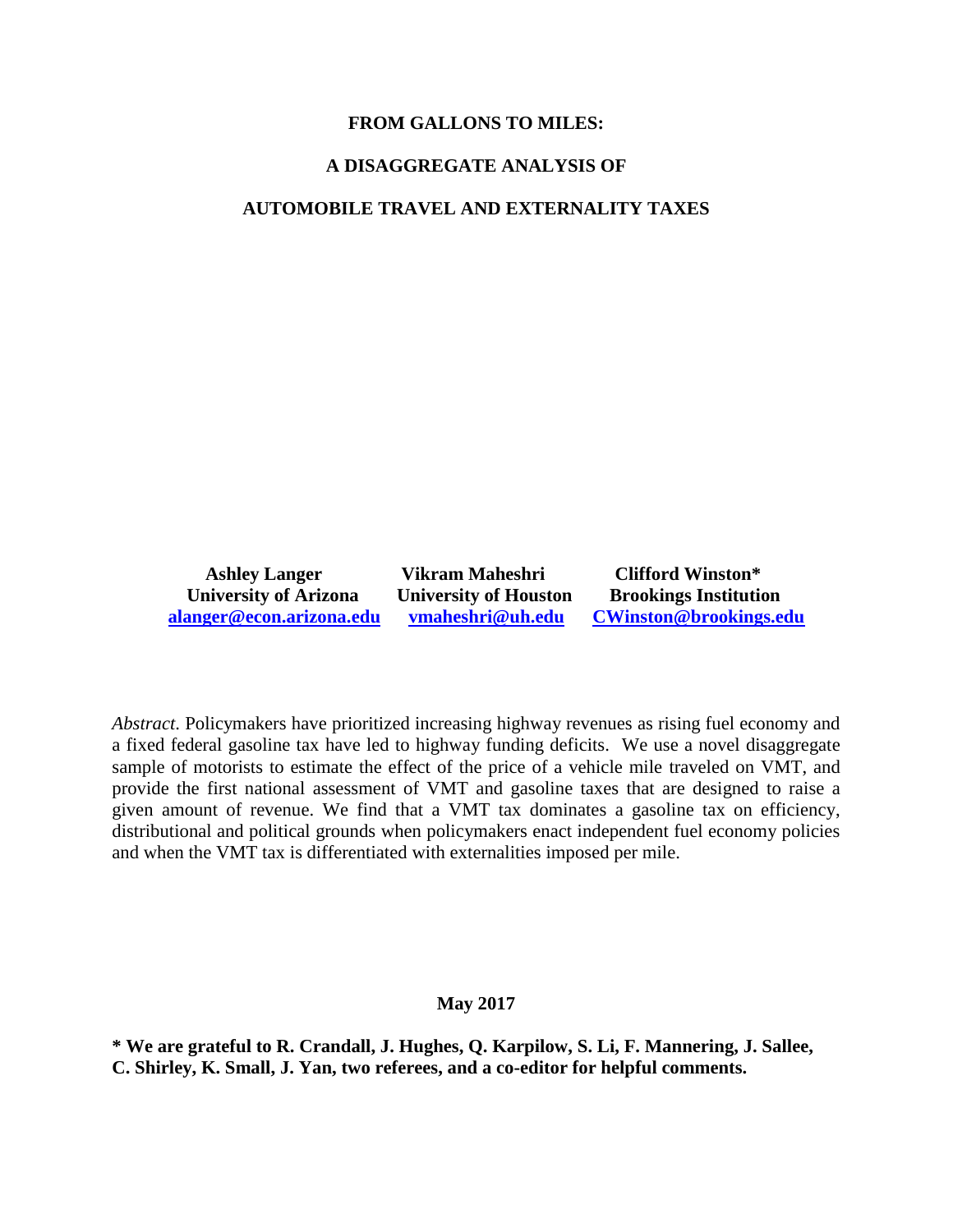## **1. Introduction**

 $\overline{\phantom{a}}$ 

Personal vehicle transportation is central to the nation's economic prosperity and to households' way of life (Winston and Shirley (1998)). Unfortunately, driving also generates substantial congestion, pollution, and traffic accident externalities that cost American society hundreds of billions of dollars per year (Parry, Walls, and Harrington (2007)). Based on the voluminous literature on consumers' demand for gasoline,<sup>1</sup> economists have paid the most attention to analyzing policies to reduce pollution and have long argued that gasoline taxes are more cost effective than Corporate Average Fuel Economy (CAFE) standards because they encourage motorists to both reduce their driving, measured by vehicle-miles-traveled (VMT), and to improve their vehicles' fuel economy.<sup>2</sup> In contrast, CAFE does not affect motorists' VMT in their existing (pre-CAFE) vehicles and it likely increases motorists' VMT in their new, post-CAFE vehicles because it improves fuel economy and reduces operating costs.

Unfortunately, policymakers have preferred to increase CAFE standards over time and to maintain the federal gasoline tax at its 1993 level of 18.4 cents per gallon. This inefficient approach has been compounded by policymakers' reliance on gasoline tax revenues to maintain and expand the highway system. Increasing CAFE standards, while improving the fuel economy of the nation's automobile fleet, has led to declines in gas tax revenues per mile and, along with the fixed gasoline tax, has led to shortfalls in the Highway Trust Fund, which pays for roadway maintenance and improvements. In fact, the U.S. Treasury has transferred more than \$140 billion in general funds since 2008 to keep the Highway Trust Fund solvent (U.S. Congressional Budget Office (2016)). In the midst of this impasse, Congress reiterated its staunch opposition to

<sup>&</sup>lt;sup>1</sup> Havranek, Irsova, and Janda's (2012) meta-analysis drew on more than 200 estimates of the price elasticity of gasoline demand.

<sup>&</sup>lt;sup>2</sup> Dahl (1979) conducted an early study of the gasoline tax; more recent work includes Bento et al. (2009) and Li, Linn, and Muehlegger (2014).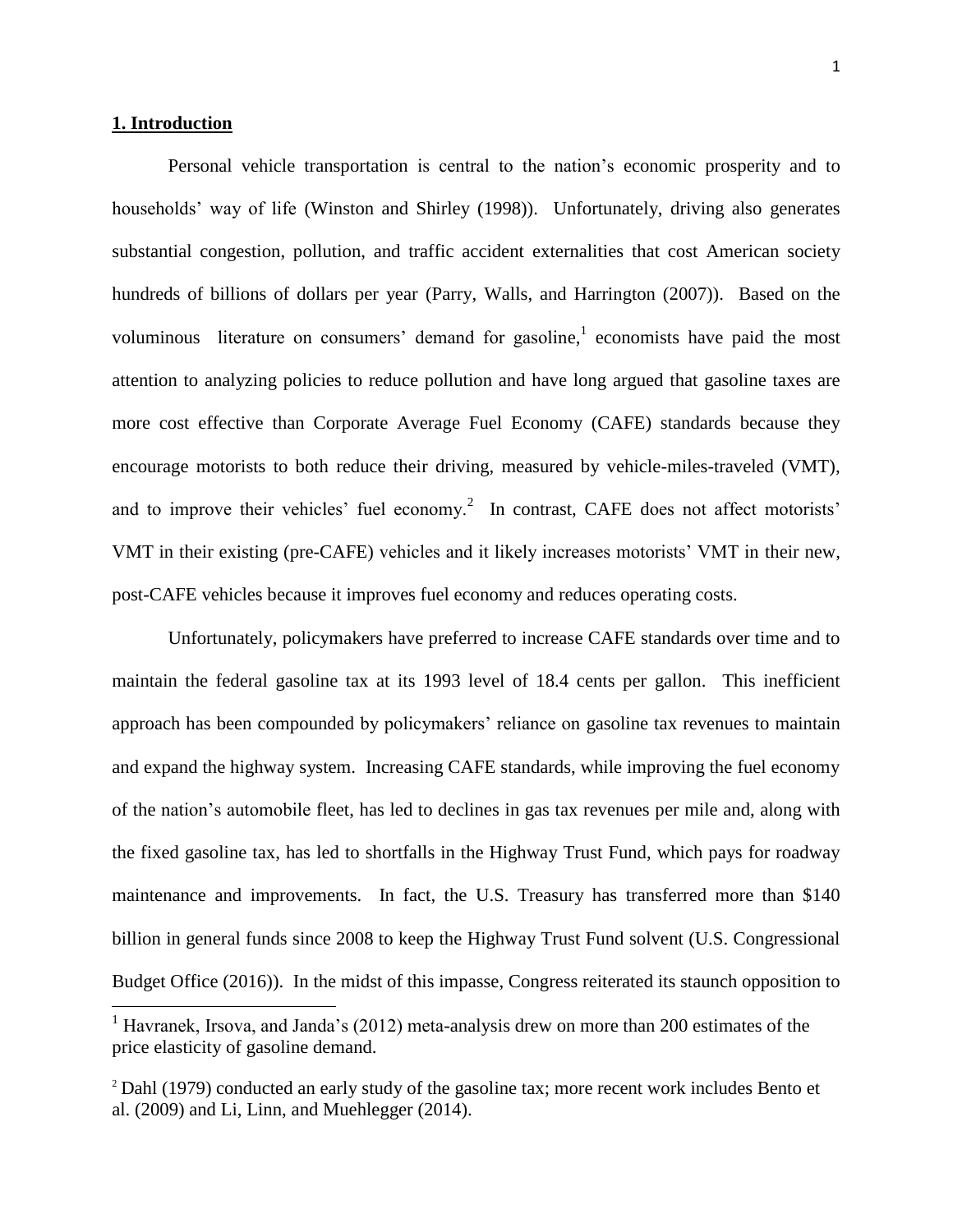raising the gasoline tax when they passed a new five year, \$305 billion national transportation bill in 2015. The U.S. Congressional Budget Office projects that by 2026 the cumulative shortfall in the highway account will be \$75 billion unless additional revenues are raised.<sup>3</sup>

Facing a limited set of options, some policymakers have become attracted to the idea of financing highway expenditures by charging motorists and truckers for their use of the road system in accordance with the amount that they drive, as measured by vehicle-miles-traveled. A VMT tax has the potential to generate a more stable stream of revenues than a gasoline tax because motorists cannot reduce their tax burden by driving more fuel efficient vehicles. The National Surface Transportation Infrastructure Financing Commission recommended that policymakers replace the gasoline tax with a VMT tax to stabilize transportation funding. Interest in implementing a VMT tax is growing at the state level on both coasts. Oregon has recruited more than 1500 volunteers and launched an exploratory study, "OreGO," of the effects of replacing its gasoline tax with a VMT tax. California is conducting a pilot VMT study and Hawaii and the state of Washington are expected to conduct one. On the east coast, Connecticut, Delaware, New Hampshire, and Pennsylvania have, as part of the I-95 Corridor Coalition, applied for federal support to test how a VMT tax could work across multiple states.<sup>4</sup>

The scholarly economics literature has paid little attention to the economic effects of a VMT tax because the oil burning externality is a direct function of fuel consumed and because,

 $\overline{a}$ 

<sup>&</sup>lt;sup>3</sup><https://www.cbo.gov/sites/default/files/51300-2016-03-HighwayTrustFund.pdf>

<sup>4</sup> Moran and Ball (2016) provide a detailed discussion of the Oregon study and suggest that other states should follow it. The Illinois Senate has proposed legislation to roll back the state's motor fuel tax and replace it with a VMT tax within the state's boundaries. However, Illinois has not conducted an experiment, and it is not expected that its VMT legislation will be approved.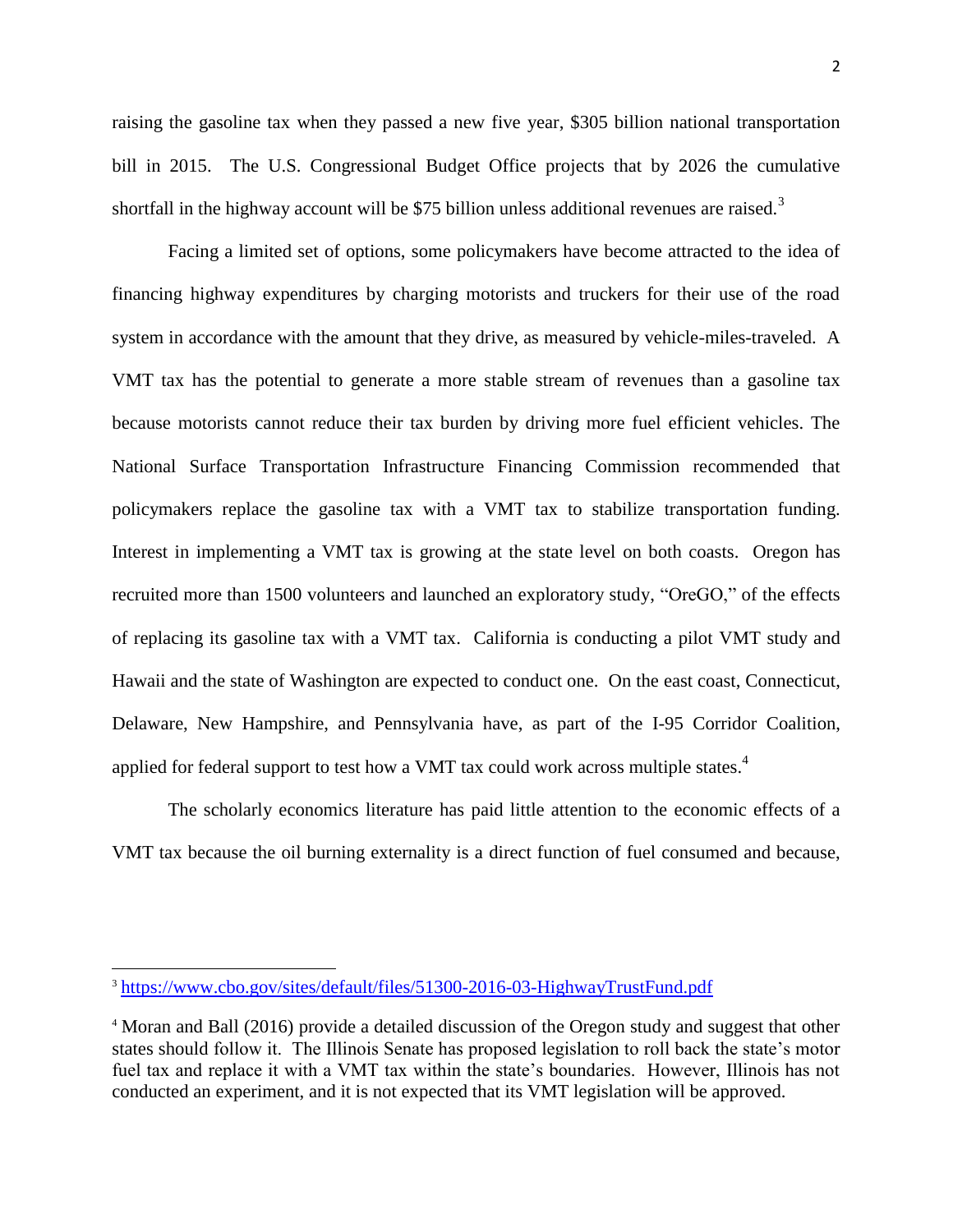until recently, policymakers have not even mentioned it among possible policy options.<sup>5</sup> But given that (1) policymakers have become increasingly concerned with raising highway revenues as well as reducing fuel consumption, (2) travelers' attach utility to VMT, and (3) some automobile externalities (e.g., congestion and vehicle collisions) accrue more naturally per mile driven rather than per gallon of fuel consumed, it is important to know whether social welfare is increased more by a VMT tax than by gasoline taxes that are equivalent in terms of generating revenue or reducing fuel consumption. And to evaluate the long-run viability of both taxes, it is important to understand how they interact with separate but related government policies, including CAFE standards and highway funding that is tied to tax receipts. As we discuss in detail below, because each tax affects different drivers differently and because both taxes affect multiple automobile externalities, it is difficult to unambiguously resolve those issues on purely theoretical grounds.

In this paper, we develop a model of motorists' short-run demand for automobile travel measured in vehicle miles that explicitly accounts for heterogeneity across drivers and their vehicles, and we estimate drivers' responses to changes in the marginal cost of driving a mile in their current vehicles. The model allows us to compare the effects of gasoline and VMT taxes on fuel consumption, vehicle miles traveled, consumer surplus, government revenues, the social costs of automobile externalities, and social welfare. In theory, a gasoline tax should have the greatest impact on motorists who are committed to driving the most fuel inefficient vehicles, and

 $<sup>5</sup>$  An exception is Parry (2005), who calibrated a theoretical model that suggested that VMT taxes</sup> could out-perform gasoline taxes at reducing automobile externalities. The disaggregated empirical approach that we take here enables us to assess the taxes' distributional effects by carefully identifying who is affected by each tax, and to formulate a differentiated VMT tax, which increases efficiency.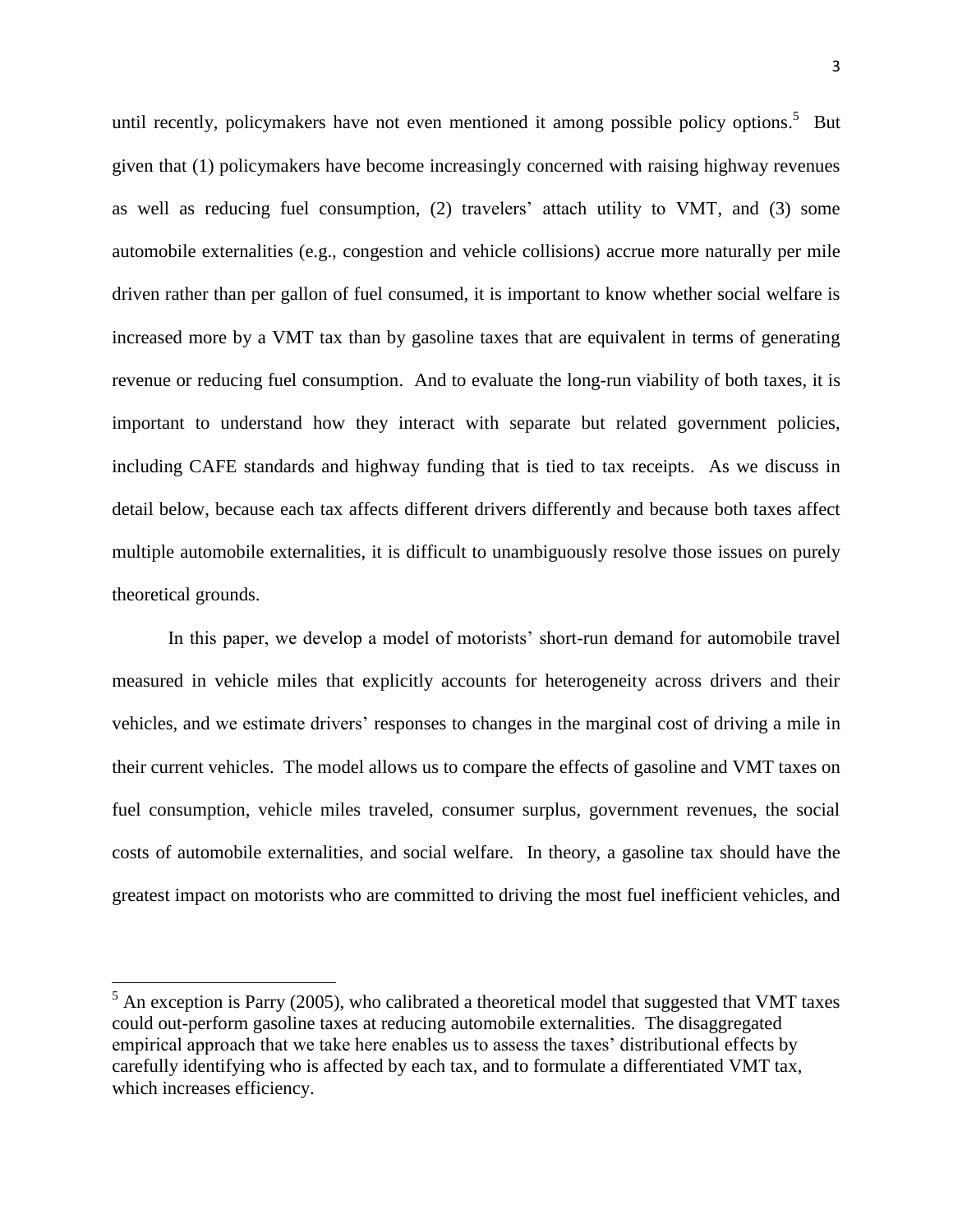a VMT tax should have the greatest impact on motorists who are committed to driving the most miles.

Our disaggregated empirical approach is able to overcome limitations that characterize the previous literature on gasoline demand, which has generally used aggregated automobile transportation and gasoline sales data.<sup>6</sup> Aggregate gasoline demand studies specify fuel consumption or expenditures as the dependent variable and measure the price of travel as dollars per gallon of gasoline at a broad geographical level. But data that aggregates motorists' behavior makes it impossible to determine their individual VMT, vehicle fuel efficiency, or the price that they normally pay for gasoline. Ignoring those differences and making assumptions about average fuel economy, gasoline prices, and VMT to construct an aggregate price per mile of travel will generally lead to biased estimates of the price elasticity of the demand for automobile travel and hence the economic effects of a VMT tax.<sup>7</sup>

We initially assess the economic effects of gasoline and VMT taxes that each: (1) reduce total fuel consumption by 1%, or (2) raise an additional \$55 billion per year for highway spending, which roughly aligns with the annual sums called for by the 2015 federal transportation bill. Surprisingly, we find that the taxes have very similar effects on social welfare. But when we account for the recent increase in CAFE standards that calls for significant improvements in vehicle fuel economy, and when we exploit the flexibility of a VMT tax by setting different rates for urban and rural driving, we find that a VMT tax designed to

<sup>&</sup>lt;sup>6</sup> McMullen, Zhang, and Nakahara (2010) estimated the behavior of a cross-section of drivers in Oregon to compare the distributional effects of a VMT tax and a gasoline tax, but a crosssectional model cannot control for the potential bias that is caused by unobserved household and city characteristics that are likely to be correlated with the price of gasoline, vehicle fuel economy, and vehicle miles driven.

<sup>7</sup> Levin, Lewis, and Wolak (2014) find that aggregating gasoline prices tends to reduce the estimated elasticity of gasoline demand.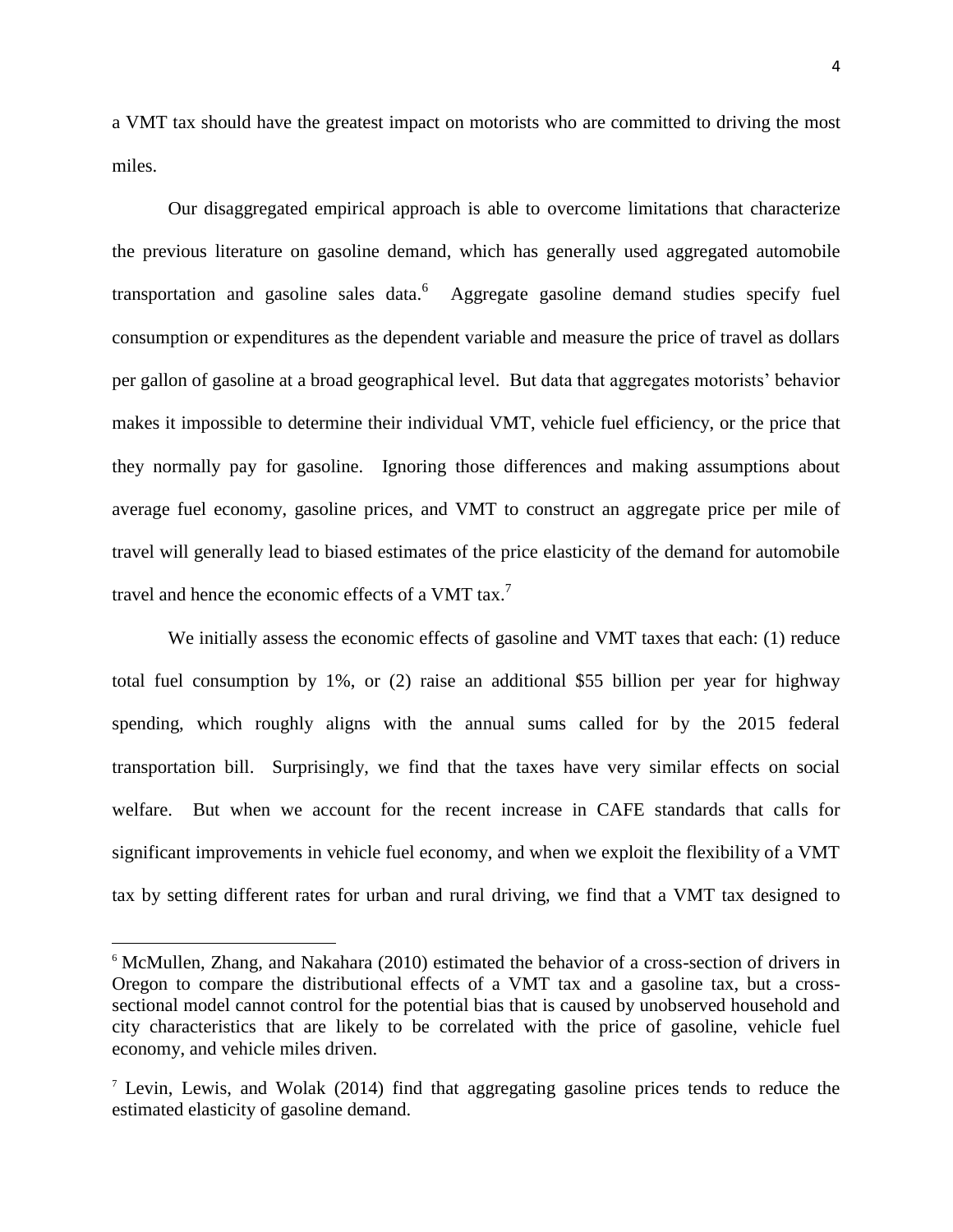increase highway spending \$55 billion per year increases annual welfare by \$10.5 billion or nearly 20% more than a gasoline tax does because: (1) the differentiated VMT tax is better than the gasoline tax at targeting its tax to and affecting the behavior of those drivers who create the greatest externalities, and (2) the greater fuel economy that results from a higher CAFE standard effectively reduces a gasoline tax and its benefits, but has less effect on a VMT tax and its benefits.

Our empirical findings therefore indicate that implementing a VMT tax is a more efficient policy than raising the gasoline tax to improve the financial and economic condition of the highway system. Importantly, we also identify considerations that suggest that a VMT tax is likely to be more politically attractive to policymakers than is raising the gasoline tax.

# **2. The Short-Run Demand for Automobile Travel**

Households' demand for a given vehicle type and their utilization of that vehicle have been modeled as joint decisions to facilitate analyses of policies that in the long run may cause households to change the vehicles they own (e.g., Mannering and Winston (1985)). We conduct a short-run analysis that treats an individual motorist's vehicle as fixed; the average length of time that motorists tend to keep their vehicles suggests that the short run in this case is at least five years. We discuss later how our findings would be affected if we conducted a long-run analysis.

# Demand Specification

Conditional on owning a particular vehicle, individual *i*'s use of a vehicle *c* for a given time period *t* is measured by the vehicle-miles-traveled (VMT) accumulated over that time period, which depends on the individual's and vehicle's characteristics, and on contemporaneous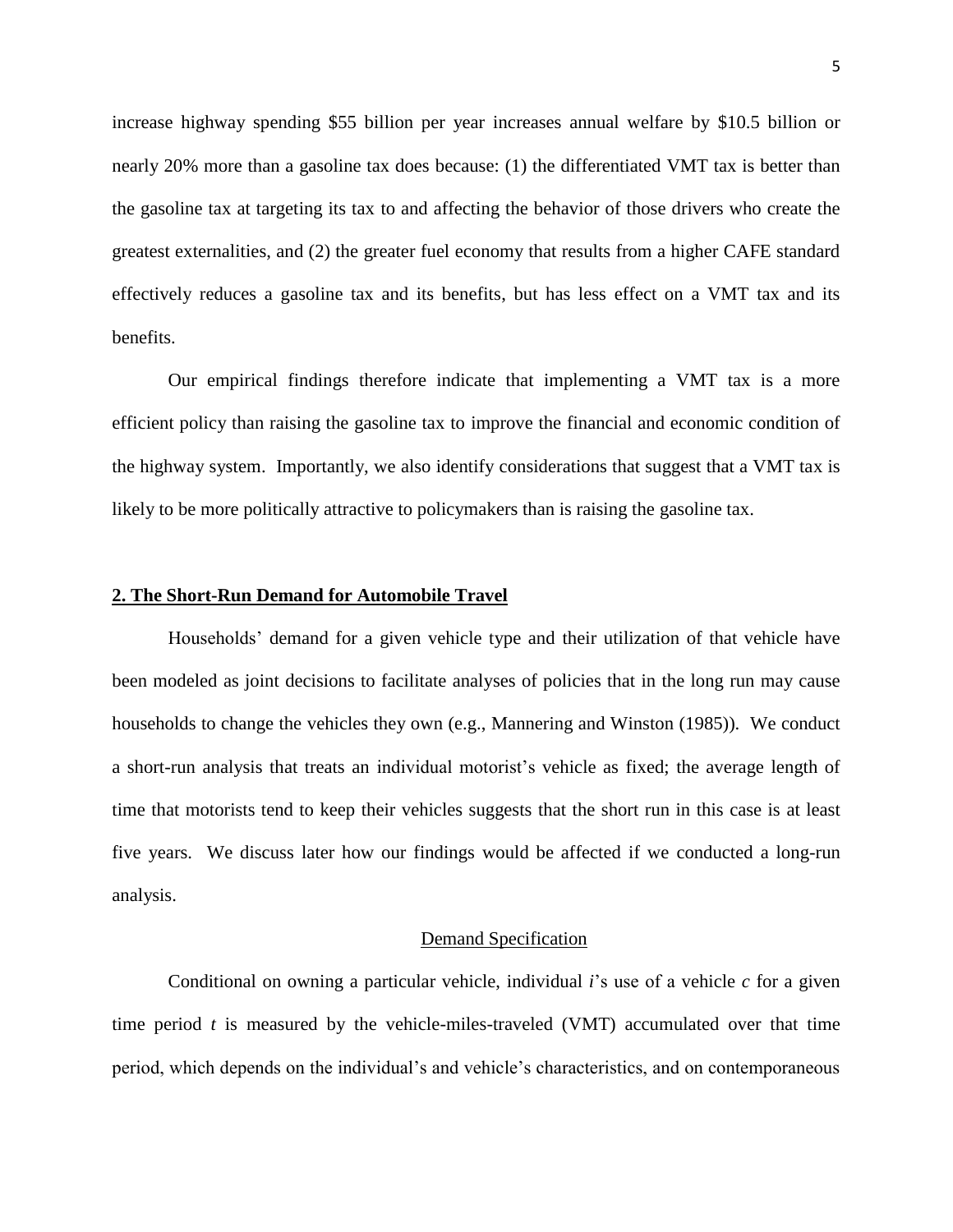economic conditions. We assume that individual *i*'s *utilization equation* in period *t* has a generalized Cobb-Douglas functional form given by:

$$
VMT_{c(i)t} = f_{c(i)}\lambda_t p_{c(i)t}^{\beta_i}
$$
 (1)

The function  $f_{c(i)}$ , which we specify as  $f_{c(i)} = \exp(\lambda_i + \theta Z_{c(i)})$ , contains an individual fixed effect,  $\lambda_i$ , that captures individuals' unobserved characteristics that affect their utilization of a vehicle and a vector of vehicle characteristics,  $Z_{c(i)}$ , excluding fuel economy, which forms part of the price of driving a mile. To capture heterogeneity among drivers, the price elasticity,  $\beta_i$ , is specified as  $\beta_i = \psi X_i$ , where  $X_i$  includes driver and vehicle characteristics. The vectors  $\theta$  and  $\psi$ are estimable parameters.

The price of driving a mile,  $p_{c(i)t}$ , is equal to the price of gasoline in month *t* for driver *i* divided by vehicle  $c(i)$ 's fuel economy; thus, this price is likely to vary significantly across drivers because different vehicles have different fuel economies and because the price of gasoline varies both geographically and over time. The utilization equation is more general than a standard Cobb-Douglas demand function for *VMT* because the price elasticity is allowed to vary by driver and vehicle characteristics and over time.

To estimate the parameters in equation (1), we take natural logs and combine terms to obtain the log-linear estimating equation

$$
log VMT_{it} = \lambda_i + \theta Z_{c(i)} + \tilde{\lambda}_t + \beta_i log(p_{c(i)t}) + \varepsilon_{it}
$$
 (2)

where the tilde denotes the logarithm of the time fixed effects and  $\varepsilon_{it}$  is an error term. All of the parameters can then be estimated by least squares. We specify the gasoline price as a price per mile because we are not analyzing vehicle choice; thus, we would expect that the gasoline price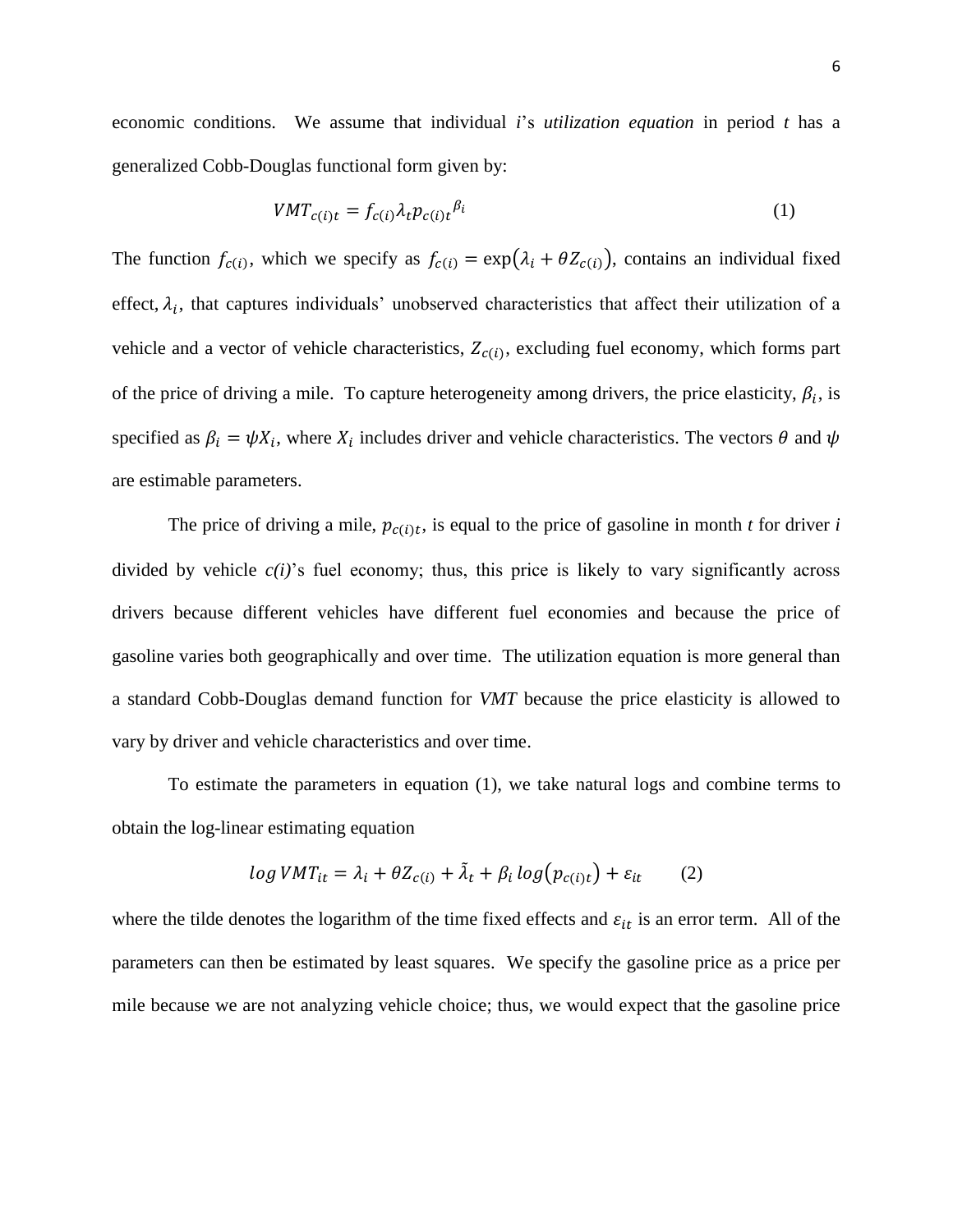would influence the VMT decision only through the price per mile.<sup>8</sup> Because we do not have access to the income of drivers in our sample, we used the average income in a driver's zip code and age group; but we found that its effect on VMT was statistically insignificant, in all likelihood because of our imprecise income measure. Thus, we allow income to have an independent effect on VMT that is captured by the individual driver fixed effects.

#### Data

Estimating the model requires us to observe individual drivers' VMT over time along with sufficient information about their residential locations and their vehicles to accurately measure the prices per mile of driving their vehicles. We obtained data from State Farm Mutual Automobile Insurance Company on individual drivers, who in return for a discount on their insurance, allowed a private firm to remotely record their vehicles' exact VMT from odometer readings (a non-zero figure was always recorded) and to transmit it wirelessly so that it could be stored.<sup>9</sup> All of the vehicles were owned by households and were not part of a vehicle fleet. State Farm collected a large, monthly sample of drivers in the state of Ohio from August 2009, in the midst of the Great Recession, to September 2013, which was well into the economic recovery. The number of distinct household observations in the sample steadily increased from 1,907 in

<sup>&</sup>lt;sup>8</sup> In fact, we found that the gasoline price alone had a statistically insignificant effect on VMT.

<sup>&</sup>lt;sup>9</sup> We are grateful to Jeff Myers of State Farm for his valuable assistance with and explanation of the data. We stress that no personal identifiable information was utilized in our analysis and that the interpretations and recommendations in this paper do not necessarily reflect those of State Farm. All of the households in the sample received a discount on their insurance regardless of how much they drove. But consistent with State Farm policies for all drivers that it insures, the total discount varied in accordance with VMT, as indicated by State Farm "VMT buckets," with less need for a household to prove low VMT, such as by submitting pictures of the vehicle's odometer every few months.

 $10$  Less than 2% of households left the sample on average in each month. This attrition was not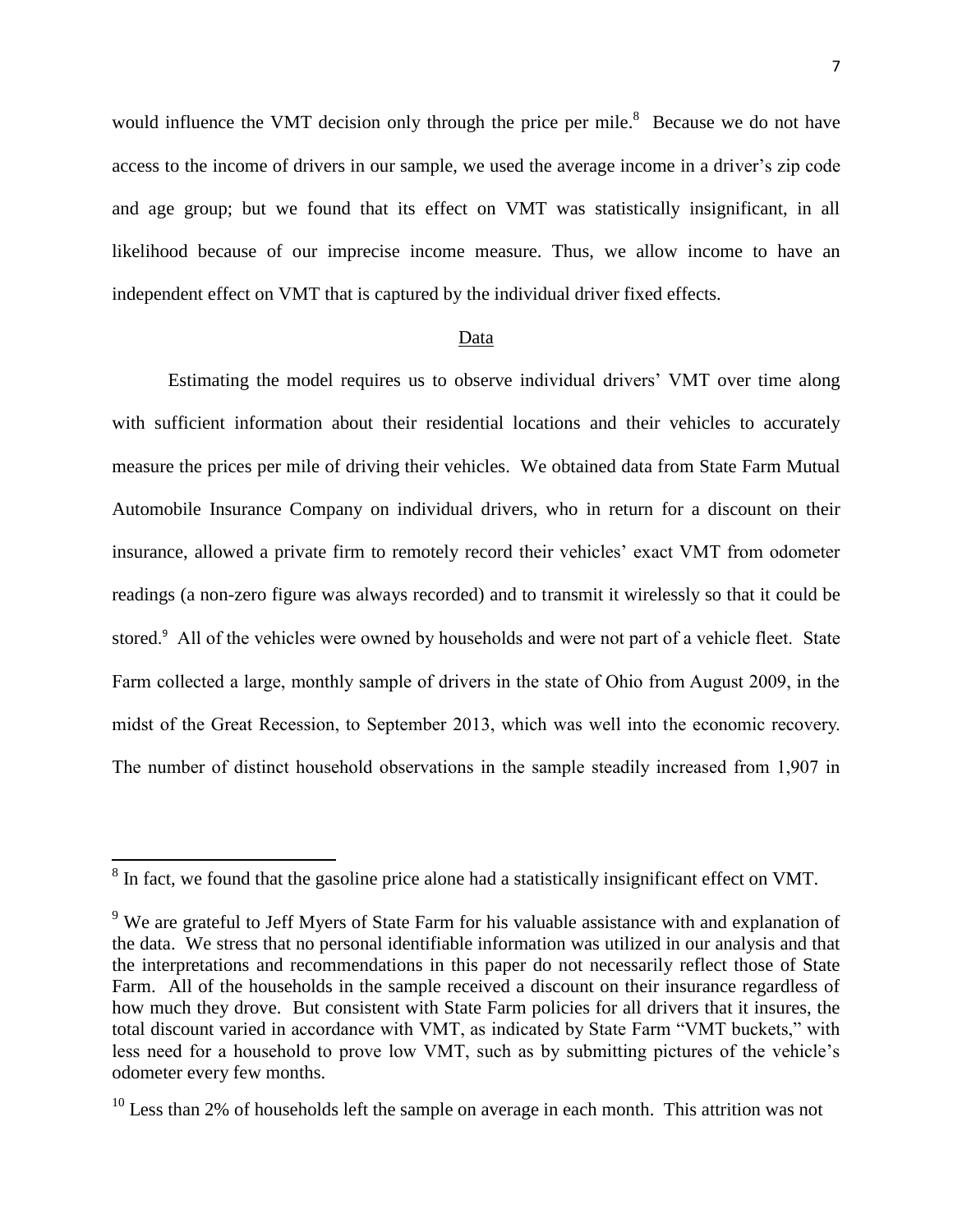August 2009 to 9,955 in May 2011 and then stabilized with very little attrition thereafter.<sup>10</sup> The sample consists of 228,910 driver-months.

The drivers included in our sample are State Farm policyholders who are also generally the heads of their households. The data set included driving information on one vehicle per household at a given point in time. A driver's vehicle selection did not appear to be affected by seasonal or employment-related patterns that would lead to vehicle substitution among household members because fewer than 2% of the vehicles in the sample were idled in a given month. In addition, we estimated specifications that included a multi-driver household dummy to control for the possibility of intra-household vehicle substitution and interacted it with the price per mile; we found that the parameter for this interaction was statistically insignificant and that the other parameter estimates changed very little. It is possible that vehicle substitution was less in our sample than in other household automobile samples because the household head tended to drive the vehicle that was subject to monitoring by State Farm; thus, we consider later how our conclusions might be affected if intra-household vehicle substitution occurred more frequently than in our sample.

The sample also contains information about each driver's socioeconomic characteristics, vehicle characteristics, and county of residence, which is where their travel originates.<sup>11</sup> To measure the price of driving one mile over time, we used the average pump price in a driver's county of residence for each month from 2009-2013 from data provided by the Oil Price

statistically significantly correlated with observed socioeconomic or vehicle characteristics.

<sup>&</sup>lt;sup>11</sup> According to the most recent National Household Travel Survey (NHTS) taken in 2009, roughly half of all vehicle trips were less than 5 miles, suggesting that driving is concentrated in individuals' counties of residence. The NHTS is available at: [http://nhts.ornl.gov](http://nhts.ornl.gov/)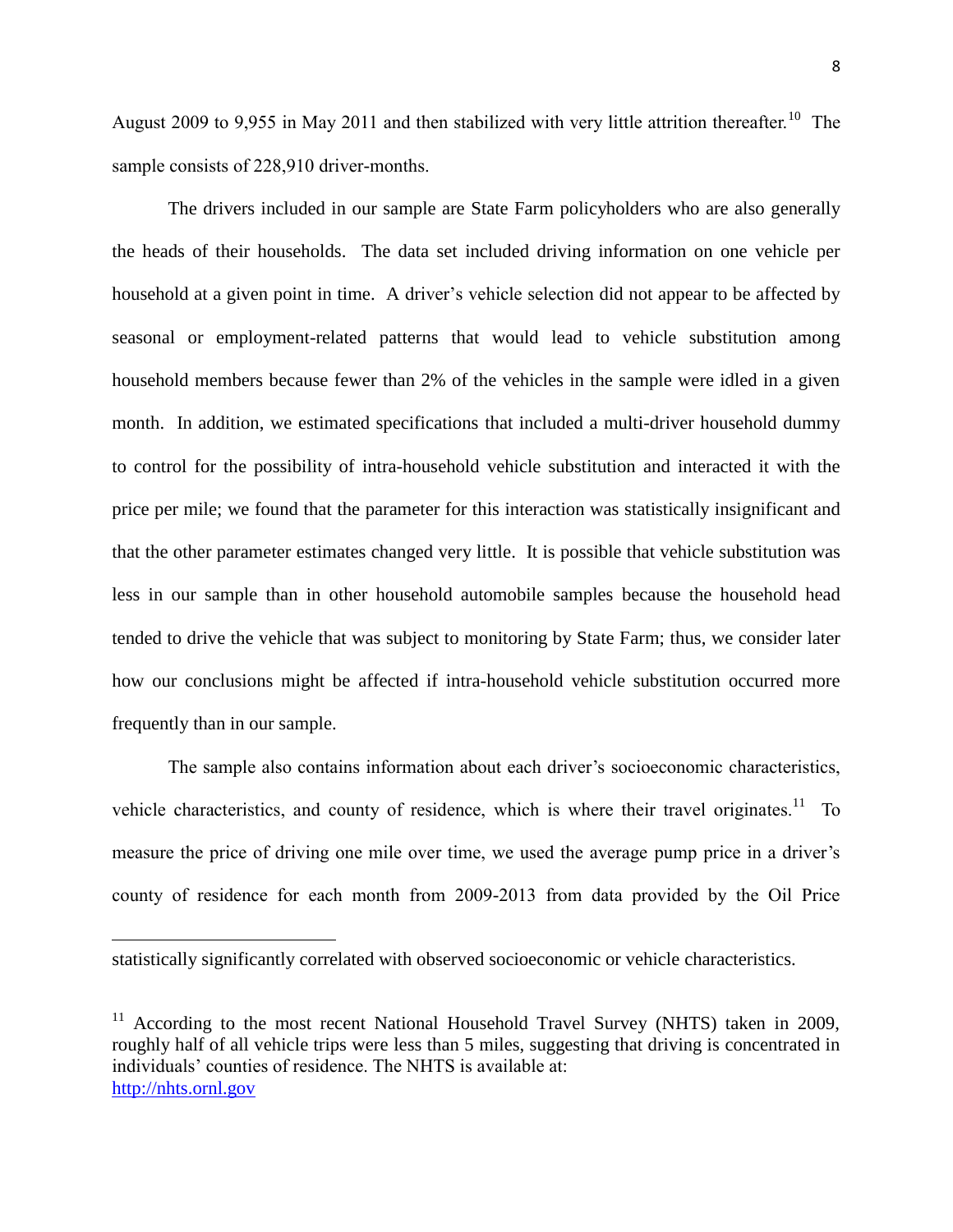Information Service. Figure A1 in the appendix plots the county-level average gasoline prices in each month of our sample and shows that those prices fluctuated greatly over time, which accounted for most of its variation in the sample; however, average gasoline prices also varied across counties within a month.<sup>12</sup>

Given the low rate of intra-household vehicle substitution and our inclusion of individual fixed effects, we are able to identify the effect of changes in gasoline prices on individual motorists' VMT. We measured the fuel economy of the driver's vehicle by using the vehicle's VIN to find the vehicle year, make, model, body style, and engine type and matched that information to the Environmental Protection Agency's (EPA) database of fuel economies.<sup>13</sup> Following the EPA, we used the combined fuel economy for each vehicle, which is the weighted average of the vehicle's fuel economy on urban and highway drive cycles. Finally, as noted, because State Farm does not collect individual drivers' income, we allowed income to be entirely absorbed by the individual fixed effects.<sup>14</sup>

Table 1 reports the means in our sample (and, when publicly available, the means in Ohio, and the United States) of drivers' average monthly VMT, the components of the price of

l

 $12$  The ordering of counties' average gasoline prices also changed considerably over time. Nearly 50% of the time that a county's gasoline prices were in the bottom quartile in a given month, that county's prices were not in the bottom quartile in the following month, and nearly 30% of the time that a county's gasoline prices were in the top quartile in a given month, that county's prices were not in the top quartile in the following month. We obtained additional evidence of the variation in gasoline prices by analyzing the residuals of a regression of county-month gasoline prices on county and month fixed effects. We found that the residuals ranged from -19 cents to +22 cents with a standard deviation of 3 cents. The correlation between those residuals and their one-month within-county lag was only 0.31, suggesting that substantial variation in gas prices exists beyond county and month fixed effects.

<sup>&</sup>lt;sup>13</sup> We are grateful to Florian Zettelmeyer and Christopher Knittel for assistance in matching VINs to vehicle attributes.

 $14$  Gillingham (2014) conducts a detailed empirical study of California motorists and finds that their VMT elasticities vary with income and other demographics.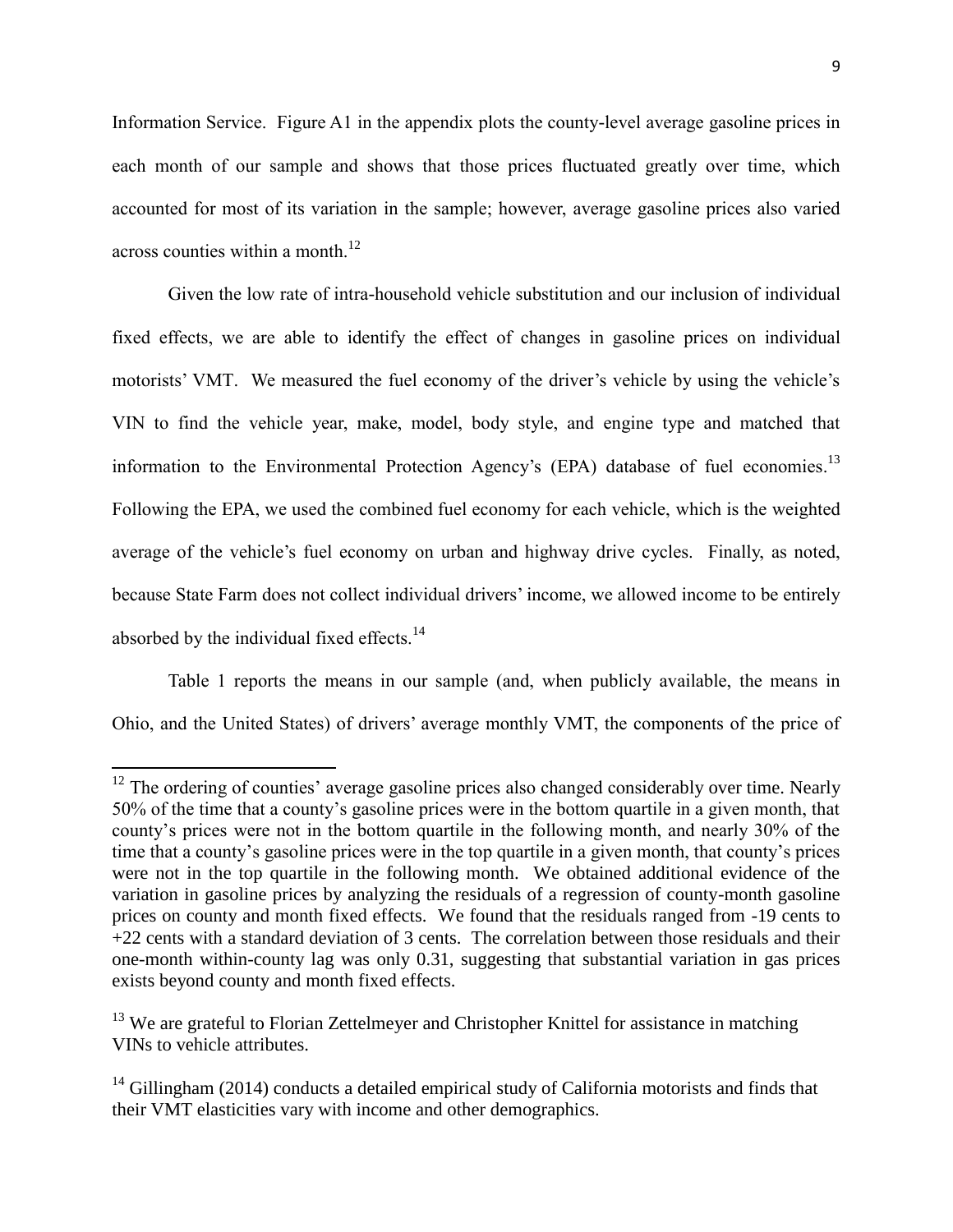driving one mile, vehicle miles per gallon and the local price of a gallon of gasoline, the percentage of older vehicles, average annual income, and the percentage of the county population in an urban area.<sup>15</sup> Most of the means in our sample are comparable with those for Ohio, when available, and for the nation. In particular, the means of the most important variables for determining the elasticity of VMT with respect to the price of gasoline per mile do not suggest any sample bias. However, the share of newer cars in our sample is considerably greater than the share in the United States, which is plausible for a sample composed of individual drivers who self-select to subscribe to recently introduced telematics services that allow their driving and accident information to be monitored in return for a discount from State Farm. In other words, compared with other drivers, drivers in our sample appear to be more likely to have made a recent decision to purchase a new or slightly-used vehicle, but this characteristic does not necessarily indicate that our sample suffers from significant bias because, as noted, important driver and vehicle characteristics are aligned with state and national figures.

To explore the potential bias in our findings, we identified the most important characteristic of our sample drivers that appeared to deviate significantly from the characteristics of other drivers in Ohio by obtaining county-month level data from State Farm that included household and vehicle characteristics of all drivers in the (Ohio) population. Using that data, we constructed sampling weights based on the driver's county of residence because our sample is overrepresented by drivers from the most populous counties. Those sample weights also aid us in extrapolating our findings to the rest of the United States, and they are important for properly measuring how driving is allocated between rural and urban areas within Ohio. Column 4 of Table 1 reports the means of our data after it has been reweighted based on the driver's county of

<sup>&</sup>lt;sup>15</sup> Average annual income in our sample is based on the average annual income of the zip codes where drivers in the sample live.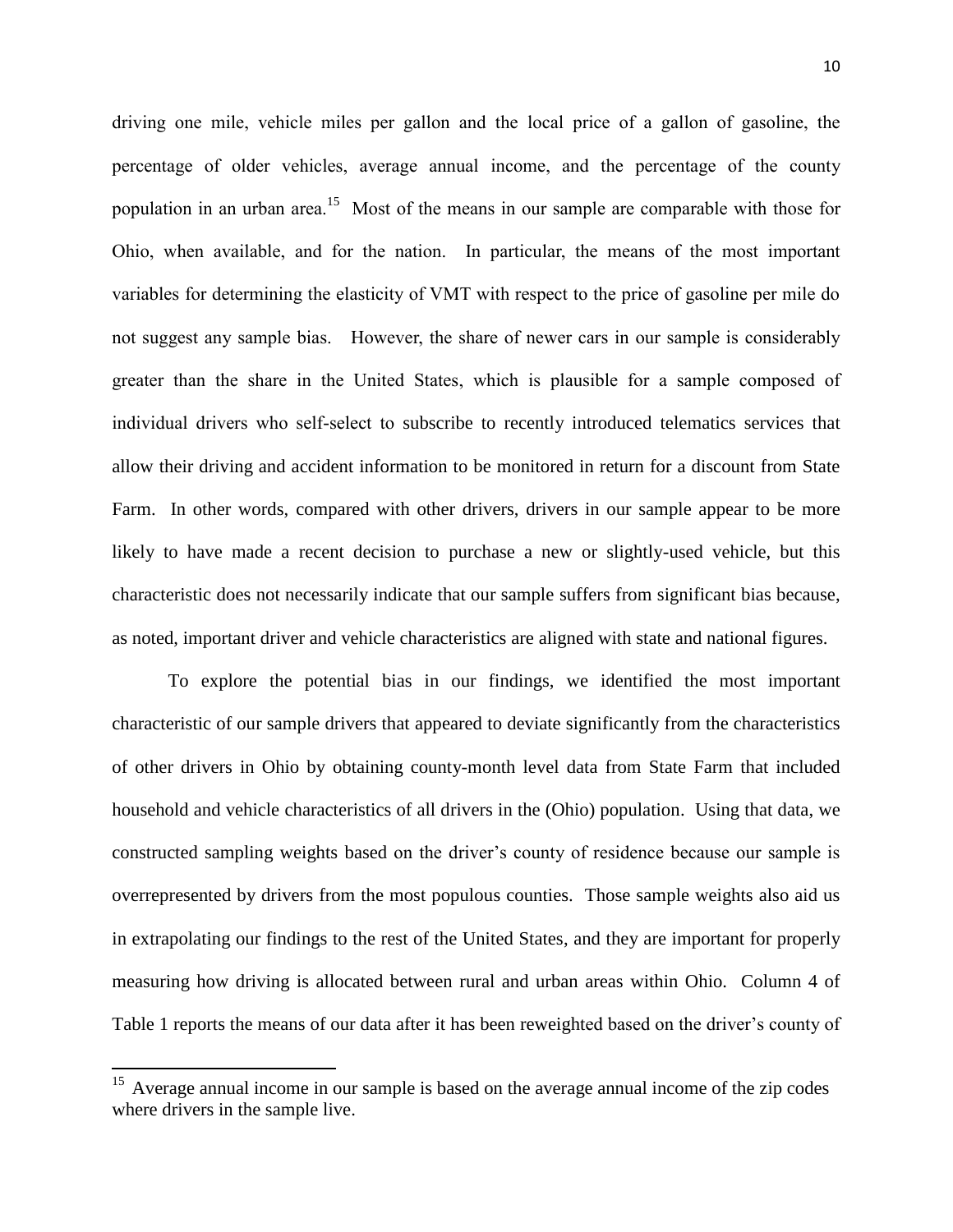residence. The means do not change significantly, but the data now align better with the share of the Ohio population that lives in urban areas.

#### **3. Estimation results**

l

Our analysis has a primary interest in estimating the price elasticity of VMT that varies with driver and vehicle characteristics,  $\beta_i = \psi X_i$ . Identification of the parameters  $\psi$  is achieved through individual drivers' differential responses to changes in the price of gasoline per mile based on the fuel economy of their vehicles. Biased estimates of  $\psi$  would therefore arise from omitted variables that are correlated with gasoline prices and that affect drivers' VMT differently based on their vehicles' fuel economy. As noted, the drivers' fixed effects capture their unobserved characteristics that may be correlated with observed influences on VMT, especially the price of driving one mile that is constructed in part from the fuel economy of the drivers' vehicles. In addition, macroeconomic and weather conditions could affect the price of gasoline paid by drivers and how much they traveled by automobile. Thus we controlled for that potential source of bias by including county level macroeconomic variables (the unemployment rate, the percent of population in urban areas, employment, real GDP, and average wages and compensation) and weather variables (the number of days in a month with precipitation and the number of days in a month with a minimum temperature of less than or equal to 32 degrees).<sup>16</sup>

Drivers' responses to a change in the price per mile could vary in accordance with a number of factors, including how much they drive, whether they live in an urban or rural area,

<sup>&</sup>lt;sup>16</sup> Data on the county level unemployment rate and level of employment, average wages and compensation, and real GDP are from the U.S. Bureau of Labor Statistics; data on the percent of population in urban areas are from the U.S. Census; and monthly weather data are from the National Climatic Data Center of the National Oceanographic and Atmospheric Administration.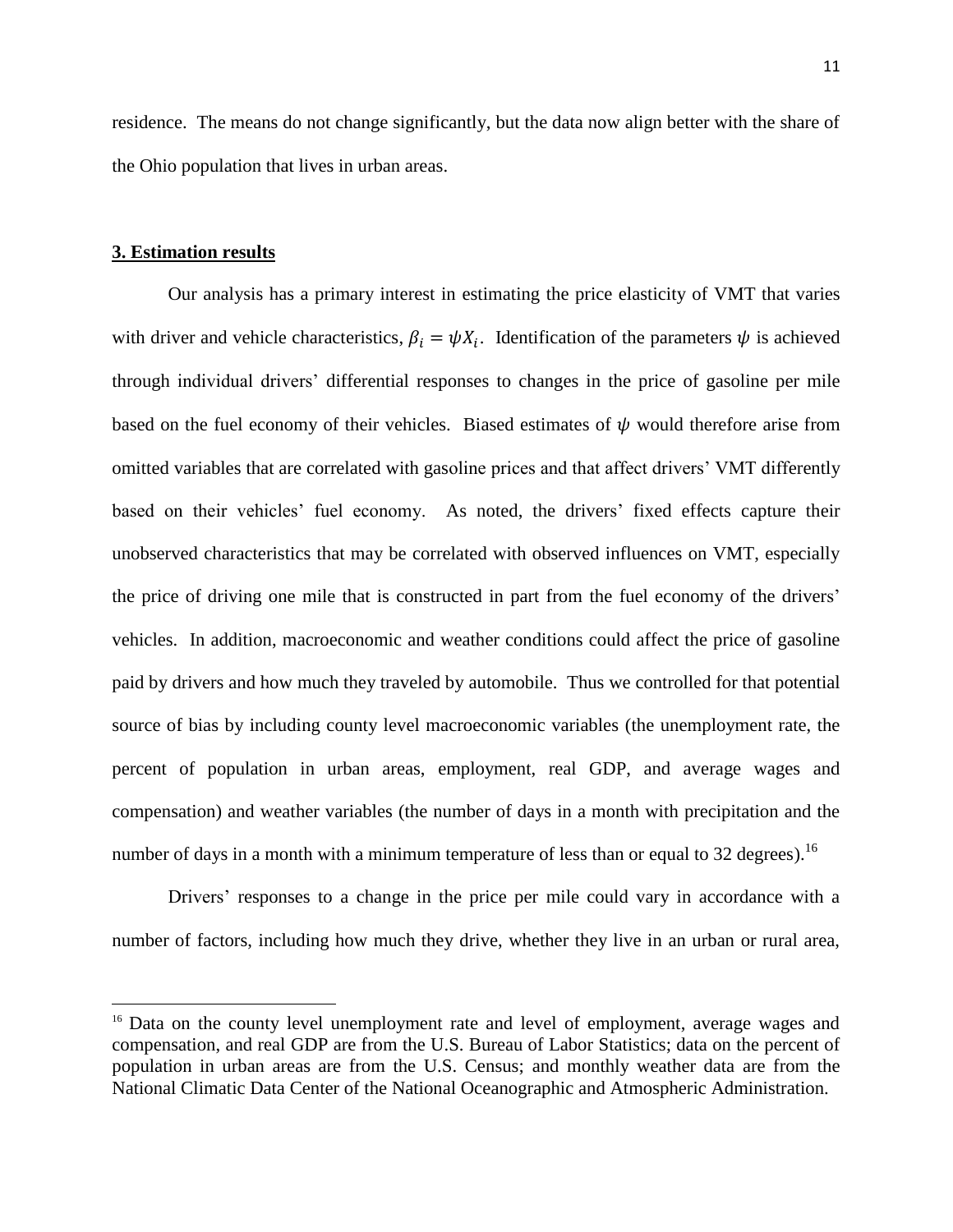and the fuel economy and power of their vehicles.<sup>17</sup> Thus we captured drivers' heterogeneous responses by interacting the price per mile with dummy variables for drivers indicating that they: (1) had high VMT (defined as average monthly VMT that exceeded the median average monthly VMT in the sample), (2) drove a low MPG vehicle (defined as average fuel economy on urban and highway drive cycles that was below the 25th percentile fuel economy in the sample), (3) drove a vehicle with high engine displacement (defined as engine displacement that was above the 90th percentile engine displacement in the sample)<sup>18</sup>, and (4) lived in a rural area (defined as a county at or below the  $10<sup>th</sup>$  percentile in the sample in terms of the percentage of its population that lived in an urban area as defined by the 2010 U.S. Census). And we specified additional heterogeneity for rural and non-rural drivers by interacting the rural dummy variable with the price per mile and high VMT and with the price per mile and low MPG. Of course, driver heterogeneity could also be captured through interactions of the price per mile and additional driver and vehicle characteristics and through alternative definitions of the characteristics we used; however, exploratory estimations indicated that the interactions we specified above were best able to capture drivers' heterogeneous responses in a robust and economically significant manner. Finally, we discuss how our welfare analyses are affected if we do not account for drivers' heterogeneity.

In table 2, we present the parameter estimates of the model using the county-based sample weights, in which observations are evenly weighted within each Ohio County in proportion to the county's population. We present in the first column a bare-bones specification

 $17$  We later show that those variables are also the important determinants of differences in the relative welfare effects of a gas tax and a VMT tax, so it is important for our policy analysis to allow drivers' elasticities of VMT with respect to price to be heterogeneous in those variables.

 $18$  The vast majority of high displacement vehicles in our sample are the powerful trims of large trucks, full-size SUVs (e.g., a GMC Yukon), or passenger vans. Powerful "muscle cars," such as a Corvette, account for the remaining high displacement vehicles.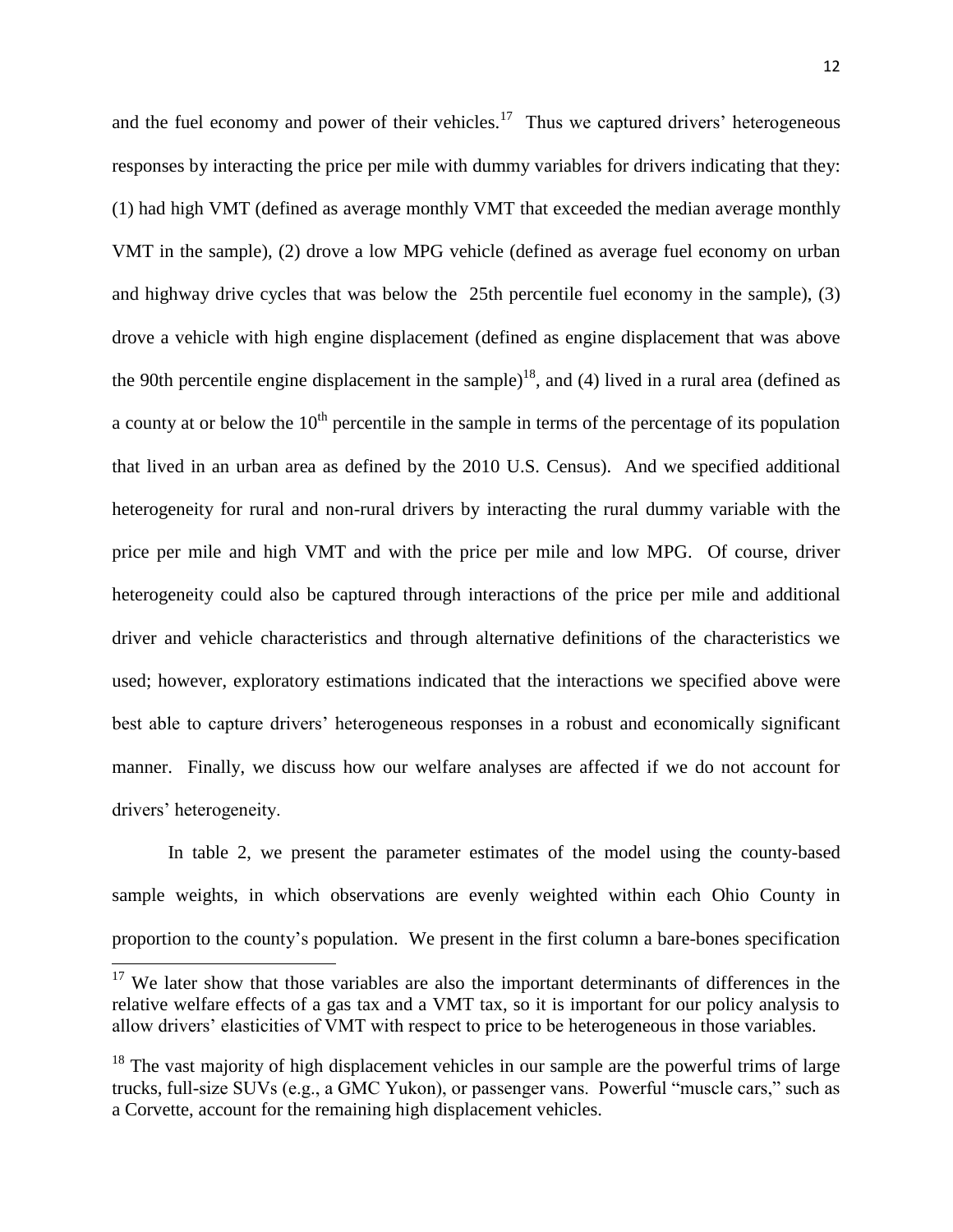with only the price per mile and then we gradually expand that specification in the other columns to include interaction effects that capture motorists' heterogeneity. The full specification in column 4 shows that the estimated coefficients of the price per mile and its interactions generally have statistically significant effects on VMT, and that the estimated coefficients of the interactions affect the magnitude of the estimated baseline coefficient of the price per mile in plausible ways.

Specifically, drivers with high VMT have a lower price elasticity (in absolute value) compared with other drivers' elasticity, in all likelihood because their longer distance commutes and non-work trips that contribute to their high VMT, regardless of whether they live in urban or rural areas, make it less likely that they can adjust their VMT in response to changes in the price per mile. Drivers of vehicles that have low MPG have higher vehicle operating costs per mile than other drivers, which gives them a greater economic incentive to adjust their VMT in response to changes in the price per mile.<sup>19</sup> All else constant, drivers who live in rural areas may be more price sensitive than other drivers because they are generally less affluent than drivers who live in more urbanized areas. But both high VMT and low MPG rural drivers are apparently less able or willing than other rural drivers are to adjust their automobile work and non-work trips and thus less likely than other rural drivers are to adjust their VMT in response to changes in the price per mile. Finally, drivers of powerful vehicles with high engine displacement, and undoubtedly a higher sticker price, tend to be more affluent than other drivers are and have

 $19$  Knittel and Sandler (2015) also find that drivers of low MPG vehicles respond more to changes in fuel prices than do other drivers.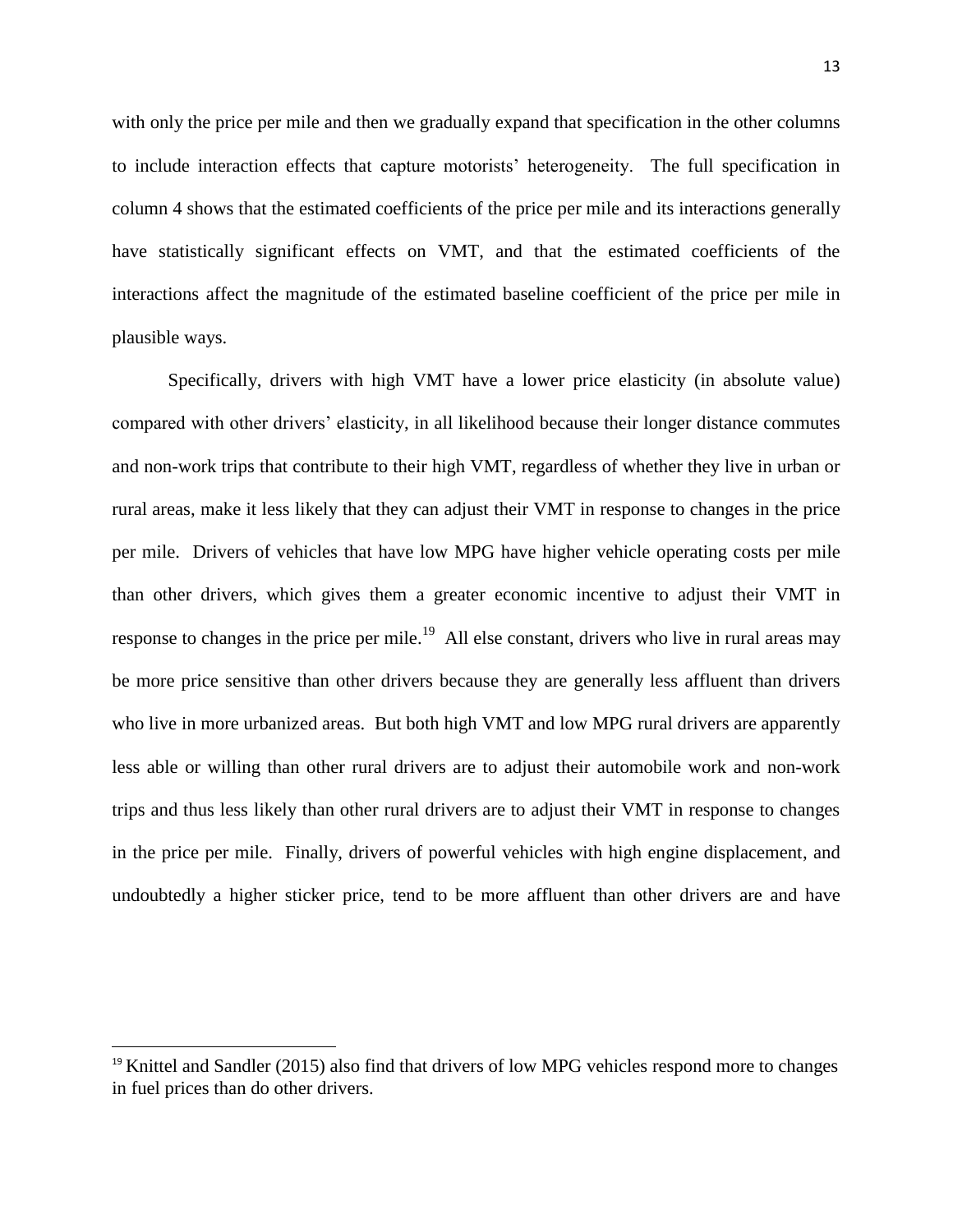preferences for those particular vehicles that make them less inclined to adjust their VMT in response to changes in the price per mile. $^{20}$ 

The variation in our data, which underlies the statistical significance of the price variable and its interactions with driver and vehicle characteristics, is that vehicle fuel economy ranges from 12 to 34 miles per gallon, which when combined with the variation in the price of gasoline implies a price of driving one mile that ranges from 8.6 cents to 33.7 cents. We stress that it would not be possible to estimate the heterogeneous, or even homogeneous, effects of the price per mile on VMT with aggregate data because VMT could not be expressed as a function of the price of automobile travel per mile.

The price elasticity obtained from the full model for drivers who do not have high VMT, do not have a vehicle with low MPG or high engine displacement, and do not live in rural areas is -0.17, which is plausible. Accounting for all the interactions, the range of the elasticities is roughly -0.60 to slightly greater than zero, which is also plausible given the significant heterogeneity that we capture.<sup>21</sup> Finally, the parameter estimates are robust in two important ways: (1) The estimates in the full model changed very little when we estimated it without the sample weights, which indicates that the ability of the State Farm sample to generate price elasticities that are representative of the population does not appear to be affected much by households' self-selection to subscribe to telematics services, and (2) As shown in table 2, the

 $\overline{a}$ 

 $^{20}$  As indicated in footnote 18, the high displacement vehicles in our sample include performance vehicles that certain people prefer to purchase for work (e.g., a large truck), home production (e.g., a full-size SUV), or for pleasure (e.g., a "muscle car").

 $21$  The drivers with slightly positive elasticities appear to be quite unusual because they have high VMT, drive vehicles with high engine displacement, do not drive vehicles with low fuel economy, and do not live in rural areas. Accordingly, they account for less than 0.5% of the drivers in our sample.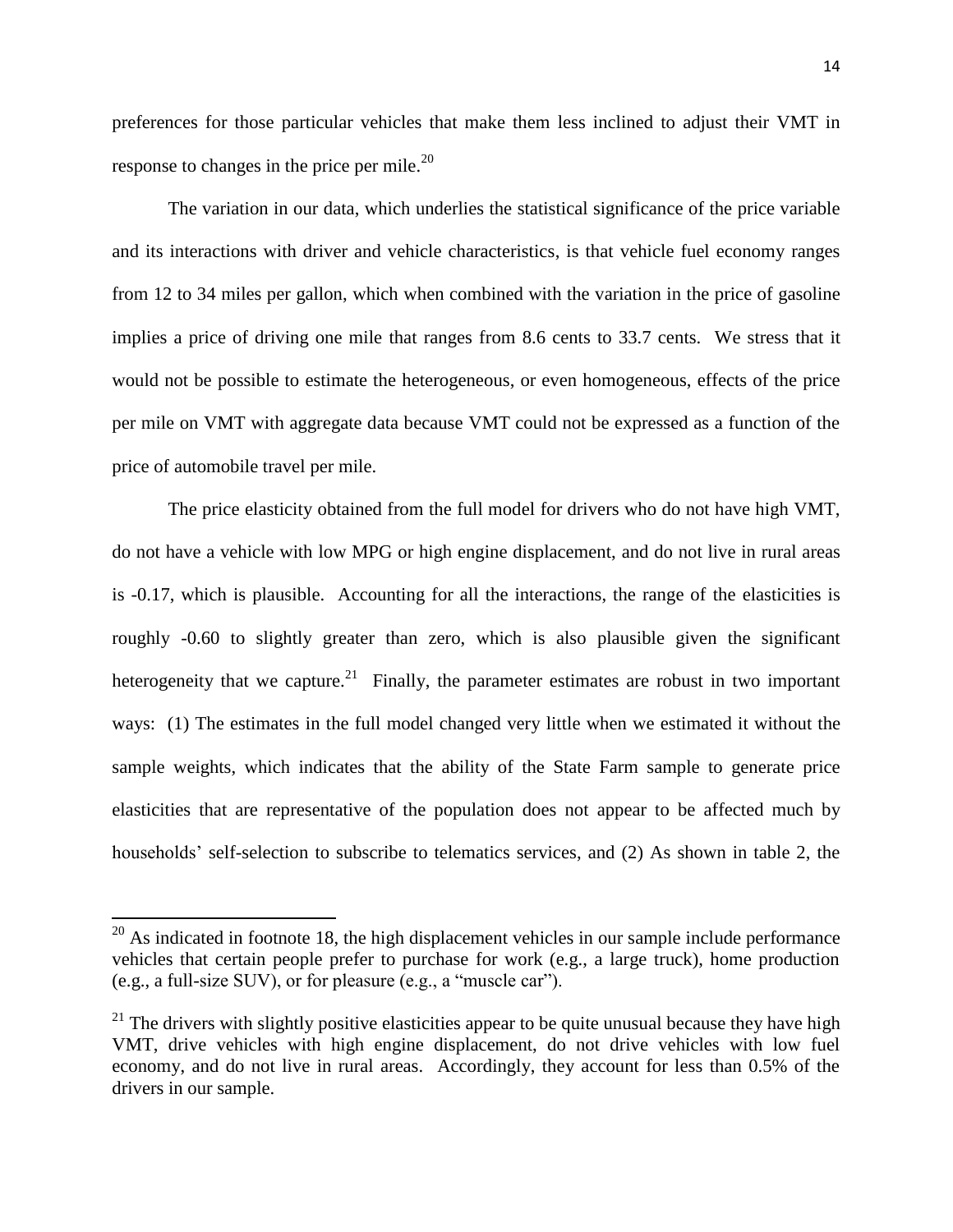parameter estimates and statistical reliability were generally stable as we improved our understanding of drivers' heterogeneity by including additional interactions but those interactions per se did not drive any of the basic results.

To get a feel for how the elasticities based on the full model compare with elasticities obtained from aggregate gasoline demand models, we note that the average elasticity of VMT with respect to the price of automobile travel per mile is -0.117. We estimated that the elasticity of the demand for *gasoline* with respect to gasoline prices was -0.124 in our sample, which is somewhat larger than the average short-run elasticity of -0.09 reported in Havranek, Irsova, and Janda's (2012) meta-analysis of aggregate models, and it is noticeably larger than our own estimate of the aggregate price elasticity of demand for gasoline in Ohio of -0.0407 (0.0099) and the range of aggregate elasticity estimates for the nation, -0.034 to -0.077, in Hughes, Knittel, and Sperling (2008). We attribute this difference to our use of disaggregate data, which as Levin, Lewis, and Wolak (2014) find, results in higher estimates of gasoline demand elasticities.

Finally, we explored the direct effect on VMT of various vehicle types, based on size classification, and vehicle attributes and we found some statistically significant effects. Table 2 shows that SUVs tend to be driven more per month than other household vehicles, in all likelihood because those vehicles are versatile and can be used for both work and various nonwork trips, while older vehicles tend to be driven less per month than newer vehicles, in all likelihood because drivers enjoy using newer vehicles and their up-to-date accessories for a broad variety of trips.<sup>22</sup>

l

 $22$  The relationship between VMT and SUVs and older vehicles is identified based on households who own more than one vehicle in our sample over time, which means that within a household, SUVs tend to be driven more than non-SUVs and newer vehicles tend to be driven more than older vehicles.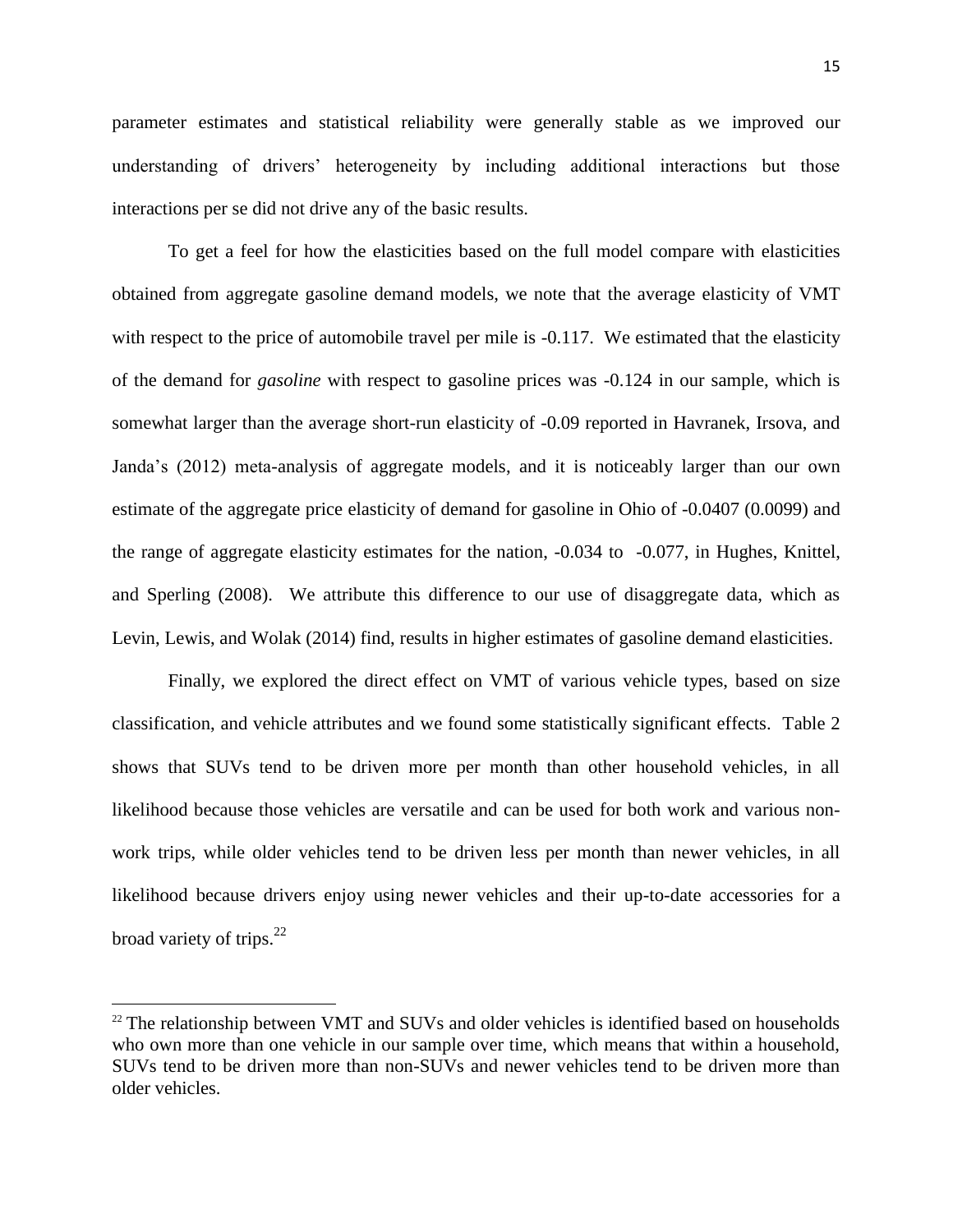We explored alternative specifications of the VMT demand model and subsamples to enrich the analysis and to perform robustness checks. First, we estimated our full model on a subsample that did not include data generated during the Great Recession—that is, we removed monthly observations from 2009 through the first half of 2010—and we found little change in our parameter estimates and their statistical significance (e.g., accounting for all the interactions, the range of the elasticities was still roughly -0.60 to slightly greater than zero.) Second, we tested whether our results were affected by time-varying unobservables by estimating separate regressions on several subsamples of shorter length. This change resulted in coefficients that reflected seasonal patterns, but did not reveal any fundamental differences in their underlying values.

Finally, we estimated models that included lagged prices per mile to capture any adjustments by motorists to price changes, but the lags tended to be statistically insignificant and their inclusion only slightly reduced the estimated effects of the current price per mile, although the combined effect of current and lagged gasoline prices was similar to the effect reported here. More importantly, even if motorists delayed their responses to price changes, our main policy simulations would not be affected because we assess the economic effects of a permanent increase in either the gasoline or VMT tax.

#### **4. Welfare Analysis**

The gasoline tax is currently used to charge motorists and truckers for their use of the public roads, to raise highway revenues, and to encourage motorists and truckers to reduce fuel consumption. However, as noted, the federal component of the tax has not been raised in decades and the Highway Trust Fund is currently running a deficit that is projected to grow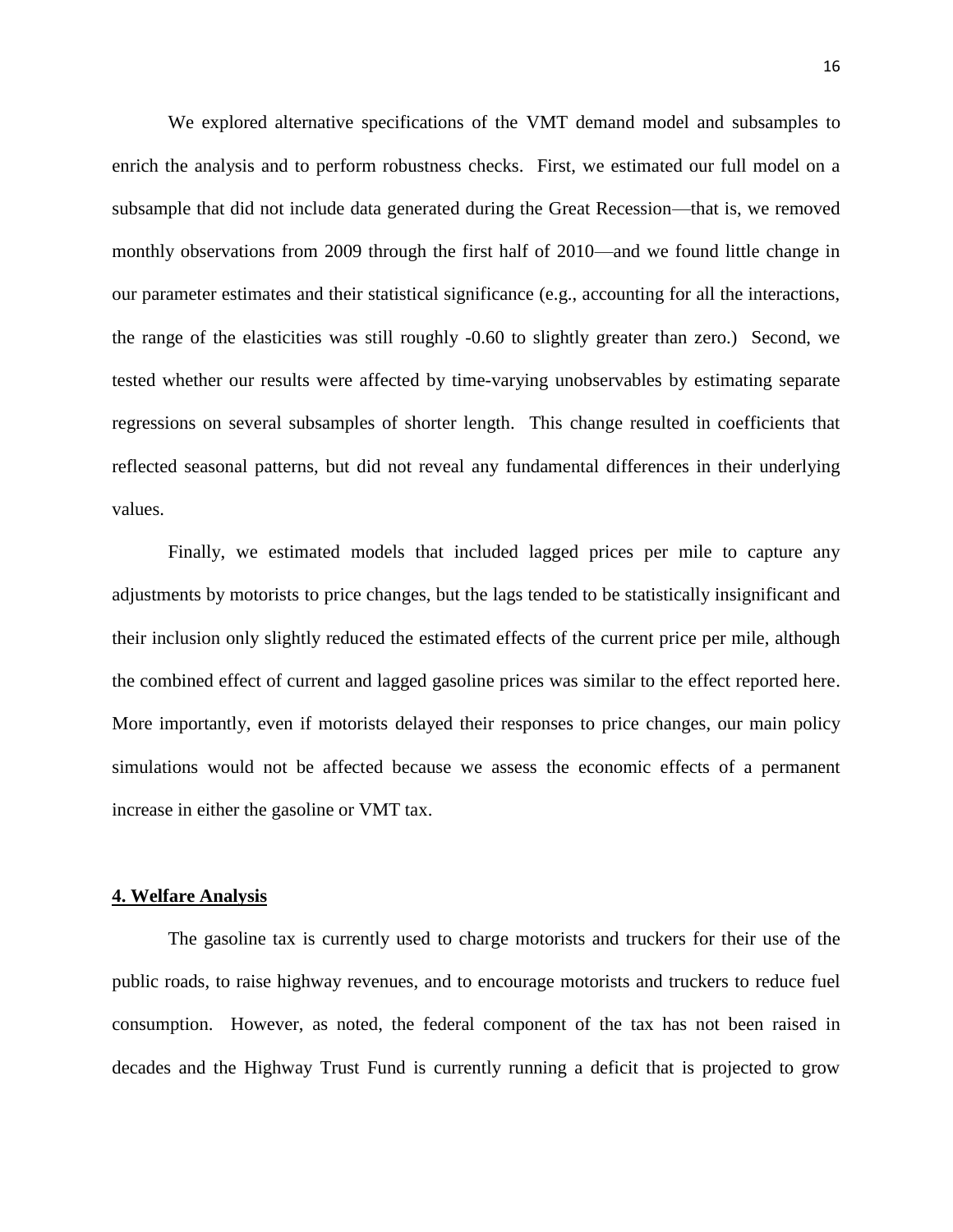substantially unless more funds are provided to maintain and repair the highway system.<sup>23</sup> It is therefore of interest to assess the social welfare effects of raising the federal gasoline tax or, alternatively, of introducing a VMT tax to achieve both highway financing objectives and to reduce externalities from fuel consumption and highway travel.

Advances in communications technology have made it possible to implement a VMT tax in any state in the country. Specifically, an inexpensive device can be installed in vehicles that tracks mileage driven in states and wirelessly uploads this information to private firms to help states administer the program. Motorists are then charged lump sum for their use of the road system each pay period, which is normally a month. For example, the cost of Oregon's experimental VMT tax program is \$8.4 million. For privacy reasons, data older than 30 days are deleted once drivers pay their VMT tax bills.

We use our full model of VMT demand to extrapolate our results for Ohio to the United States. The effect on social welfare of a gasoline or VMT tax that is designed to achieve a certain change in fuel consumption or highway finance consists of (a) changes in motorists' welfare and government revenues and (b) changes in the relevant pollution, congestion, and safety automobile externalities. Motorists' welfare is adversely affected because the taxes will cause them to reduce their vehicle miles traveled by automobile, which they highly value (Winston and Shirley (1998)). Similar to Hausman (1981), we obtain the short-run indirect utility function for each motorist given by:

$$
V_{it}(p) = f_{c(i)} \lambda_t \frac{p_{c(i)t}^{\beta_{i+1}}}{\beta_{i+1}} + C
$$
 (3)

<sup>&</sup>lt;sup>23</sup> Recently, some states have raised their gasoline tax to pay for upgrading roads and bridges.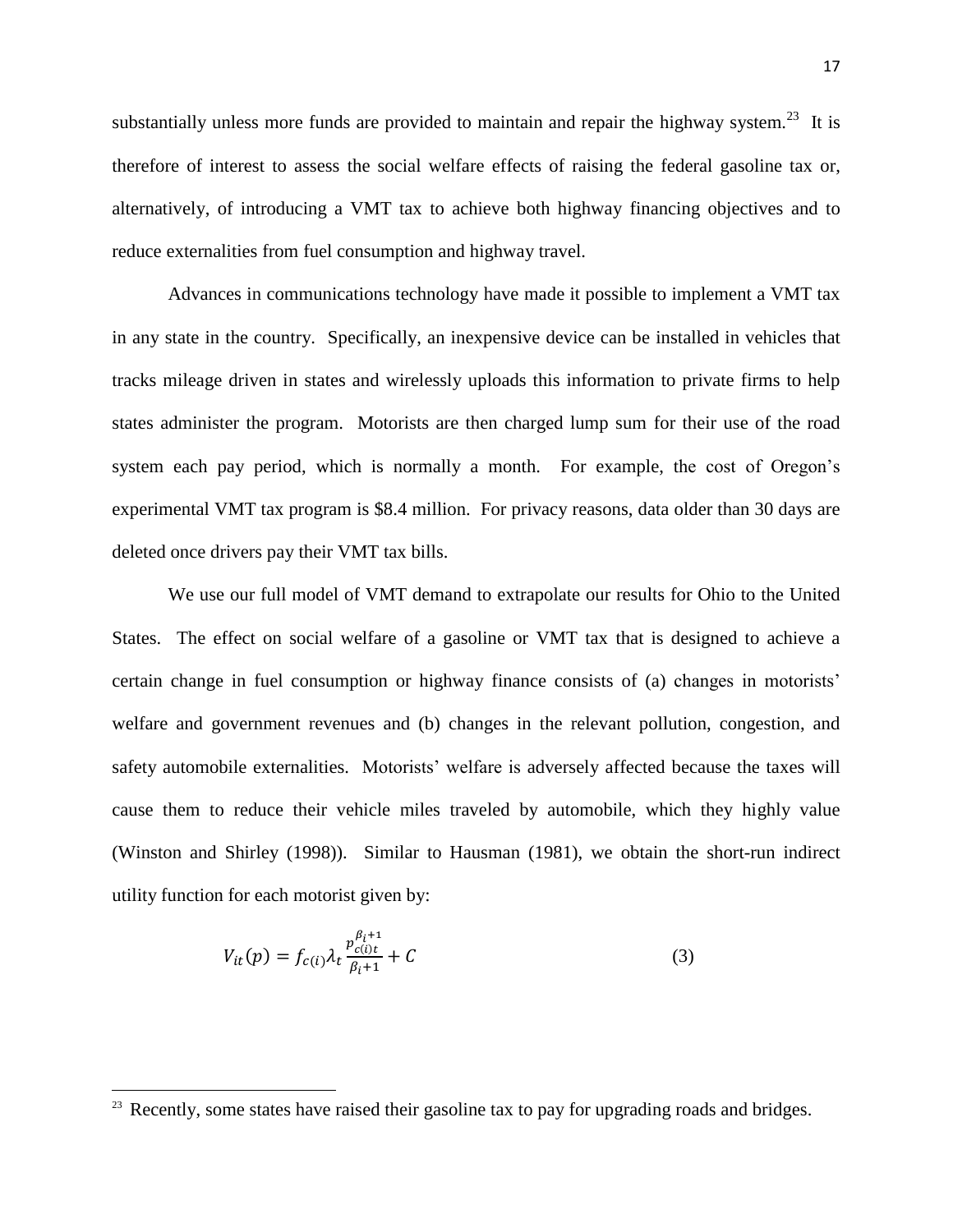where *C* is a constant of integration and other variables and parameters are as defined previously.<sup>24</sup> Under a gasoline or VMT tax that changes the price of driving one mile from  $p_{it}^0$  to  $p_{it}^1$ , the change in driver *i*'s welfare is given by  $V_{it}(p_{it}^1) - V_{it}(p_{it}^0)$ , and we can aggregate the effects of a tax policy over all drivers as:

$$
\Delta V_t = \sum_i V_{it}(p_{it}^1) - V_{it}(p_{it}^0). \tag{4}
$$

Note that the original prices per mile,  $p_{it}^0$ , the counterfactual prices  $p_{it}^1$ , and the changes in consumer surplus are likely to vary significantly across individual motorists because they drive different vehicles, use them different amounts, and respond differently to changes in the price per mile in accordance with their VMT, residential location, and their vehicles' fuel economy and engine displacement. A gasoline tax and a VMT tax have different effects on the change in the cost of driving a mile for almost every driver because the VMT tax increases the cost of driving a mile by the amount of the tax, while the gasoline tax increases the cost of driving a mile by the amount of the per-gallon tax divided by the individual driver's fuel economy. Thus, a VMT tax increases the price of driving a mile by the largest percentage for drivers of fuel efficient vehicles because it is a fixed charge and because drivers of fuel-efficient vehicles incur the lowest operating cost per mile, while a gasoline tax increases the price of driving a mile the most for drivers of fuel-inefficient vehicles.

If we denote the change in government revenues by  $\Delta G_t$  and the change in the cost of automobile externalities by  $\Delta E_t$ , then the change in social welfare from either a gasoline or VMT tax,  $\Delta W_t$ , is given by

$$
\Delta W_t = \Delta V_t + \Delta G_t + \Delta E_t. \tag{5}
$$

<sup>&</sup>lt;sup>24</sup> We obtain the indirect utility function in equation (3) by applying Roy's Identity to the VMT demand equation (1) and by assuming a constant marginal utility of income to facilitate welfare analysis.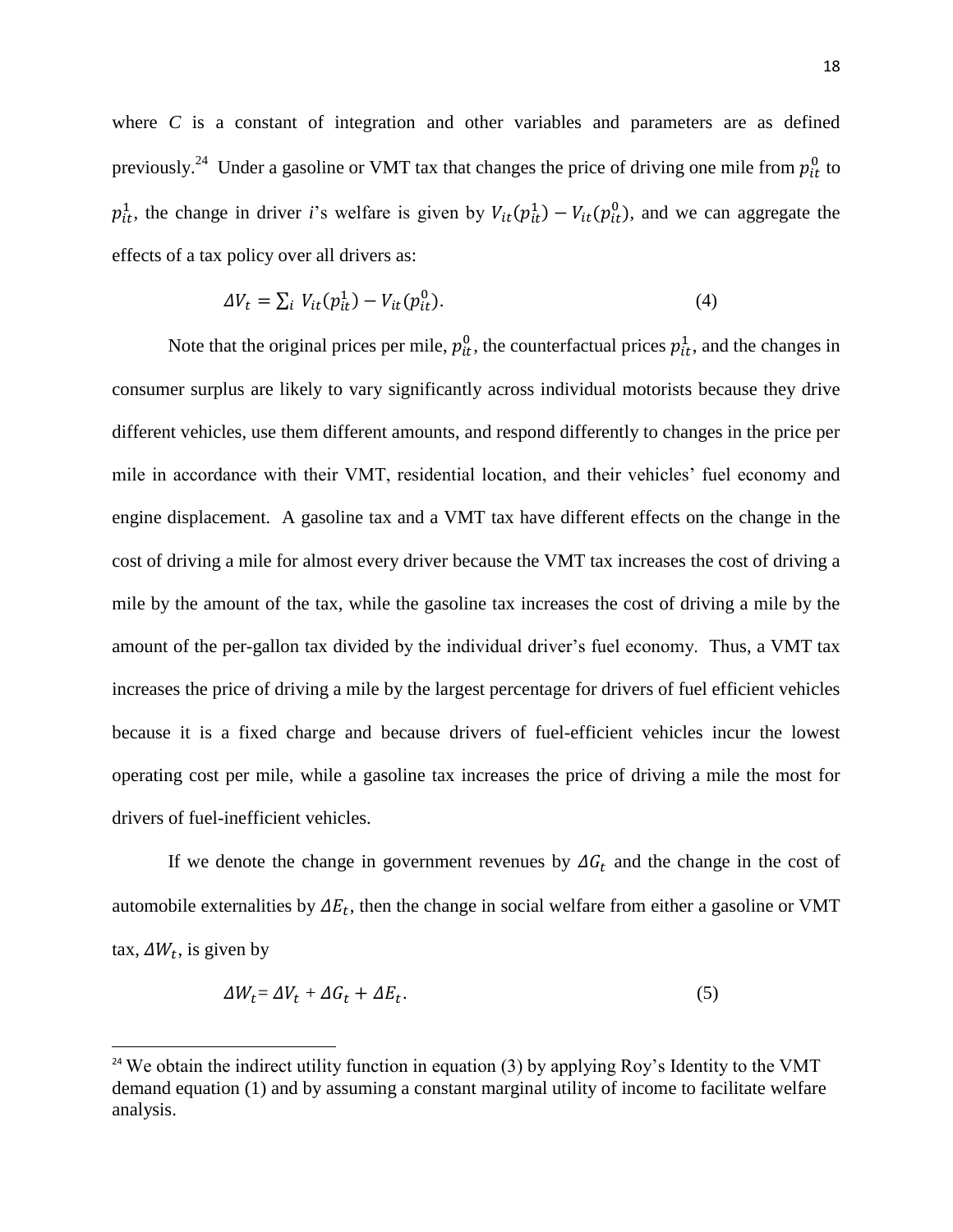In order to calculate  $\Delta E_t$ , we need estimates of the marginal external cost of using a gallon of gasoline and of driving both urban and rural miles. We measure the external cost per gallon of gasoline consumed by including its climate externality. We use the Energy Information Agency's estimate of 19.564 pounds of  $CO<sub>2</sub>$  equivalent emissions per gallon of gas consumed and the Environmental Protection Agency's midrange estimate of the social cost of carbon of \$40 per ton of CO<sub>2</sub> in 2015 to obtain a marginal externality cost of \$0.393/gallon.<sup>25</sup>

The marginal external cost per mile consists of: (1) the congestion externality (including both the increased travel time and increased unreliability of travel time), (2) the accident externality, and (3) the local environmental externalities of driving. We use estimates from Small and Verhoef (2007), which are broadly consistent with estimates in Parry, Walls, and Harrington (2007), adjusted to 2013 dollars and divided into urban and rural values of \$0.218/urban mile driven and \$0.038/rural mile driven.<sup>26</sup> The estimates developed by those authors include an average congestion externality that does not vary by time of day, which is appropriate for our purposes because neither a gasoline tax nor a VMT tax as currently proposed

<sup>&</sup>lt;sup>25</sup> http://www3.epa.gov/climatechange/EPAactivities/economics/scc.html. Note that this estimate of the climate externality is substantially higher than the estimates used by Parry (2005), Parry and Small (2005), and Small and Verhoef (2007) because it incorporates more recent advances in estimating the social cost of carbon that feed into the EPA's current estimate of this social cost.

<sup>&</sup>lt;sup>26</sup> For the increased travel time externality, we use \$0.049/mi for urban drivers and \$0.009/mi for rural drivers and following Small and Verhoef (2007), we multiply those values by 0.93 to get the marginal external cost of decreased travel time reliability and add this cost to the cost of increased travel time to obtain a total congestion externality of \$0.129/mi for urban drivers and \$0.023/mi for rural drivers. The accident externality for urban drivers adapted from Small and Verhoef is \$0.073/mi. We use the ratio of the rural and urban congestion externalities to approximate the rural accident externality of \$0.013/mi. Finally, following Small and Verhoef (2007), Parry (2005), and Parry and Small (2005), we assume that the local pollutant externality accrues per mile of driving rather than per gallon. We assume that urban driving produces a local pollutant externality of \$0.016/mi and use the ratio of the rural and urban congestion externalities to approximate the rural local pollutant externality of \$0.002/mi.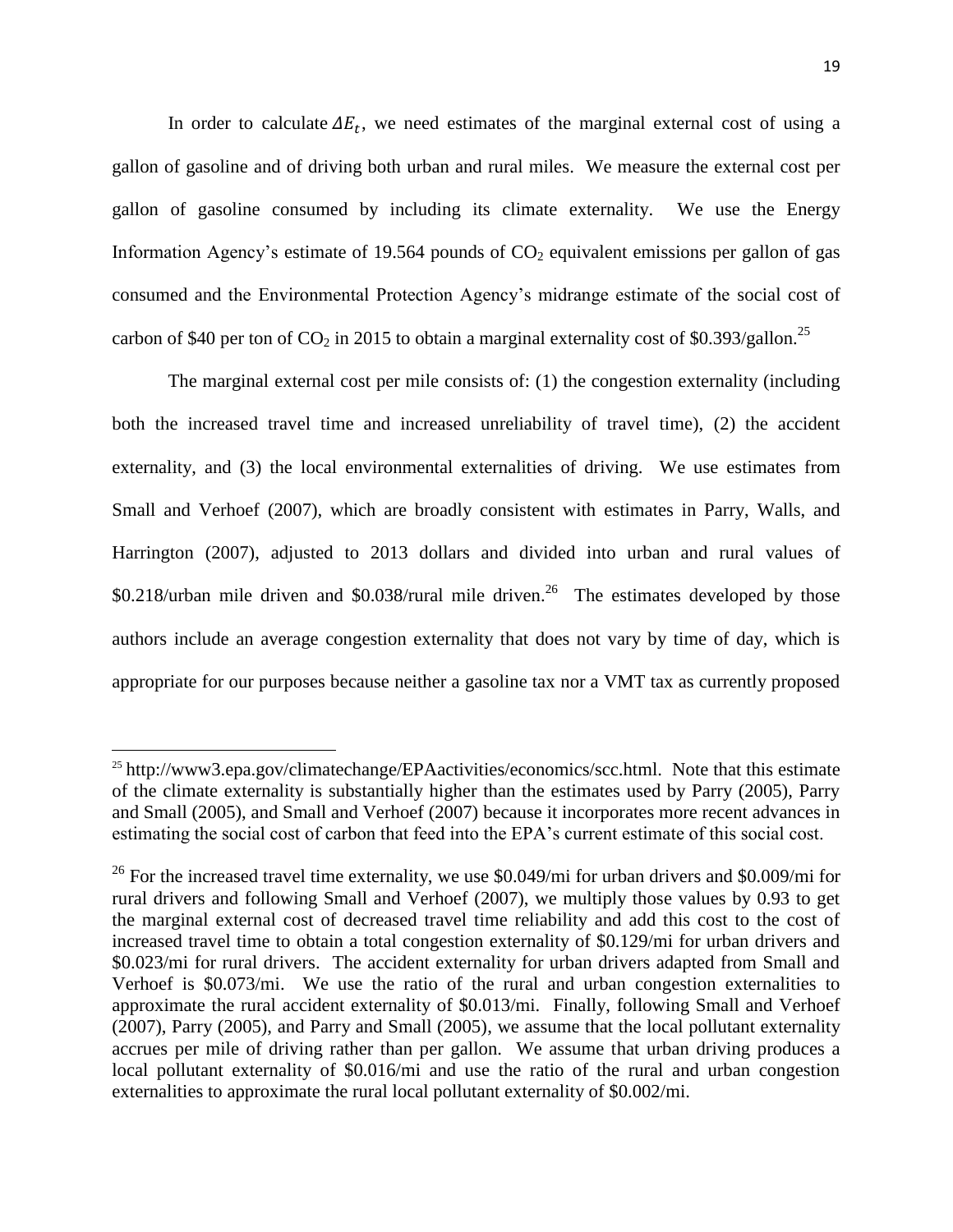would vary by time of day. Finally, our findings were robust to alternative assumptions that could be used to construct the externality estimates. $27$ 

We consider the welfare effects of a gasoline and a VMT tax to achieve two distinct objectives by policymakers: (1) to reduce the nation's fuel consumption 1% per year, and (2) to raise \$55 billion per year to fund highway expenditures, which is roughly in line with the annual sums called for in the new federal transportation bill passed by Congress in 2015. Consistent with our short-run model, we assume that motorists do not change vehicles in response to the taxes. We also assume that the effect of a change in the price per mile on VMT is the same whether the change comes from a gasoline tax or a VMT tax because a VMT tax has not been implemented in the United States and no evidence exists on whether a gasoline and VMT tax would generate different behavioral responses. However, our model does capture drivers' heterogeneity, which is a potentially important source of significant differences in how drivers will respond to the two taxes.

Our initial simulations also assume that the government requires automakers to continue to meet the current CAFE standard, which forces motorists into more fuel efficient vehicles than they might otherwise drive. In subsequent simulations, we explore how the economic effects of a gas or VMT tax would vary in the presence of a higher CAFE standard. By improving fuel

l

 $27$  Specifically, we noted that we used an accident externality for urban drivers of \$0.073/mi and an accident externality for rural drivers of \$0.013/mi, but our main findings were robust to using \$0.073/mi as the accident externality for both urban and rural drivers. Our main findings were also robust to increasing or decreasing the assumed total per-mile externalities by 10% and to including an externality that arises because additional police services and road maintenance may be required. It might be of interest to explore how our main findings would change if a higher gasoline tax or a new VMT tax led to a change in the assumed values of the externalities. But that would be difficult to determine here because we do not formulate a general equilibrium model. More importantly, it is not clear how, if at all, the values of the per-mile externalities would change.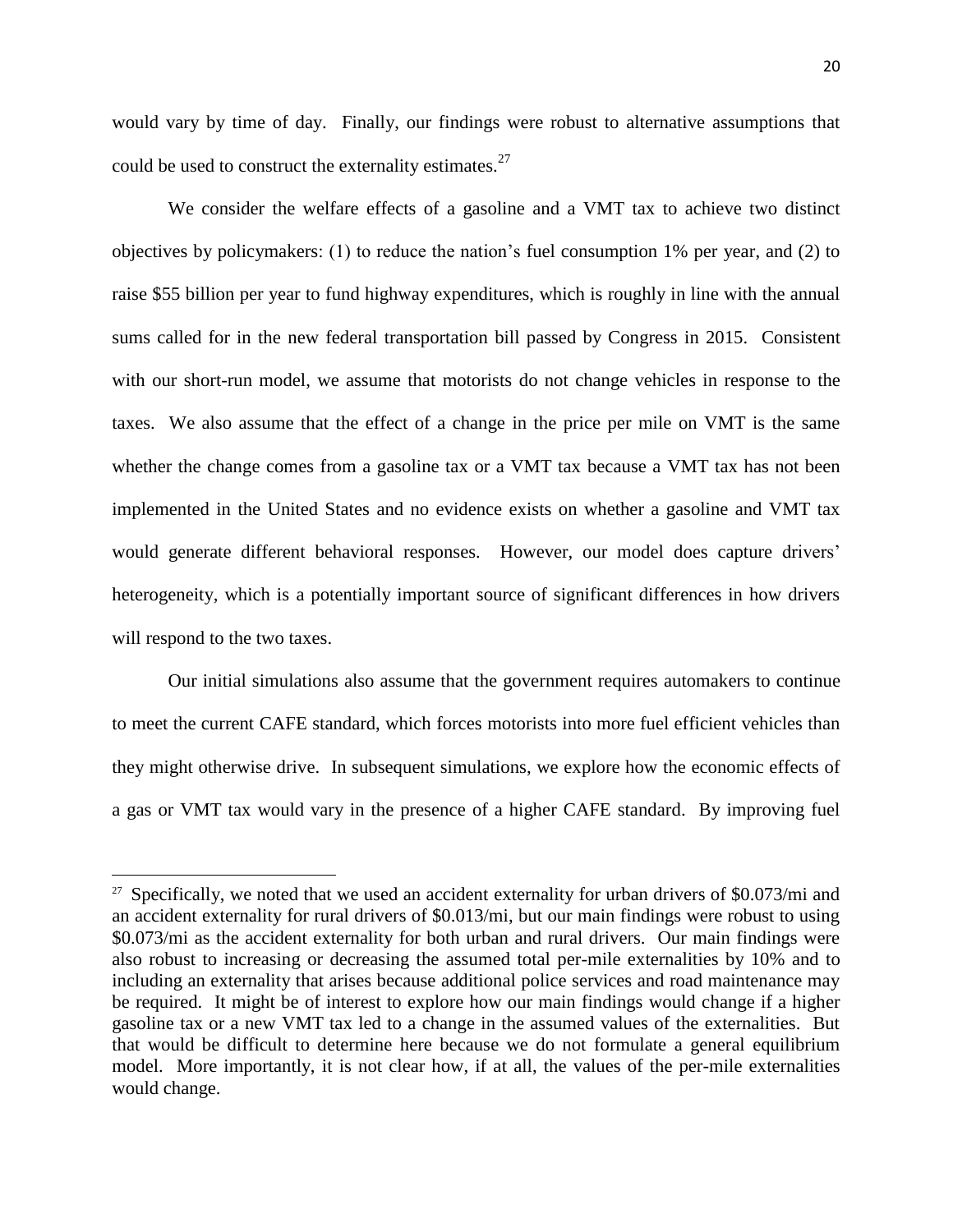efficiency, CAFE standards could induce a rebound effect, which we model directly by allowing the increase in vehicle fuel economy to decrease the cost of driving.

Because we are analyzing heterogeneous drivers and vehicles, economic theory cannot unambiguously indicate whether a gasoline tax or a VMT tax will produce a larger improvement in social welfare. But it is useful to identify the important influences on the welfare effects of the two taxes and the conditions under which one will generate a larger welfare gain than the other. Recall, that the additional per mile cost to a driver of a VMT tax is just the VMT tax, while the additional per mile cost of a gasoline tax is the gas tax divided by the vehicle's fuel economy. Figure 1 presents a flow chart that: (1) identifies the important driver and vehicle characteristics that determine the welfare effects of each tax, and (2) shows how the heterogeneity of drivers and their vehicles culminate in certain conditions whereby the gasoline tax generates a larger welfare gain than a VMT tax produces and vice-versa.

The important characteristics are a vehicle's fuel economy, which for heterogeneous vehicles we denote as a low MPG or a high MPG vehicle; a driver's vehicle utilization, which for heterogeneous drivers we denote as low VMT or high VMT; and a driver's gasoline price elasticity of demand, *ε*, which for heterogeneous drivers we denote as low *ε* or high *ε*. We assume we are not fully internalizing the observed fuel consumption, congestion, and safety automobile externalities; thus, social welfare is improved by taxes that increase a driver's cost per mile and reduce a driver's fuel consumption and VMT. As noted, a gasoline tax increases the price of driving a mile the most for drivers of fuel-inefficient vehicles and a VMT tax increases the price of driving a mile the most for drivers of fuel efficient vehicles; thus, a gasoline tax improves welfare more than a VMT tax does as the share of drivers with low MPG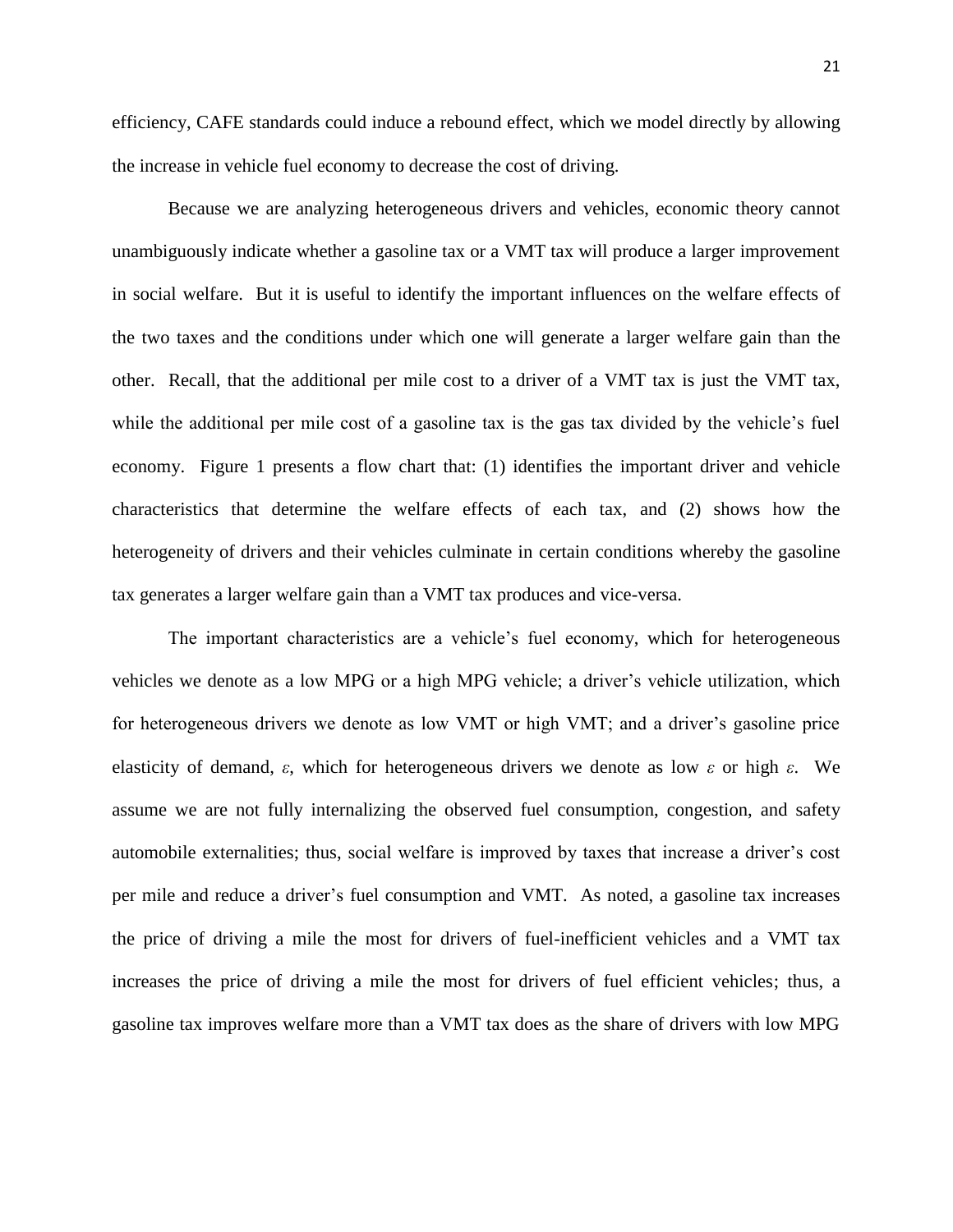vehicles increases, while the VMT tax improves welfare more than a gasoline tax does as the share of drivers with high MPG vehicles increases.

Of course, the relative welfare effects of the taxes also depend on drivers' behavior, VMT and their demand elasticities, and how their behavior interacts with their vehicles' fuel economy. The figure shows those interactions and provides a more comprehensive summary that indicates, subject to certain conditions, that the welfare gain from a given gasoline tax is greater than the welfare gain from a given VMT tax when drivers' vehicles have low MPG *and* drivers have a high VMT and demand elasticity because they reduce total mileage more than they would in response to a VMT tax.<sup>28</sup> Conversely, the relative welfare gain from a given VMT tax and a gasoline tax is even greater when drivers' vehicles have high MPG *and* drivers have a high VMT and demand elasticity because they reduce total mileage by more than they would in response to a gasoline tax.

In sum, the important measure for determining the comparative welfare effects of the two taxes is the weighted average of the total mileage response, as determined by the elasticity and initial VMT, of low MPG drivers compared with the response by high MPG drivers. If low MPG drivers' total response is larger, then the gasoline tax improves welfare by more than the VMT tax does. If high MPG drivers' total response is larger, then the VMT tax improves welfare by more than the gasoline tax does. $29$ 

 $\overline{a}$ 

 $28$  There are two relevant conditions. First, the division between "low" and "high" MPG is the fuel economy that sets the VMT tax equal to the gasoline tax divided by fuel economy; thus, the division varies based on the particular VMT tax and gasoline tax being compared. Second, the comparisons assume that the per-mile externality and the per-gallon externality are fixed, but the benefits of a gasoline tax also increase relative to a VMT tax as the per-gallon externality increases relative to the per-mile externality (and vice versa).

 $29$  In accordance with the composition of VMT between risky drivers and their vehicles and less risky drivers and their vehicles, the total mileage response could also affect the safety externality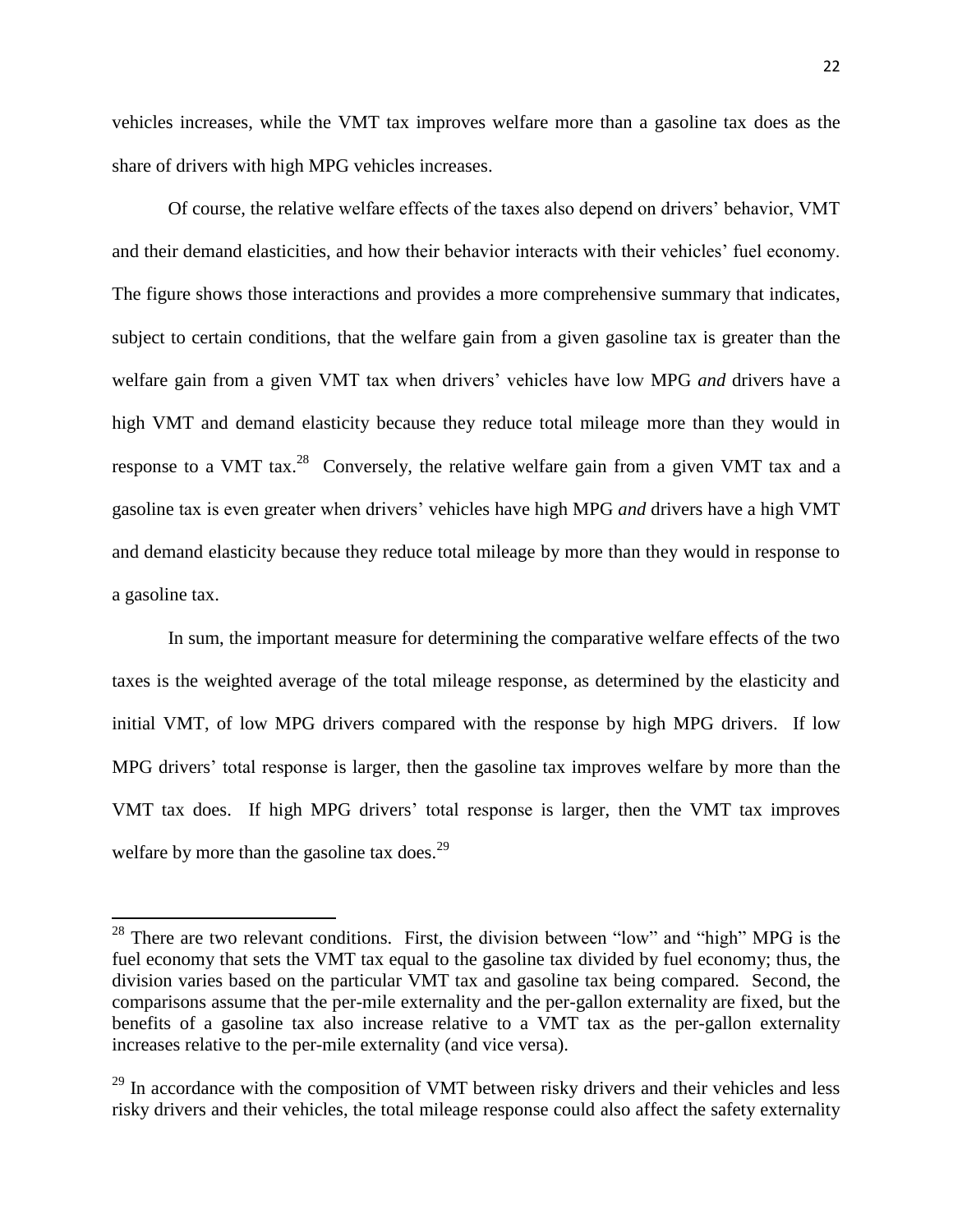#### Initial Findings

In the initial simulations presented in tables 3 and 4, we compare the effects of a 31.2 cent per gallon gasoline tax and a 1.536 cent per mile VMT tax because each tax reduces total fuel consumption by 1 percent, and we compare the effects of a 40.8 cent per gallon gasoline tax and a 1.99 cent per mile VMT tax because each tax raises \$55 billion per year for highway spending. In light of the preceding discussion that explained why heterogeneous drivers could potentially have different responses to the two taxes and that the taxes could potentially have different welfare effects, it is surprising that we find that the gasoline and VMT taxes have remarkably similar effects on the nation's social welfare in the process of reducing fuel consumption and raising highway revenues. $30$ 

The gasoline and VMT taxes reduce fuel consumption 1%, while they increase annual welfare by \$5.1 billion and \$5.3 billion respectively via reductions in the various external costs, especially congestion and accidents, with the loss in consumer surplus and increase in government revenues essentially offsetting each other. We reach virtually the same conclusion for a gasoline and VMT tax that each raise \$55 billion per year for highway spending, as annual

 $\overline{a}$ 

because of driver heterogeneity. In particular, accidents are likely to increase if the change in VMT increases the probability that a risky driver driving a large car will hit a driver in a smaller car. However, we do not know how the changes in VMT induced by the gasoline and VMT taxes would affect this probability; thus, we do not analyze the safety externality any further here, but we suggest that more detailed data would facilitate pursuit of this potentially important issue.

<sup>&</sup>lt;sup>30</sup> All gasoline and VMT taxes presented in our simulation results are in addition to the state and federal gasoline taxes that currently exist. In order to use our sample of Ohio motorists to extrapolate results to the national level, we used the results from our sample for March 2013 and assumed that it was reasonable to scale them so they applied for an entire year. We used our county-level weights to get an annual estimate of the welfare effects for the state of Ohio and then scaled that result to the nation by assuming that an Ohio resident was representative of a U.S. resident in March 2013 (using an inflator of 316.5 million (U.S. Population)/11.5 million (Ohio Population)).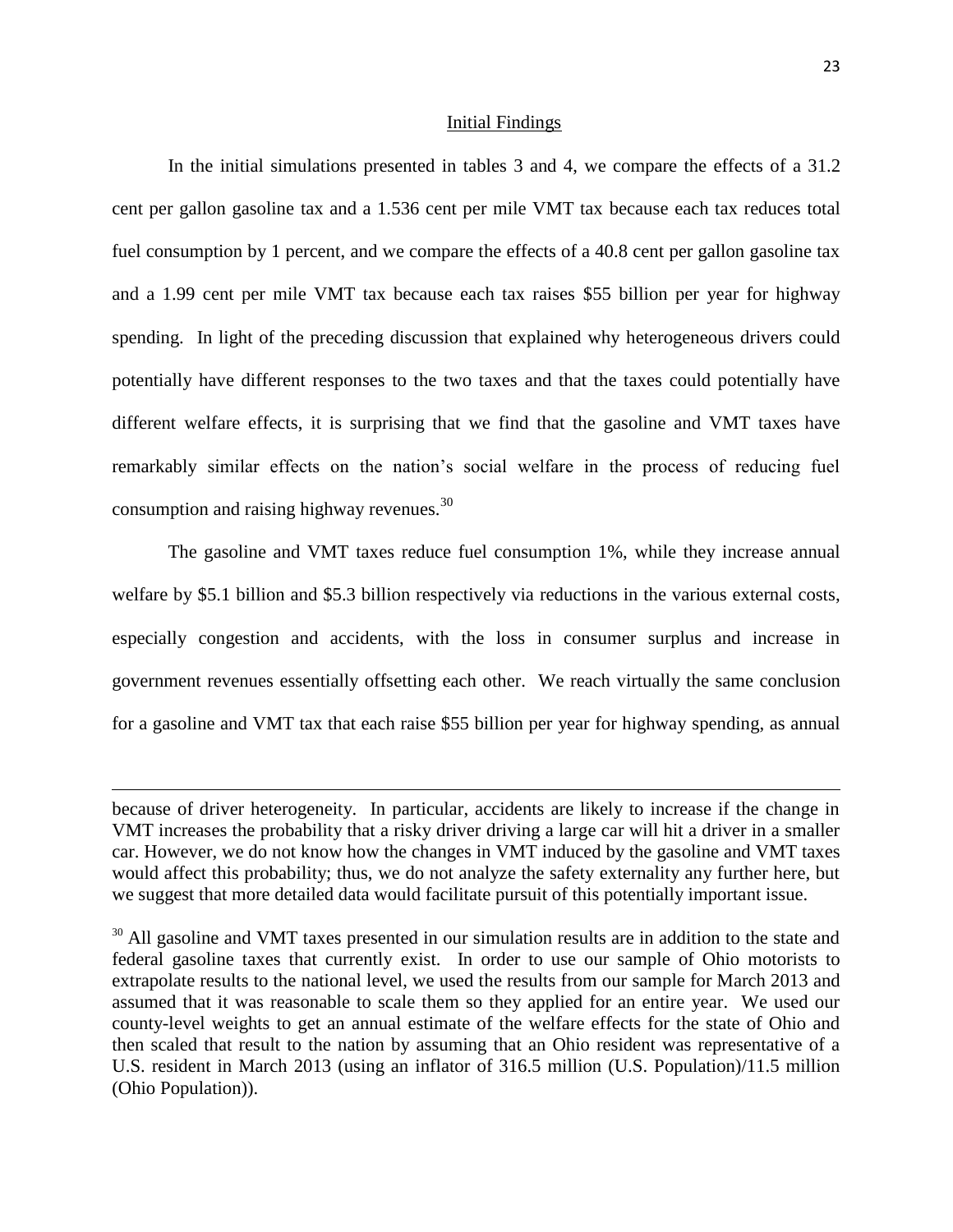welfare is increased by \$6.5 billion and \$6.7 billion respectively. To be sure, our externality estimates suggest that the externality per mile is substantially larger than the externality per gallon that is expressed per mile, which suggests that a given decrease in VMT would reduce automobile externalities more than would a comparable decrease in gasoline consumption.<sup>31</sup> But from the perspective of the framework in figure 1, we did not find notable differences in the welfare effects of the two taxes because the weighted average of the mileage responses of the various sub-groups that comprise drivers of high fuel-economy vehicles and that comprise drivers of low fuel-economy vehicles was similar.

We stress that without a disaggregate model, we could not perform the preceding simulations because it would be very difficult to know the magnitude of the VMT tax that is appropriate to compare with a gasoline tax to achieve the same reduction in fuel consumption and the same increase in highway revenues, and to properly account for the change in externalities that is critical for the welfare assessment.

#### Extending the Analysis

As noted, policymakers have generally preferred to use tighter Corporate Average Fuel Economy standards to increase fuel economy.<sup>32</sup> But by raising overall fuel economy and fuel economy for certain types of vehicles, a change in CAFE standards will also change the effect of a VMT tax or increased gasoline tax on welfare. Indeed, the most recent CAFE standards call for new passenger cars and light trucks to achieve average (sales-weighted) fuel efficiencies that were projected to be as high as 34.1 miles-per-gallon by 2016 and 54.5 miles-per-gallon by

 $31$  Parry (2005) reached a similar conclusion based on the parameter values he assumed.

 $32$  Higher gasoline taxes (or the introduction of a VMT tax) might also induce automobile firms to innovate more in fuel efficiency. For example, Aghion et al. (2016) find that higher taxinclusive fuel prices encourage automobile firms to innovate in clean technologies.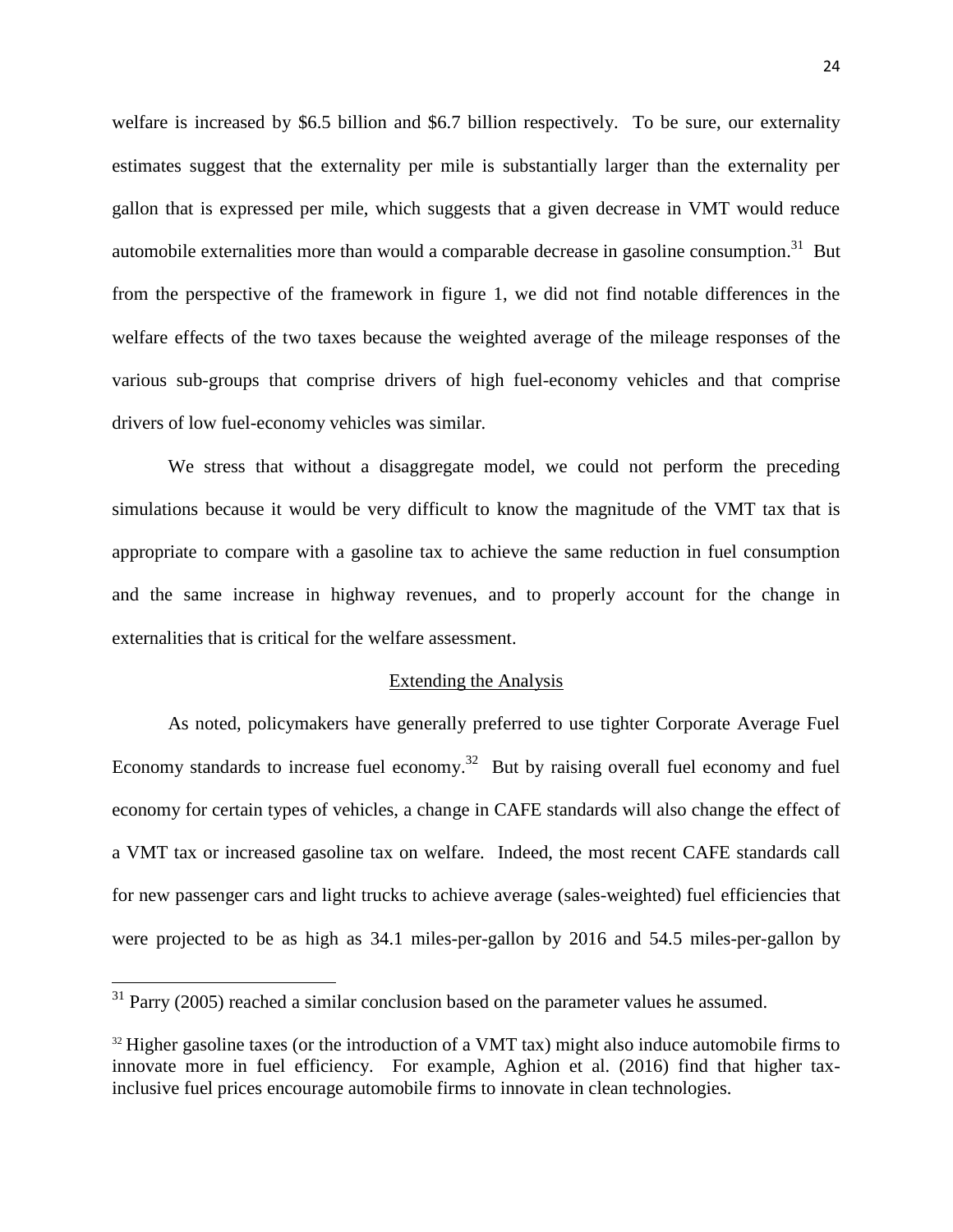$2025<sup>33</sup>$  To meet those standards, it is reasonable to assume that over time average vehicle fuel efficiency will improve considerably from its current sales-weighted average of roughly 25 miles-per-gallon. Because it is not clear how, if at all, other attributes of a vehicle may change with more stringent fuel economy standards, we assume other non-price vehicle attributes remain constant.<sup>34</sup>

Another relevant consideration for our analysis is that because the (marginal) costs of local pollution and congestion externalities associated with driving are significantly greater in urban areas than they are in rural areas, efficiency could be enhanced by differentiating a VMT tax in urban and rural geographical areas to reflect the different externality costs. As described earlier, the technology that is used to implement a state-wide VMT tax could be refined to differentiate that tax for specific geographical areas in a state. It is much harder to implement an urban-rural differentiated gasoline tax that is based on a motorist's driving patterns because that tax is paid when gasoline is purchased. Thus, motorists could fill up their tank in a lower-taxed rural area and use most of the gasoline in the tank in a higher-taxed urban area.

We explore the effects of those changes in the context of our highway funding policy by recalculating the welfare effects of gasoline and VMT taxes that raise at least \$55 billion per year for highway spending under the assumptions that (1) average automobile fuel economy improves 40%, which is broadly consistent with projections in the Energy Independence and Security Act

<sup>&</sup>lt;sup>33</sup> President Trump announced that he would reconsider the Obama administration's initiative that automakers must achieve an average 54.4 miles per gallon across their fleets by 2025. However, any efforts to roll back those standards would undoubtedly be contested in court by state regulators and environmental groups.

<sup>&</sup>lt;sup>34</sup> A complete welfare analysis of CAFE is beyond the scope of this paper; thus, we treat the implementation of CAFE as exogenous and we do not account for higher vehicle prices and other changes in non-fuel economy vehicle attributes. Those effects would not change the relative welfare effects of a gasoline and VMT tax.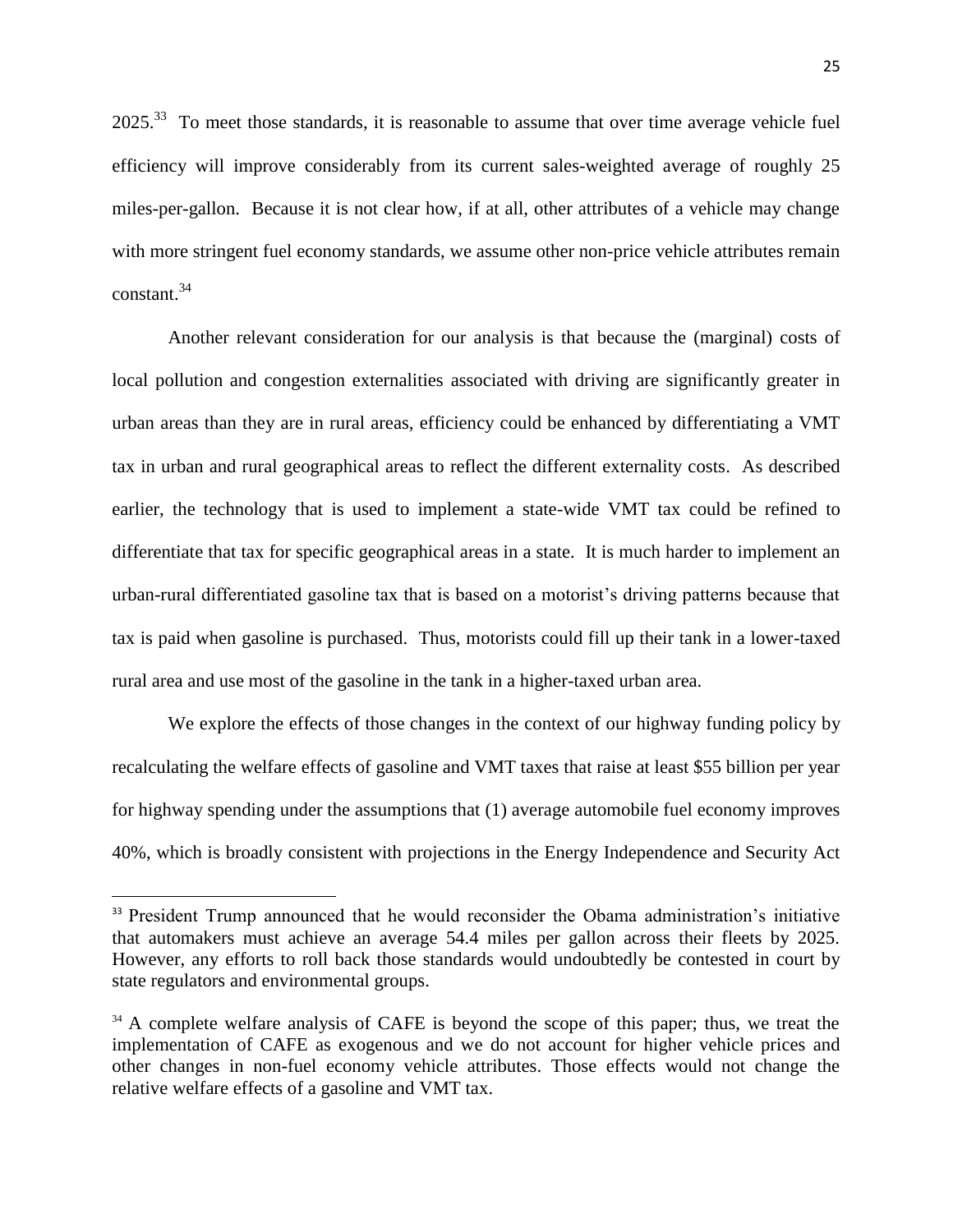of 2007<sup>35</sup> and with policymakers' recent CAFE fuel economy goals, and (2) the VMT tax is differentiated for automobile travel in urban and rural counties. Given the first assumption, we determine the rebound effect by assuming that when vehicle fuel economy increases 40%, the cost of driving a mile decreases by a corresponding amount and that the increase in motorists' VMT is determined by our empirical model.

We stress that our assumption that every vehicle's fuel economy is 40% greater is due to technological change caused by an exogenous policy shock (i.e., higher CAFE standards). Although we do not model new vehicle adoption jointly with VMT, it is reasonable to assume that there will be a future period in which each vehicle's fuel economy is 40% greater because of the standards, especially because new footprint-based CAFE standards (which are a function of vehicle size) provide an incentive for automakers to increase all of their vehicles' fuel economy. We also assume that our original VMT model parameter estimates are not affected by the change in fuel economy, which means that drivers would not adjust their response to a change in the price-per-mile if they drove more fuel efficient vehicles because of a higher CAFE standard. We perform sensitivity analysis by exploring the effects of alternative assumptions about how the new CAFE standards would affect vehicle fuel economy.

 To solve for differentiated urban and rural VMT taxes, we assume that the ratio of the urban to rural VMT tax is equal to the ratio of the urban to rural marginal external cost of driving a mile. Therefore, we first need to calculate the total (per mile and per gallon) externality for urban and rural driving. We do so by calculating the monthly weighted average urban and rural fuel economy using the percentage of the population in each vehicle's county that is urban, which results in an average urban fuel economy of 21.28 MPG and an average rural fuel

<sup>&</sup>lt;sup>35</sup> [http://georgewbush-whitehouse.archives.gov/news/releases/2007/12/20071219-1.html.](http://georgewbush-whitehouse.archives.gov/news/releases/2007/12/20071219-1.html)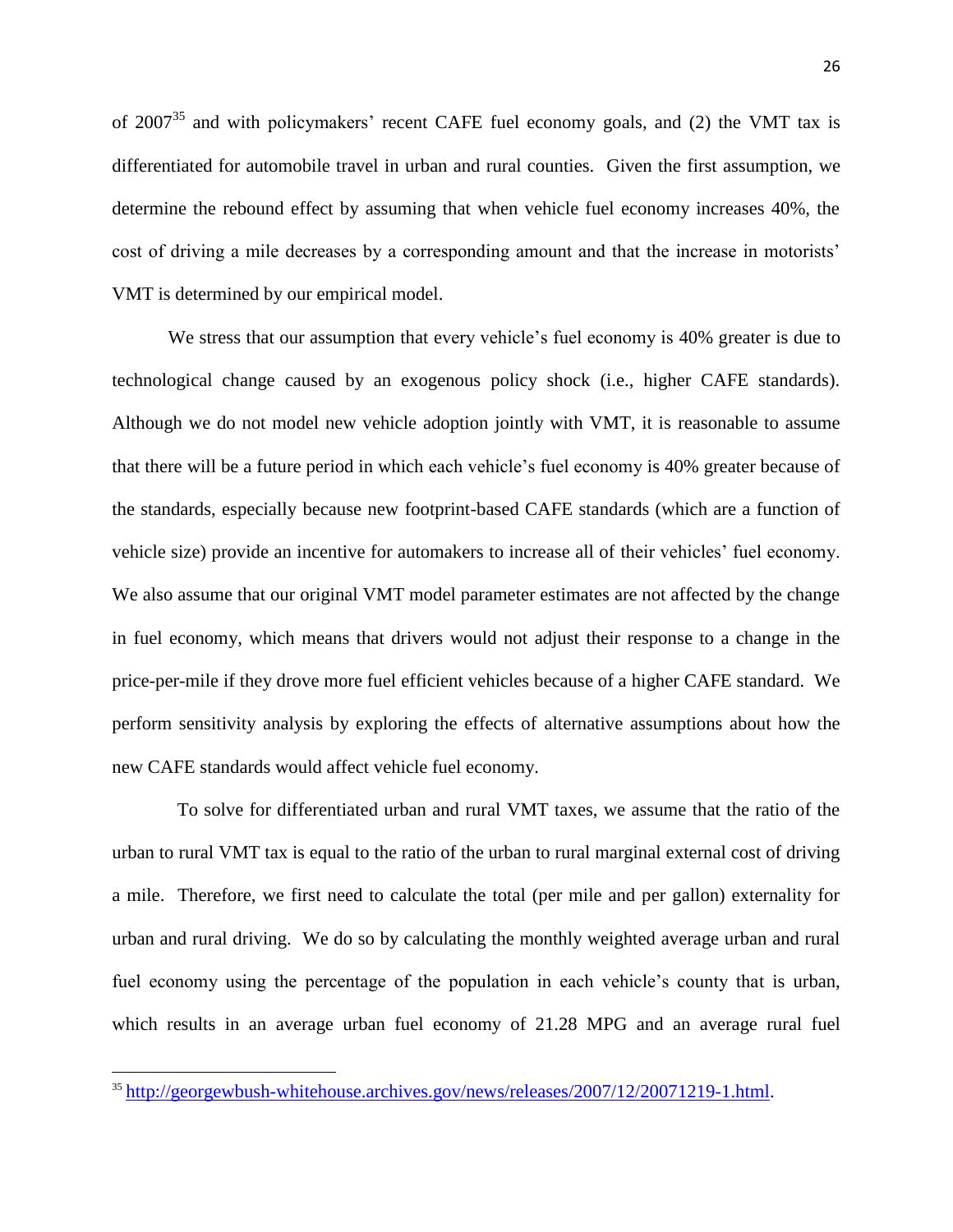economy of 21.11 MPG in March 2013. We therefore assume that the urban climate externality is the same as the rural climate externality at \$0.0185 per mile. Thus the total urban marginal external cost of a mile is \$0.2365 and the rural marginal external cost of a mile is \$0.0565 for a ratio of 4.19. Each driver's vehicle is then assumed to be driven in urban or rural areas in the same proportion as the population of the driver's county. So, for example, if a driver lives in a county where 80% of the population is urban, then we assume that before the differentiated VMT tax is implemented that 80% of the miles of the driver's vehicle are urban. Finally, we determine the taxes that satisfy the preceding ratio and that generate at least \$55 billion per year.

We present the effects of each assumption on social welfare separately in Tables 5 and 6 and jointly in Table 7. Table 5 shows the effects on VMT and social welfare if automobile fuel economy grows 40%; thus, the gasoline tax is increased even more, to nearly 55 cents/gallon, to generate revenues of at least \$55 billion annually. The original VMT tax of 1.99 cents per mile raises somewhat more than \$55 billion annually, but we do not change the tax because we believe that it would be unlikely that federal transportation policymakers would reduce an existing tax to produce a lower stream of highway revenues. Note also that the same VMT tax of 1.99 cents per mile in the preceding table 4 generates results that are different from those in table 5 because the vehicles associated with the results in table 5 are 40% more efficient than the vehicles associated with the results in table 4. So, the base cost per mile is lower, which means that people drive more and that a VMT tax of 1.99 cents per mile creates a larger percentage change in the cost of driving, resulting in a larger change in VMT and higher government revenues.

Given the base case that fuel economy has improved 40% under current automobile taxation policy, we find that motorists' vehicle miles traveled would decrease 3.5 billion miles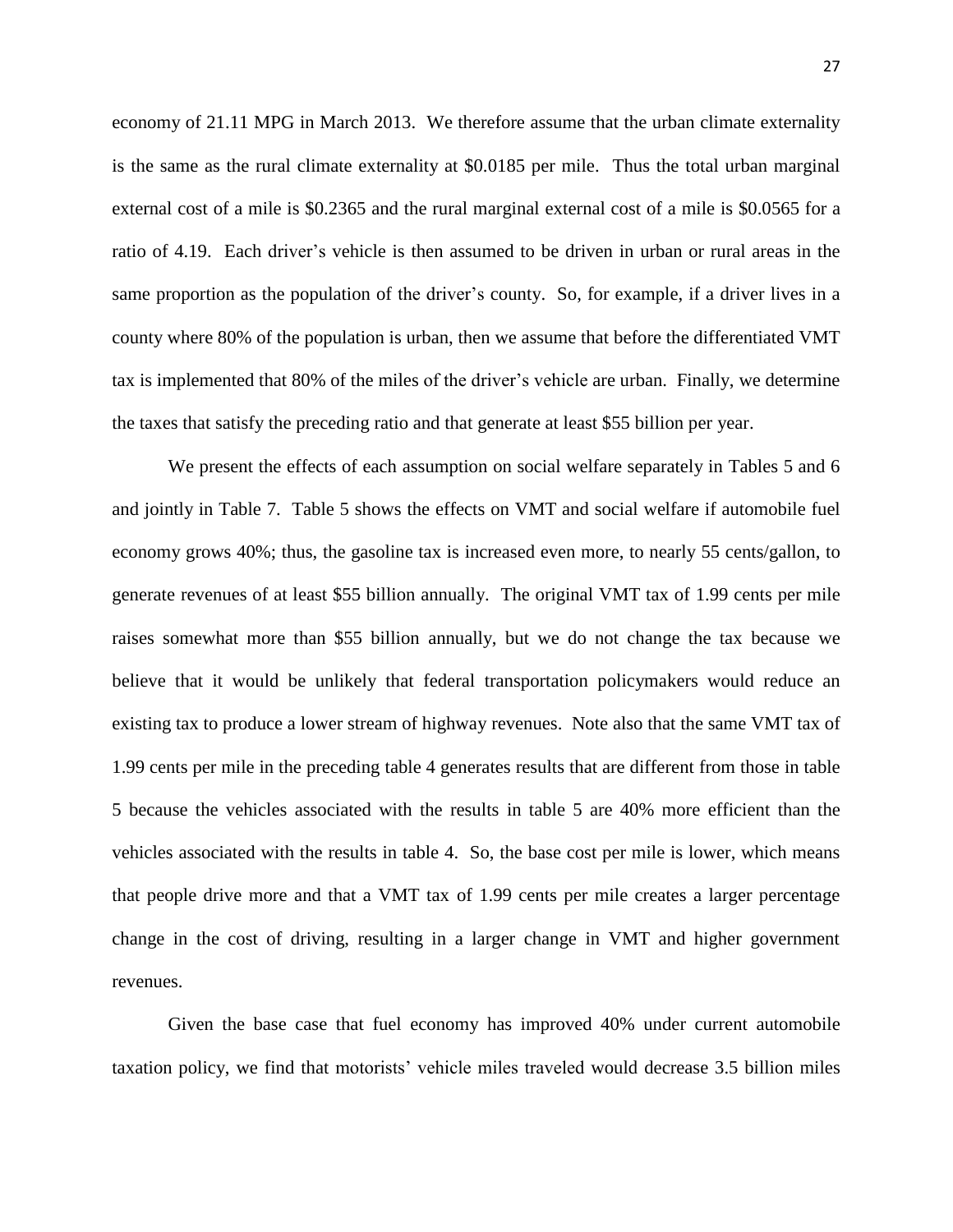more under a new VMT tax than they would under an increase in the gasoline tax. Recall that technological advance that leads to an increase in vehicle fuel economy will generally lead to an increase in vehicle miles traveled (the rebound effect), but this response will be better mitigated by a VMT tax than by a gasoline tax because post-CAFE-vehicles use less fuel per mile. To be sure, the higher gasoline tax does reduce fuel consumption more efficiently than a VMT tax, but the social benefit of those savings is small relative to the reduction in external costs, especially congestion and accidents, caused by lower VMT. Accordingly, as implied by the framework in figure 1, the VMT tax increases welfare by more than the gasoline tax does because it has a greater effect on the total mileage responses of all drivers.<sup>36</sup>

Table 6 shows that when we differentiate the VMT tax by increasing it in urban areas to 2.4 cents per mile and decreasing it in rural areas to 0.575 cents per mile, it reduces automobile externalities and increases total welfare by more than the original gasoline tax of 40.8 cents per gallon does, even though the VMT tax has a smaller effect on total VMT. Thus, by differentiating the tax, it provides a second instrument to better tailor the tax to the external cost of driving and reduce the most socially costly VMT. The result—more than a 15% increase in net benefits compared with the gasoline tax—suggests that even this relatively minor differentiation of the VMT tax could improve welfare substantially.

 $\overline{a}$ 

<sup>&</sup>lt;sup>36</sup> In practice, improvements in fuel economy would not be homogeneous across vehicle makes because some automakers would have to increase their fleet's fuel economy significantly to comply with more stringent standards (e.g., the American automakers), and other automakers would be near full compliance and have to increase their fleet's fuel economy only slightly (e.g., Honda and Hyundai). Accounting for automaker fuel economy heterogeneity would not change our overall finding on the relative efficacy of a VMT tax compared with a gasoline tax, but the potential rebound effect for the least fuel efficient vehicle fleets would be greater than the potential rebound effect for the most fuel efficient vehicle fleets.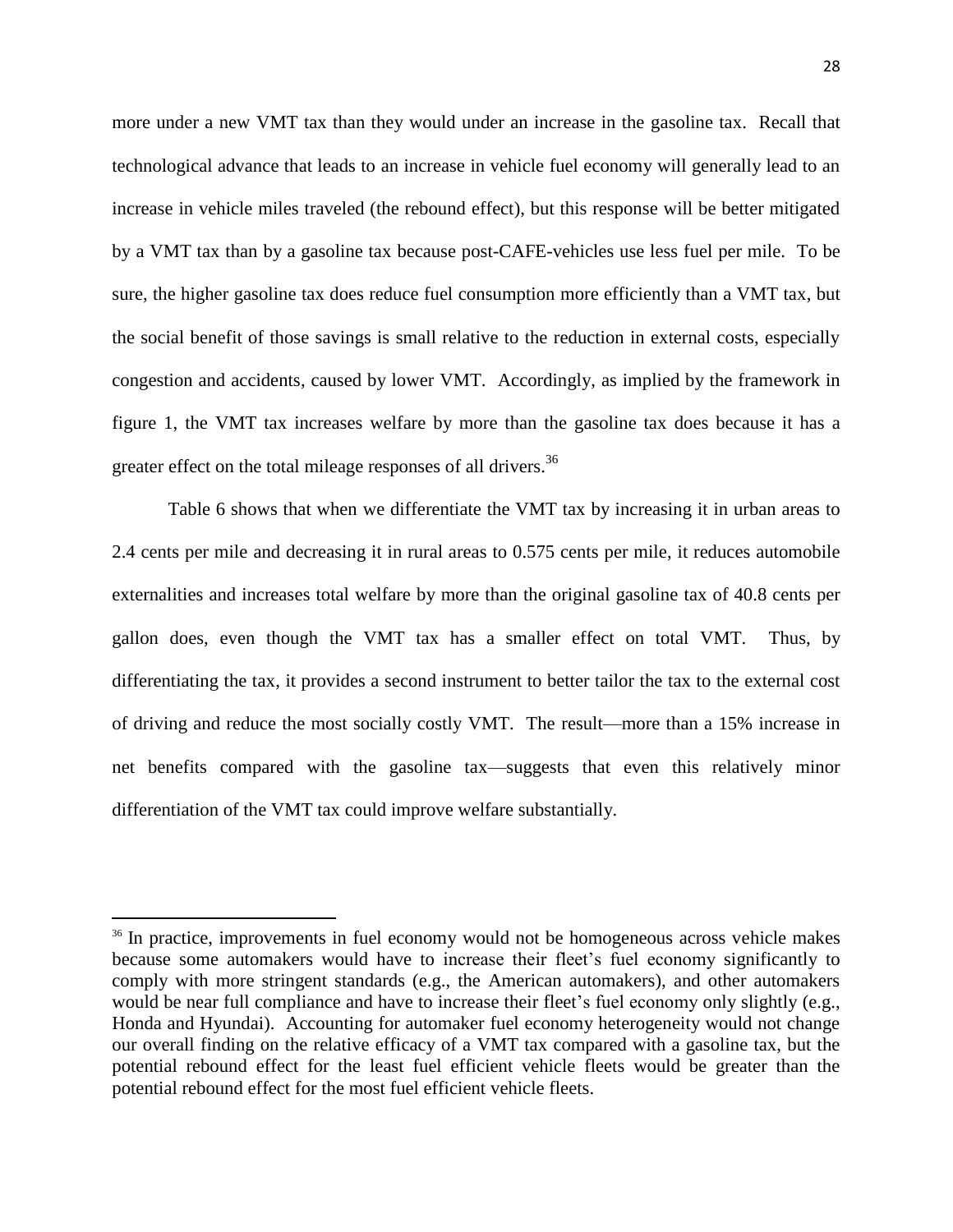Finally, when we simultaneously account for both improvements in fuel economy and introduce an urban-rural differentiated VMT tax in Table 7, we find that if policymakers want to raise at least \$55 billion per year for highway spending while also implementing higher CAFE standards, then a differentiated VMT tax would produce a \$10.5 billion annual increase in social welfare, which amounts to a \$1.6 billion or nearly a 20% improvement in social welfare compared with an increase in the gasoline tax that could generate revenues to fund the same amount of highway spending. Moreover, the differentiated VMT tax's efficiency advantage over the gasoline tax would increase if that tax were more precisely differentiated in accordance with the variation in automobile externalities, especially congestion, in every U.S. metropolitan area.

An urban-rural differentiated VMT tax also appears to have favorable distributional effects. Figure 2 shows that the difference between the loss in consumer surplus from a gasoline tax and the urban-rural differentiated VMT tax with a 40% increase in fuel economy increases with average household income. In fact, the highest income categories account for most of the difference between the two taxes' effect on consumer surplus because higher-income drivers are more likely than lower-income drivers to live in urban areas where their VMT imposes greater externalities.<sup>37</sup>

We also explored how the distributional effects of the differentiated VMT tax varied by county characteristics and we found, not surprisingly, that (1) the most populous counties reap the largest benefits because they have the greatest VMT, and (2) the most urbanized counties reap the largest benefits because they incur the greatest external costs of driving.

 $\overline{a}$ 

<sup>37</sup> Recall that we do not have drivers' individual incomes and we therefore measure income as the average household income of the zip-code where the driver lives, which reflects the fact that incomes are higher in urban zip-codes.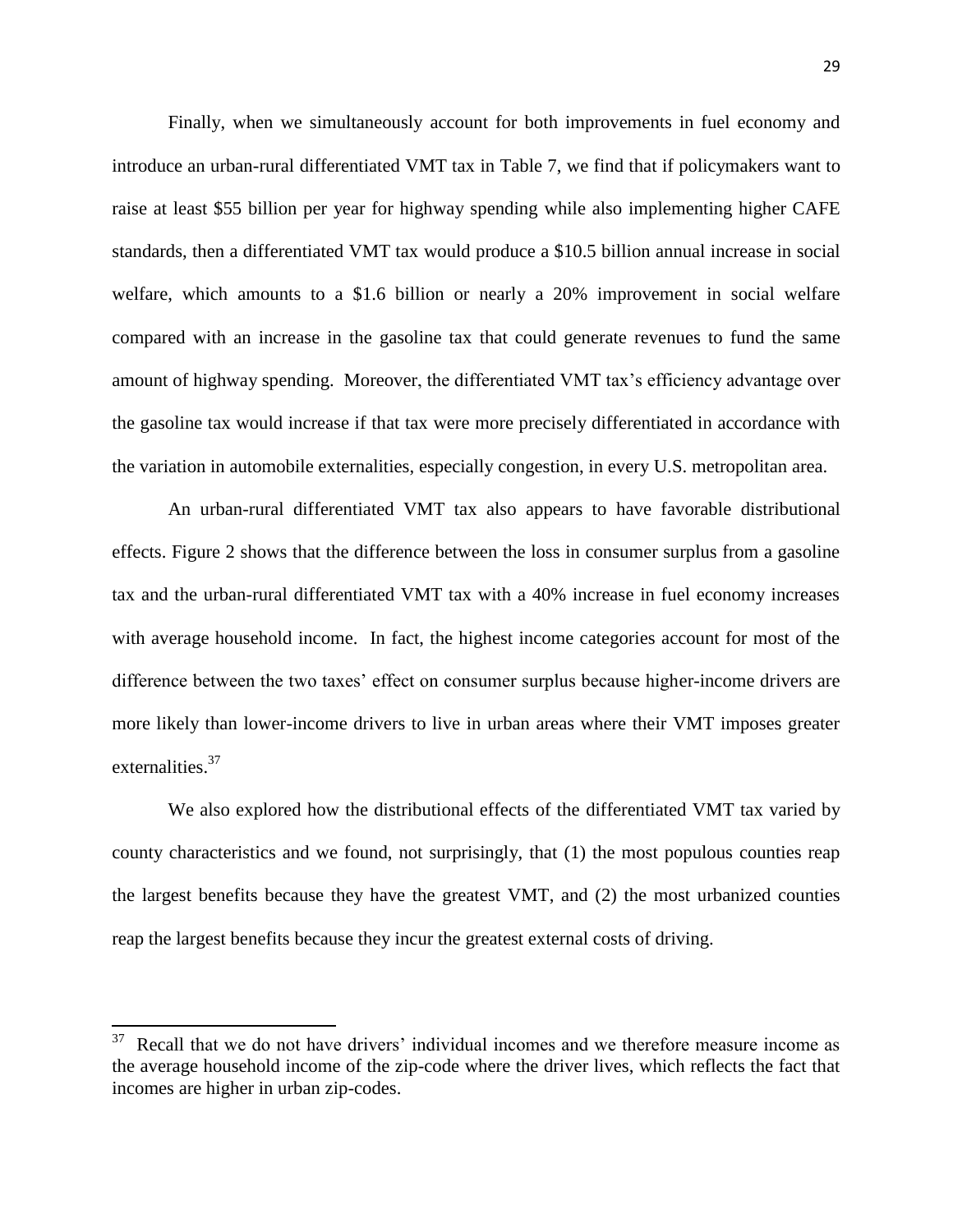As discussed below, those distributional effects increase the relative political attractiveness of a differentiated VMT tax, but distributional considerations do place a political limit on the extent that efficiency improvements can be pursued. A first-best tax policy without a 40% improvement in fuel economy (see appendix table A1), where emissions taxes are based on gasoline consumed and congestion, accident, and local air pollution charges are based on VMT, would result in a loss of nearly \$500 billion of consumer surplus in return for a net welfare gain of \$28 billion. And although the welfare gain increases with a 40% improvement in fuel economy, the far more modest differentiated VMT tax analyzed here to finance a specific increase in highway spending would generate a notable share of the first-best benefits with much less redistribution that would undoubtedly raise insurmountable political objections.

#### Robustness and Qualifications

We have found that an urban-rural differentiated VMT tax is more efficient and, in all likelihood, more progressive than a gasoline tax. However, it is important to subject that finding to some sensitivity tests and appropriately qualify it. First, we compared the gasoline and differentiated VMT tax under the assumption that the new CAFE standards would result in a 40% improvement in the fuel economy of all vehicles. Alternatively, we conducted the comparison under the assumptions that automakers would satisfy the new fuel economy standards by: (1) improving the fuel economy of only their most fuel efficient vehicles (specifically, the fuel economy of vehicles at or above the median fuel economy was increased by 70%; the fuel economy of other vehicles was unchanged), and (2) improving the fuel economy of only their least fuel efficient vehicles (specifically, the fuel economy of vehicles below the median fuel economy was increased by 90%; the fuel economy of other vehicles was unchanged). The difference between the welfare improvement from a differentiated VMT tax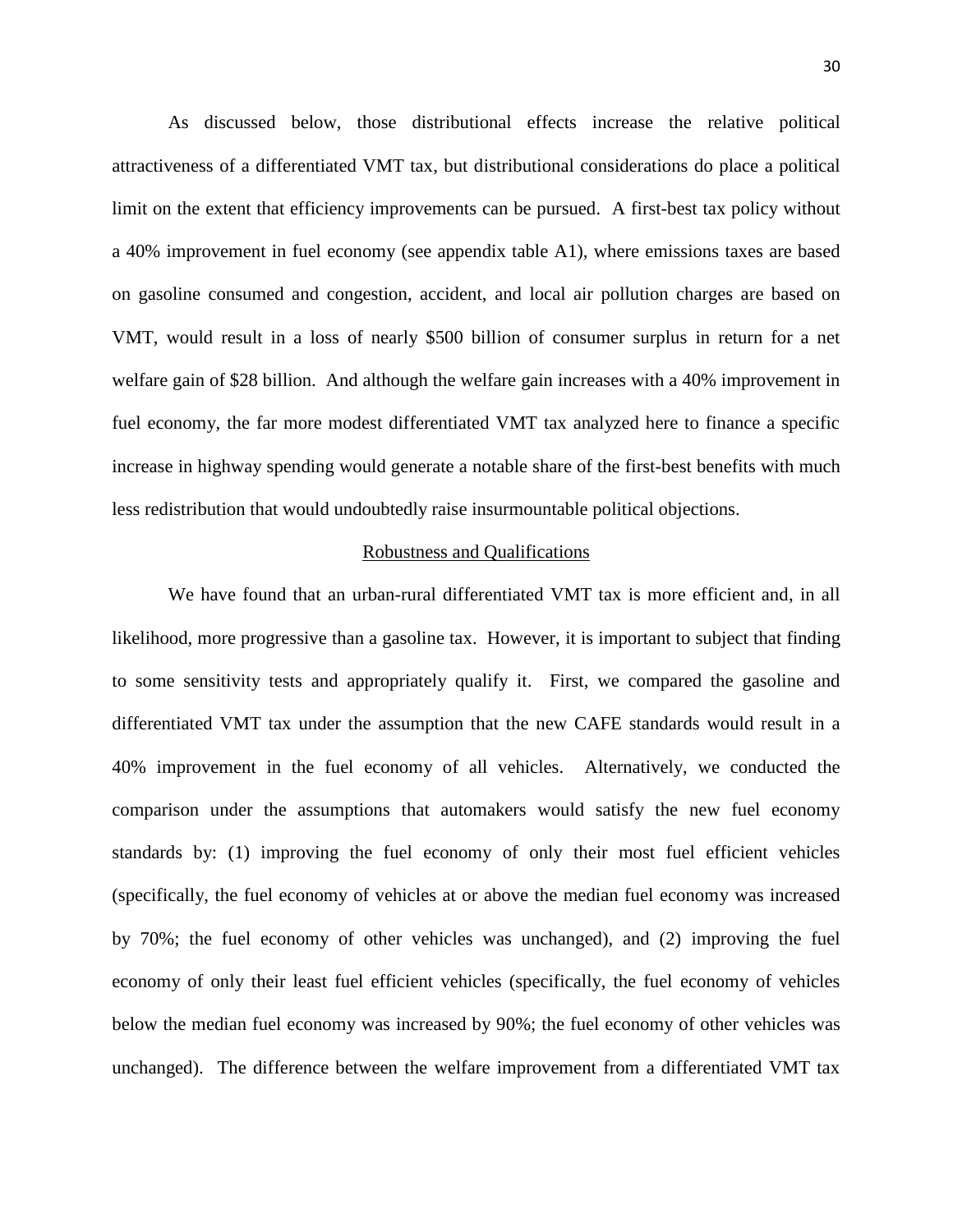and a gasoline tax slightly increases under the first assumption and it slightly decreases under the second assumption, but welfare improves from a differentiated tax by at least 17% more than from a gasoline tax.

Second, it is useful to consider how the findings have been affected by our allowing for heterogeneity in the price elasticity. As shown in the bare-bones model in the first column of table 2, if we did not do so, the estimated price coefficient would be -0.1497, which is less than the estimated weighted average price coefficient of -0.1548 that we obtain when using the estimates in the last column of the table.

Using the coefficients in the bare-bones model to perform our welfare calculations, we find for the same scenario in table 7 (a 40% improvement in fuel economy and the introduction of a differentiated urban/rural VMT tax) that the differentiated VMT tax still generates roughly a 22% higher welfare gain than the gasoline tax generates, but the magnitude of both welfare gains increase because: (1) the high-VMT drivers are less price elastic than are low-VMT drivers; thus, the lower price elasticity applies to a larger number of miles and \$55 billion for highway spending can be raised with a smaller gasoline and VMT tax, which results in a smaller loss in consumer surplus; and (2) for a given revenue target, the lower price elasticity results in a smaller change in VMT, which is the source of welfare improvement. Thus, the welfare gains are smaller in our model that allows for heterogeneity in the price coefficient; but, of course, that model does a more precise job than the homogeneous model does of measuring which motorists are changing their behavior in responses to the taxes and of measuring the tax levels that would achieve the fuel and revenue goals and the changes in externalities that would result from those taxes.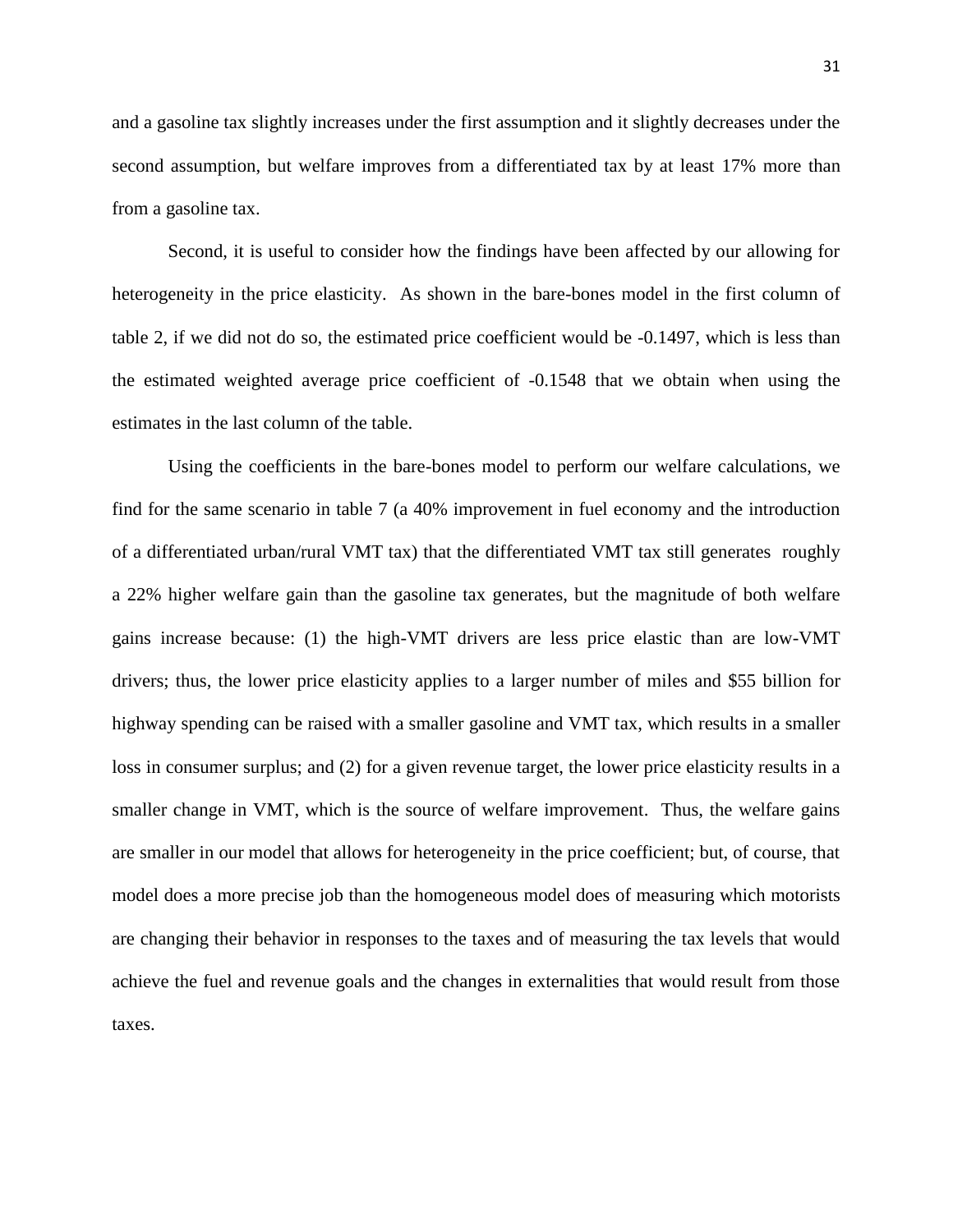Our analysis should also be qualified for several reasons. First, we pointed out that we do not have a random sample of motorists; instead, the sample consists of motorists who drive newer cars than do motorists in the population. Thus we tested for whether drivers of older cars in our sample (defined as more than four years old) have a different response to changing gas prices than do other drivers and we found the effect was highly statistically insignificant and small. Of course, older cars in our sample are not as old as cars found in the general population, but our finding indicates that there is little evidence of bias within our data. We found in table 2 that newer vehicles are driven more than older vehicles, which might increase our welfare gains but not necessarily the relative welfare effects of the gas and VMT taxes. Finally, it is reassuring that the characteristics of people in our sample are comparable to the characteristics of people in Ohio and the U.S. populations. And we did correct for any potential selectivity bias in the one variable where the sample characteristics differed from the characteristics in the Ohio population by constructing sampling weights based on county population and we found that our basic findings on the relative efficiency effects of the gasoline and VMT tax did not change.<sup>38</sup> At the same time, it is possible that the sample has prevented us from capturing some distributional effects for lower-income motorists who may be underrepresented in the sample.

Second, it is possible that the multi-vehicle households in our sample engage in less intrahousehold vehicle substitution than do multi-vehicle households in the population because the household head tended to be the primary, if not exclusive, driver of the vehicle for which State

l

 $38$  In Table 7, the welfare benefits from a differentiated VMT tax are 18% higher than the benefits from a comparable gasoline tax. If instead we conduct the analysis without weights, the welfare benefits of a differentiated VMT tax are still 18% higher than the benefits from comparable gasoline taxes.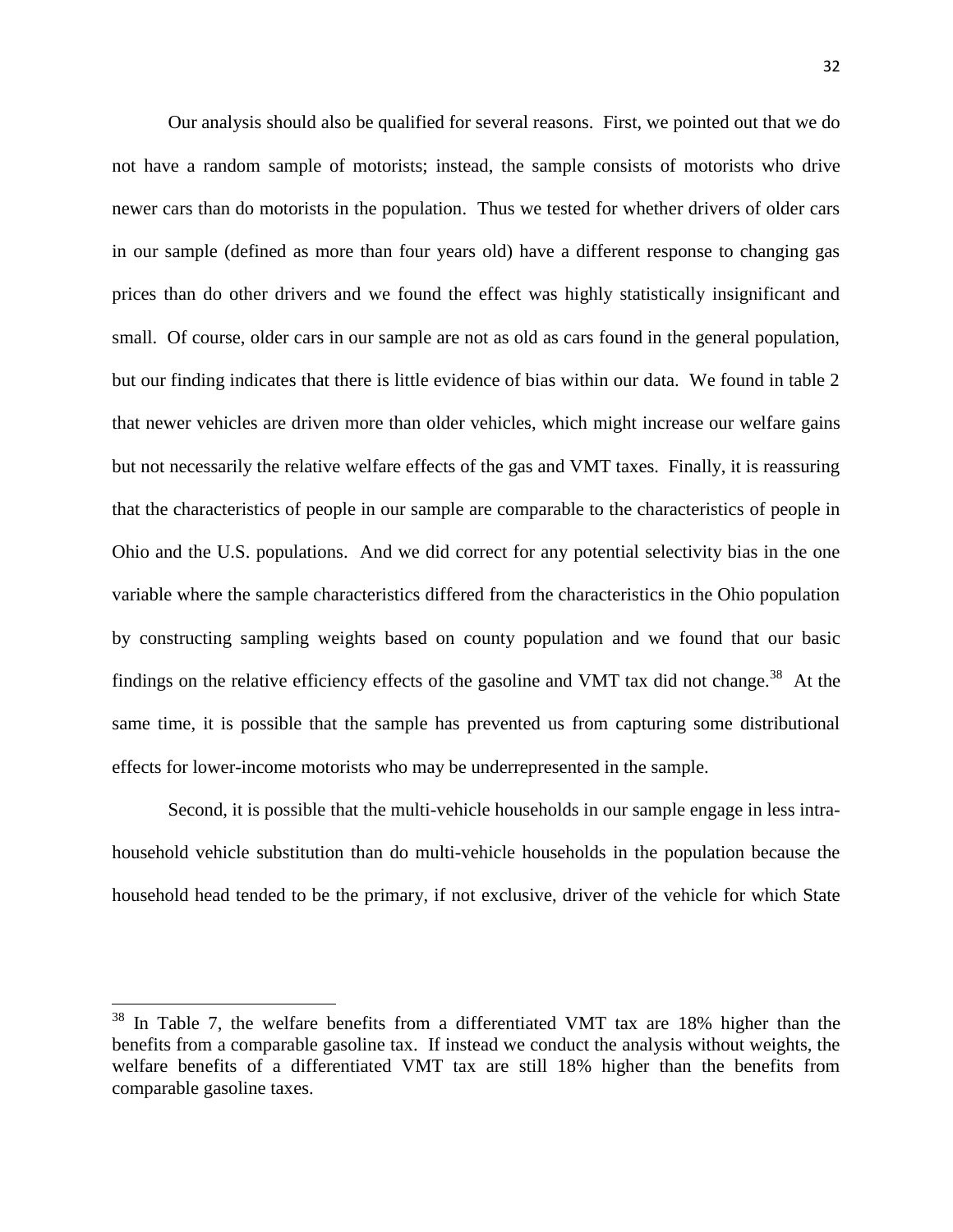Farm collected data.<sup>39</sup> Greater household vehicle substitution caused by a higher gasoline tax could effectively increase the average fuel efficiency per mile driven and reduce gasoline tax revenues and the per-mile externality benefits of a gasoline tax. But a VMT tax would not have this effect on household behavior and highway revenues.

Third, we assumed that motorists' share of urban and rural miles is proportional to the population of their counties. Departures from this assumption may affect the extent of the benefits of the differentiated VMT tax; but they will not affect the general point that a plausible urban-rural differentiated VMT tax will generate larger welfare gains compared with a uniform VMT tax.

Finally, in a long-run analysis, motorists can reduce the cost of a gasoline and VMT tax by purchasing more fuel efficient vehicles and by changing their residential location (for example, by moving closer to work to reduce their commuting costs). It is possible that those taxes may have different effects on households' vehicle and housing investments, but we have no evidence to characterize those different effects. $40$  Generally, households' vehicle purchases and utilization in the long run are uncertain and this uncertainty suggests that it is important to assess how the two taxation policies affect households' actual driving and social welfare in their current vehicles in the presence of CAFE.

Of course, allowing consumers to make additional utility maximizing responses to an efficient policy change should increase welfare if those responses do not generate additional

 $39$ The lack of intra-household vehicle substitution here may differ from the extent of such substitution that researchers have found for drivers in other contexts (for example, Gillingham (2014)).

<sup>&</sup>lt;sup>40</sup> For example, both taxes may encourage motorists to purchase more fuel efficient vehicles, but to "downgrade" their vehicle quality by not purchasing certain expensive options. It is not clear which tax, if either, may cause greater downgrading by motorists.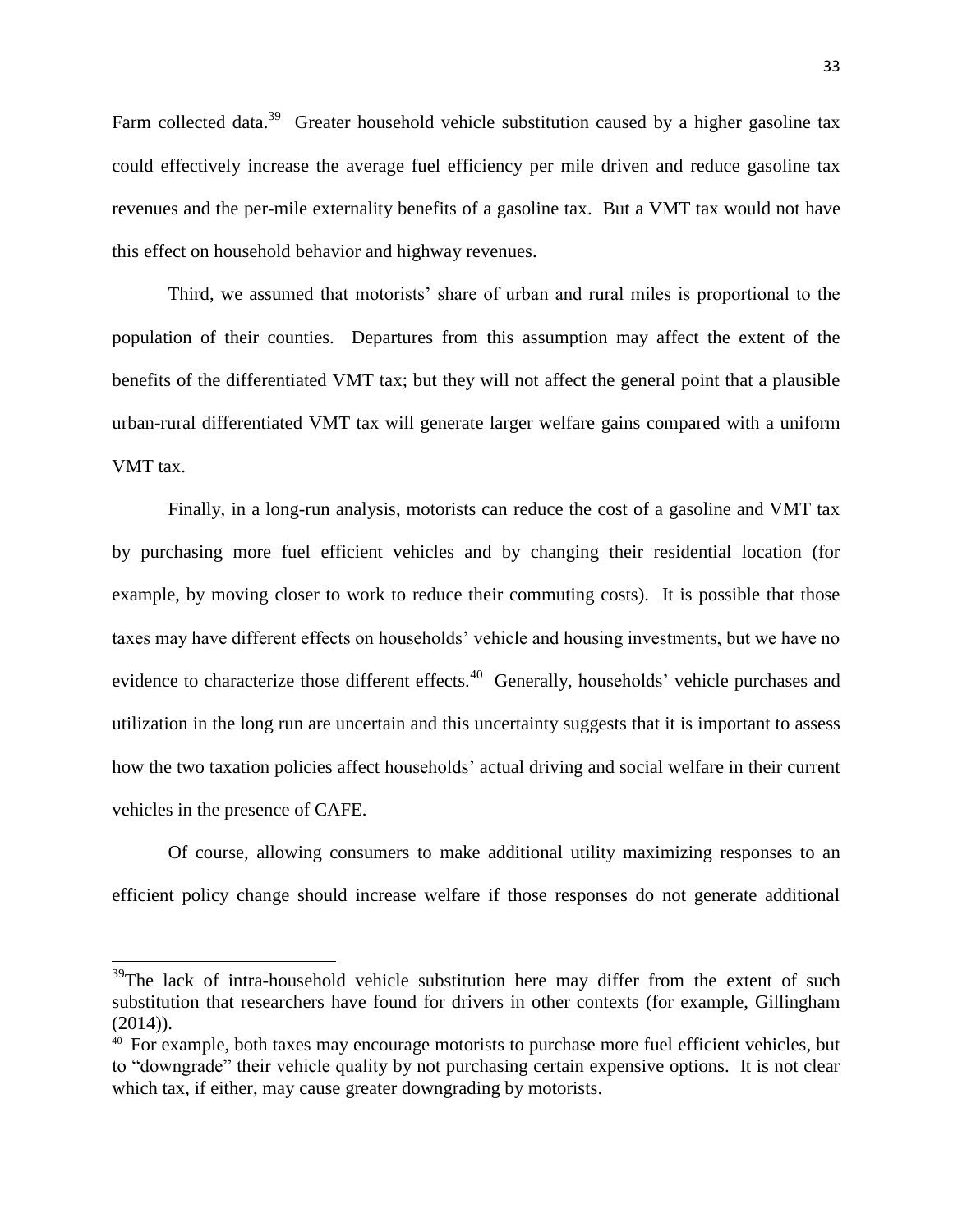external costs. We have found that social welfare gains from the taxation policies increase when we assume motorists drive more fuel efficient vehicles and that a differentiated urban-rural VMT tax produces greater welfare gains than a gasoline tax produces. Motorists may change their residential locations and by moving closer to work, they would increase social welfare by reducing fuel consumption and VMT. However, such responses would reduce highway revenues and may call for higher gasoline and VMT taxes than in our previous case to meet revenue requirements.<sup>41</sup> Similarly, drivers may purchase more fuel efficient vehicles in response to a gasoline tax, which would increase fuel savings but potentially lead to a rebound effect with more vehicle miles travelled. Determining how those long-run responses would affect the relative welfare effects of a gasoline and a differentiated VMT tax is an important avenue for future research but beyond the scope of this study.

## **5. Further Considerations in Our Assessment**

l

We pointed out that distributional considerations—namely, progressivity and geographical effects—appear to favor a new VMT tax over raising the federal gasoline tax. Further political considerations do so as well. Congress's steadfast refusal to raise the federal gasoline tax since 1993 is consistent with polls indicating that large majorities of Americans oppose higher taxes on gasoline (see, for example, Nisbet and Myers (2007)). Indeed, strong opposition to higher state gasoline taxes also exists as indicated by New Jersey, which had the second lowest gasoline tax in the country, shutting down hundreds of highway projects in the

<sup>&</sup>lt;sup>41</sup> Langer and Winston (2008) found that households changed their residential locations in response to congestion costs and that the greater urban density resulting from congestion pricing produced a significant gain in social welfare. Although we do not account for the externalities caused by urban sprawl in this work, including those costs would increase the welfare gains of the gas and VMT taxes.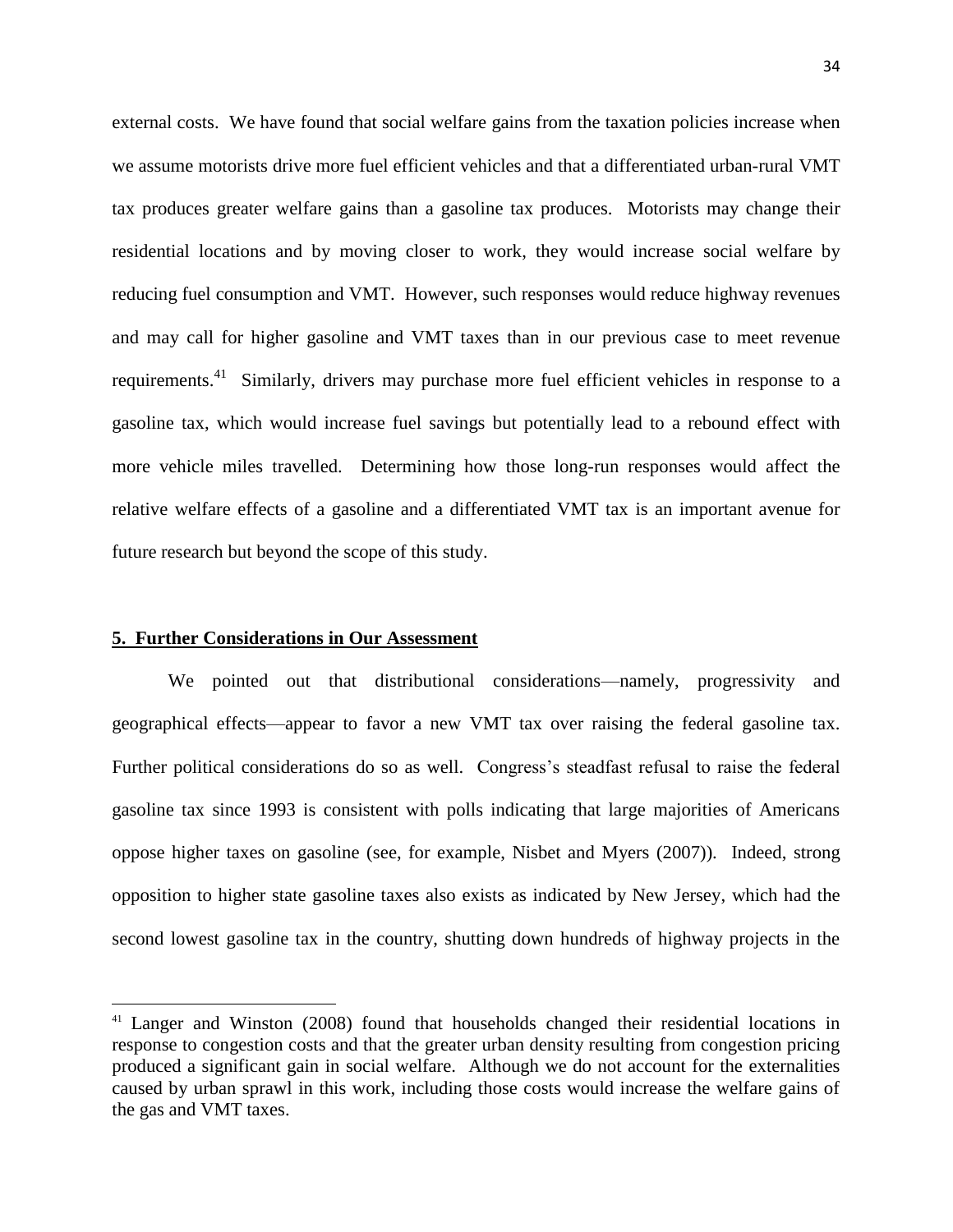summer of 2016 because state lawmakers failed to reach a deal to raise the gas tax. Subsequently, New Jersey raised its gasoline tax but only after it cut its sales taxes and started phasing out its estate tax.

Kaplowitz and McCright (2015) found that motorists' support for gasoline taxation was unaffected regardless of whether they were informed of  $(1)$  the actual pump price of gasoline,  $(2)$ hypothetical variations in actual fuel prices, and (3) high gasoline prices in other advanced countries. Given that we estimate that a 54.9 cents per gallon gasoline tax would be necessary to finance additional annual highway spending, in addition to the current federal gasoline tax of 18.4 cents per gallon, voters are likely to be overwhelmed by nearly a four-fold increase in the gasoline tax.

The federal gasoline tax is also associated with inefficient government expenditures. Since the 1950s, it has been used to comprise the federal Highway Trust Fund that finances federal highway spending. Winston and Langer (2006) argued that trust fund expenditures have been significantly compromised by formulas that do not efficiently allocate the majority of revenues to the most congested areas of the country and by wasteful earmarks or demonstration projects. And in recent years, policymakers and commentators have repeatedly pointed out that the gasoline tax is associated with a funding stream that is insufficient to keep the highway system in good repair.

In contrast, a VMT tax represents a new more efficient policy, which does not have the gas tax's tainted reputation, and it may be less subject to voter concerns that the revenues it generates would be wasted and produce little improvement in automobile travel.<sup>42</sup> To be sure,

<sup>&</sup>lt;sup>42</sup> Highways have also not been built and maintained optimally (Small, Winston, and Evans (1989)), and are subject to regulations that inflate their production costs (Winston (2013)).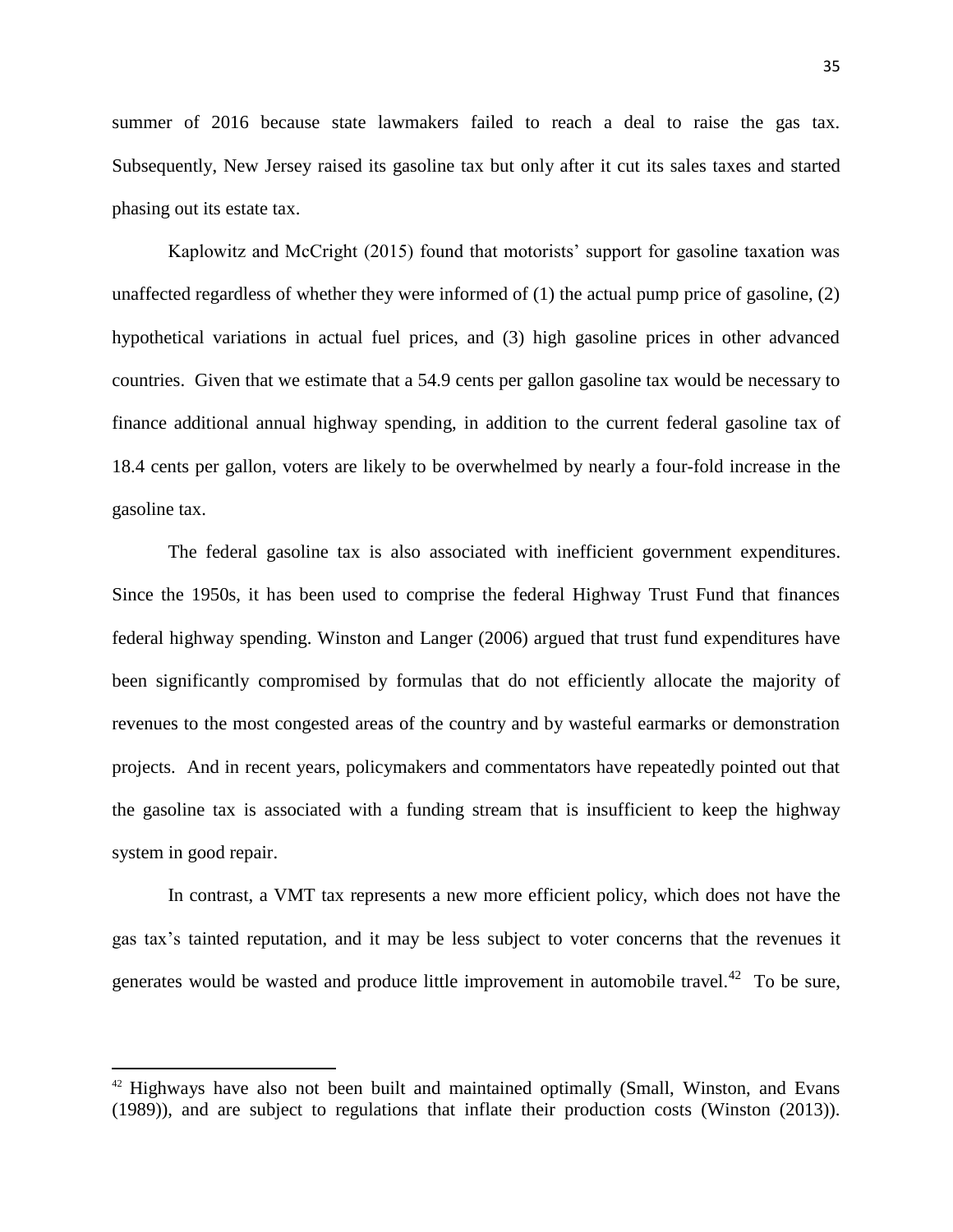efficient spending of a centrally collected transportation tax may fall prey to political pressures at all levels of government. However, an advantage of a VMT tax is that it bears a direct connection to motorists' demand for automobile travel, and the transparency of that connection would hopefully expose inefficient allocations of the revenues that are raised.

Generally, policymakers have a status quo bias toward existing policies and are more inclined to introduce a new policy, such as a VMT tax, instead of reforming a current one, such as the gasoline tax.<sup>43</sup> A differentiated VMT tax may also be more politically palatable than the gasoline tax because its level of 0.575 to 2.409 cents per mile, which we estimate would fund the same amount of additional annual highway spending as an increased gasoline tax, appears to be "small."

Another important consideration is salience. Li, Linn, and Muehlegger (2014) found that consumers respond more to gas tax changes than to gas price fluctuations. Unfortunately, we cannot use our data to provide additional evidence on this matter or to determine whether consumers would respond more to a new VMT tax than to a gasoline tax increase or vice-versa, especially because the method that policymakers would use throughout the country to collect VMT taxes is not clear. We can say that a less salient tax may be more politically palatable, but it would result in lower net benefits because drivers' responses to the tax would be lower (Finkelstein (2009)).

On balance, it appears that  $(1)$  the long-run resistance to raising the gasoline tax,  $(2)$  its association with inefficient and widely criticized government policy, and (3) the new approach

However, it is not clear that the funds from a VMT tax could be allocated only to highways that do not suffer from those inefficiencies.

<sup>&</sup>lt;sup>43</sup> Marshall (2016) argued that the problem of regulatory accumulation exists because government keeps creating new regulations, but almost never rescinds or reforms old ones.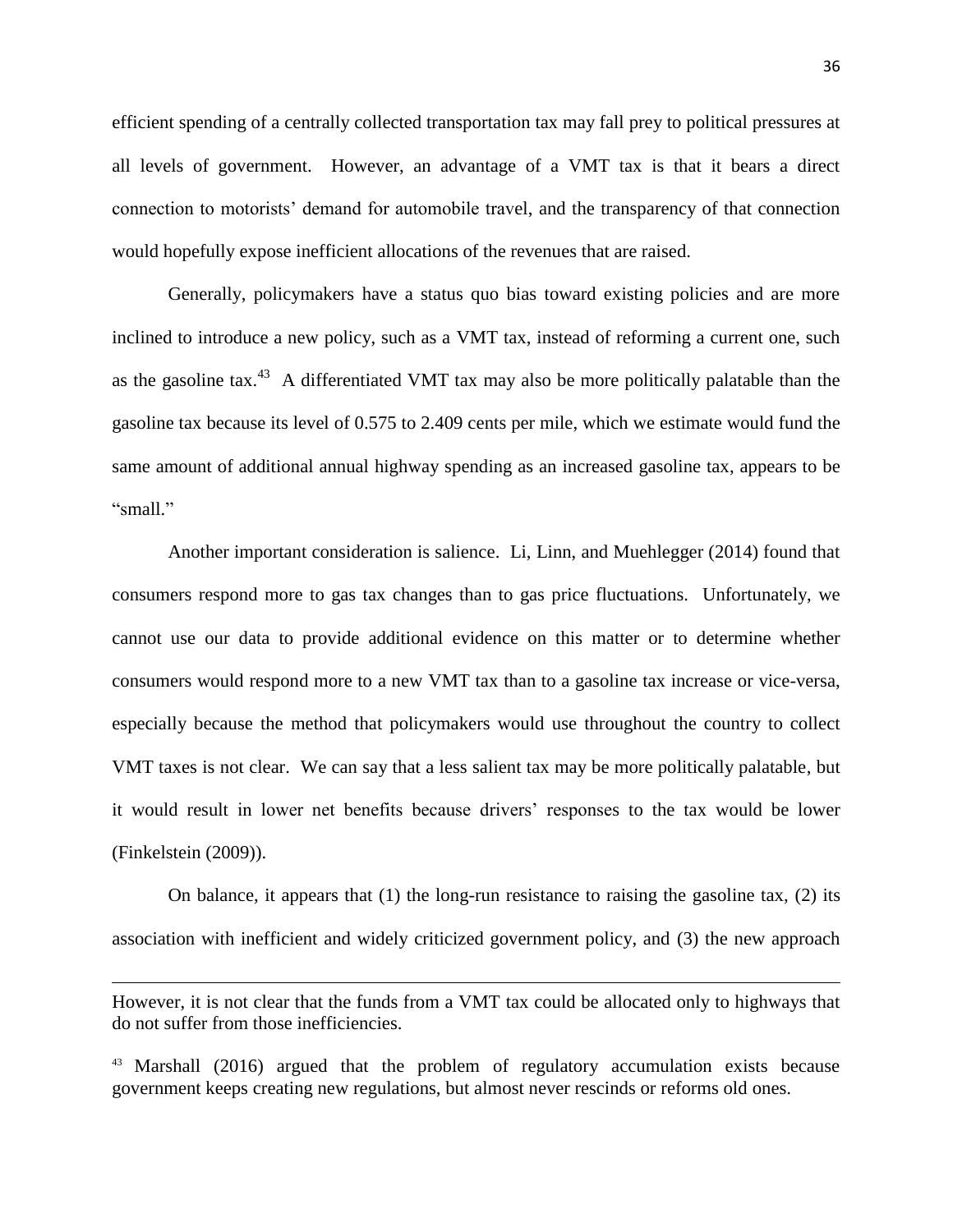represented by a seemingly small but relatively efficient VMT tax that is currently being tested in actual driving environments suggest that the VMT tax offers political advantages over raising the gasoline tax.

In the long run, it is expected that the nation will adopt a fleet of driverless vehicles, which will improve fuel economy and reduce operating costs by reducing congestion and stop and go driving (Langer and McRae (2016)). Similar to an exogenous increase in fuel economy caused by higher CAFE standards, the improved traffic flow would increase the relative social benefits of VMT taxes. From a political perspective, it is noteworthy that Congressman Earl Blumenauer of Oregon has argued that the same data collection platform that is being used in the OreGO pilot project could easily integrate VMT charges as part of a payment platform for driverless vehicles and even tailor those charges to peak-period travel.<sup>44</sup> Karpilow and Winston (2016) and Glaeser, Gomez-Ibanez, and Winston (2017) suggest that auto travelers may be more likely to accept differentiated VMT taxes in the new driving environment because a notable fraction of them would find it economically advantageous to not own cars, but to simply order them when they need transportation as part of a subscription service. Hence, the perception of VMT taxes may change because ride-sharing travelers would be accustomed to paying a charge per use that includes surge charges and tolls, as many pay today with Uber and Lyft, so differentiated VMT taxes may be perceived as similar to those charges.

#### **6. Conclusion**

l

Although motorists' demand for automobile travel is one of the most extensively examined topics in applied economics, we have filled an important gap in the empirical literature

<sup>&</sup>lt;sup>44</sup> Earl Blumenauer, "Let's Use Self-Driving Cars to Fix America's Busted Infrastructure," *Wired*, May 20, 2016.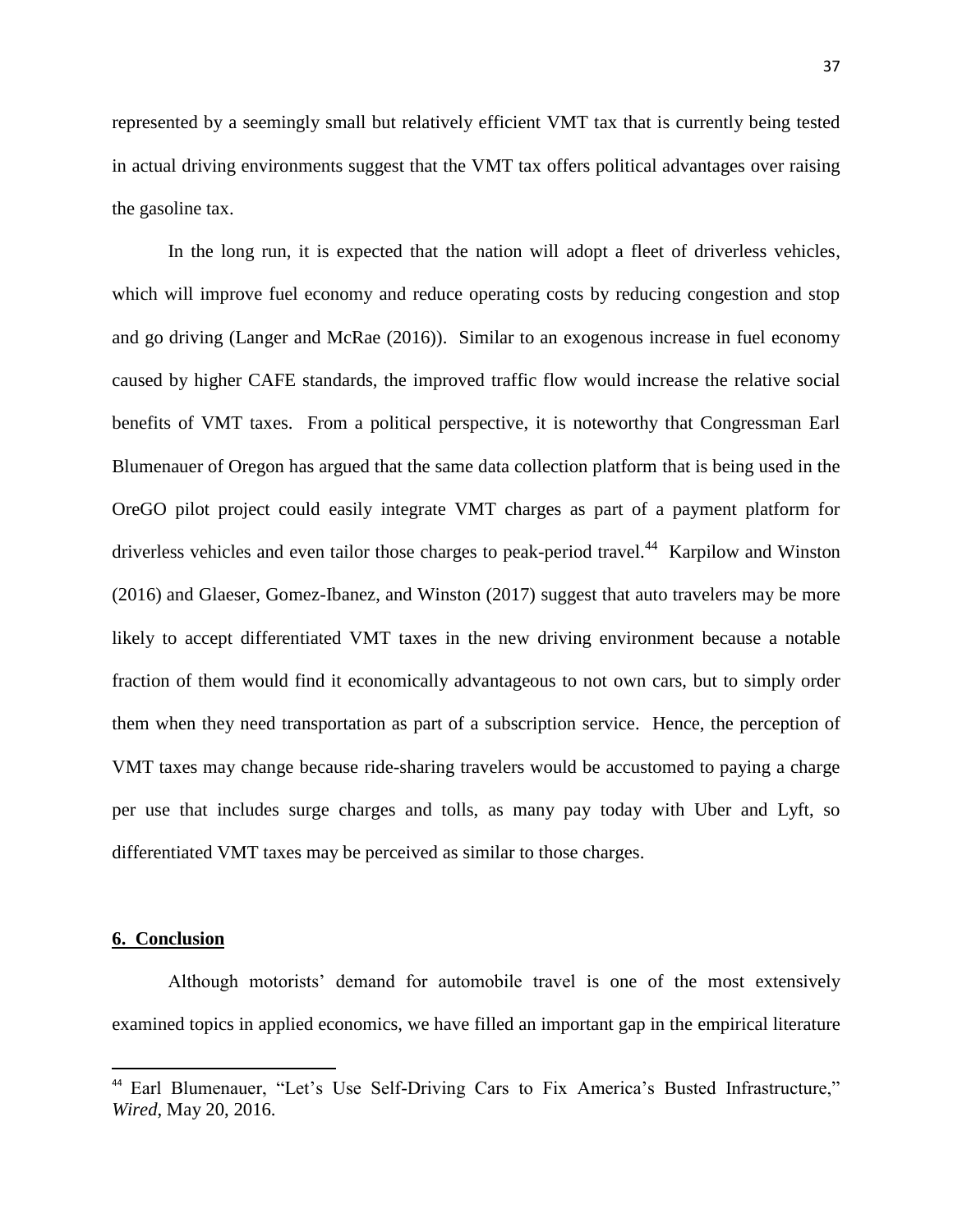by showing the importance of taking a disaggregate approach to properly specify and estimate the effect of the price of a vehicle mile traveled on VMT, which has enabled us to provide what appears to be the first national assessment of the efficiency and distributional effects of a VMT tax using disaggregate panel data. Our assessment has also considered the efficiency and distributional effects of a gasoline tax and some other relevant factors.

Given state and federal policymakers' interest in a practical solution to the projected ongoing shortfall in highway funding, our assessment is timely and important and shows that a differentiated VMT tax could (1) raise revenues to significantly reduce the current and future deficits in the Highway Trust Fund, (2) increase annual social welfare \$10.5 billion, and (3) dominate a gasoline tax designed to generate an equivalent revenue stream on efficiency, distributional, and political grounds. Our findings therefore support the states' planning and implementation of experiments that charge participants a VMT tax and potentially replace their gasoline tax with it, and they support the federal government implementing a VMT tax instead of raising the federal gasoline tax.

As noted, a major potential efficiency advantage in the long run of the VMT tax over the gasoline tax is that it could be implemented to vary with traffic volumes on different roads at different times of day. And it could also be implemented to vary with pollution levels in different geographical areas at different times of the year and with the riskiness of different drivers to set differentiated prices for motorists' road use that could accurately approximate the true social marginal costs of automobile travel. At the same time, we have indicated that such charges would entail a significant gain in government revenues but a significant cost in consumer surplus. If policymakers implement a VMT tax to stabilize highway funding, we recommend that they carefully explore the potential efficiency advantages of aligning the tax with varying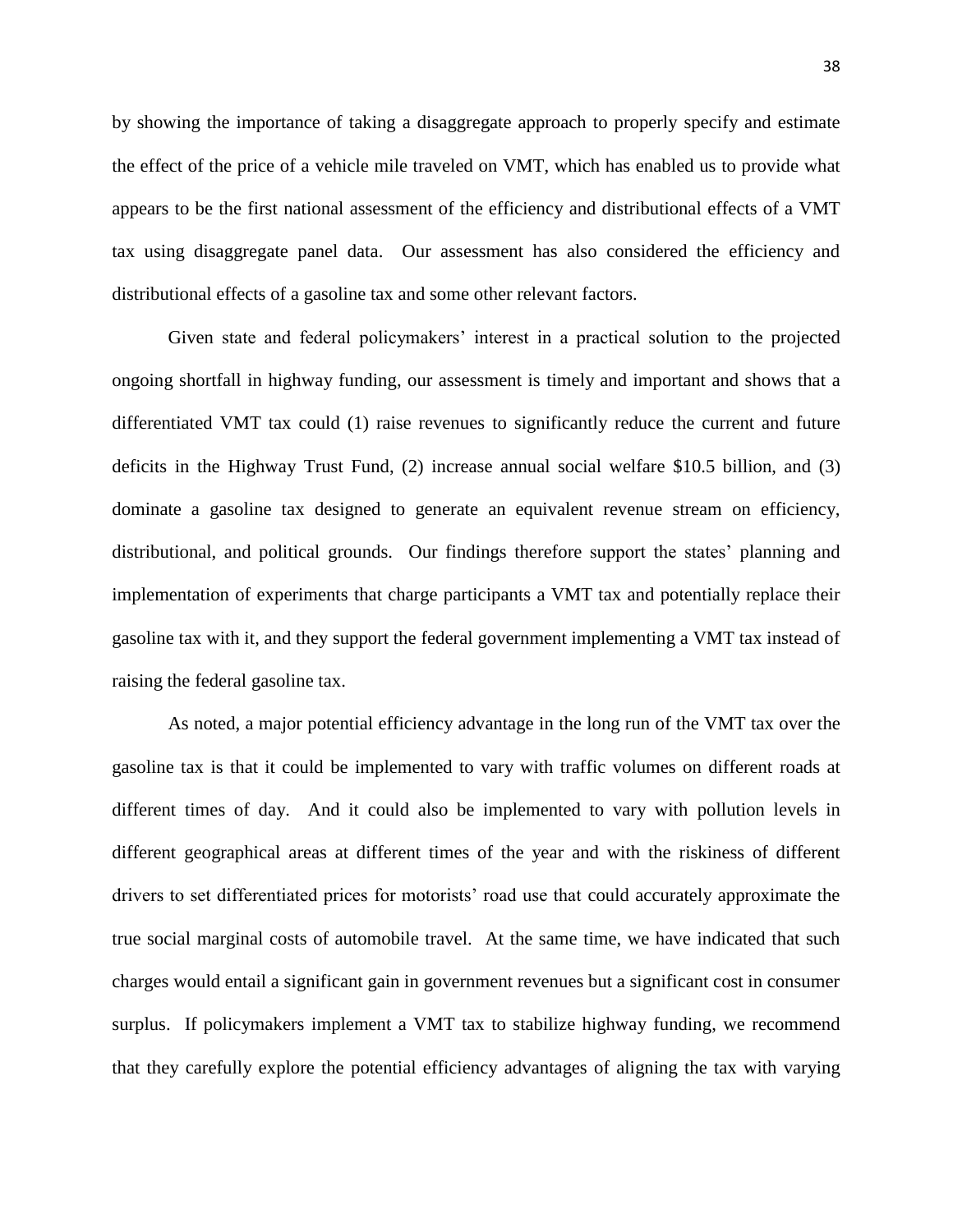externalities created by different types of highway travel, while mindful that distributional effects limit the extent to which they can pursue efficiency improvements.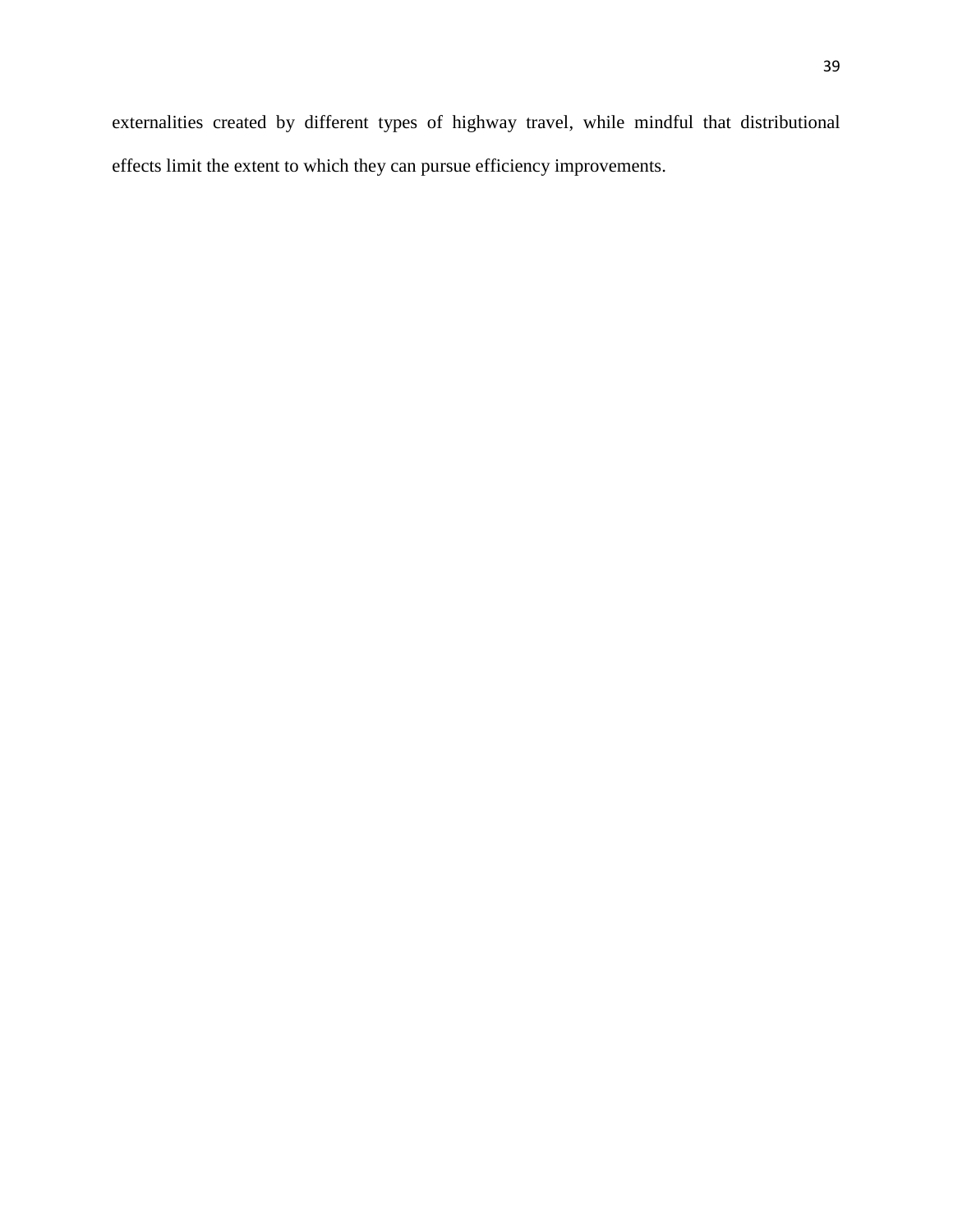#### **References**

- Aghion, Philippe, Antoine Dechezlepretre, David Hemous, Ralf Martin, and John Van Reenen. 2016. "Carbon Taxes, Path Dependency, and Directed Technical Change: Evidence from the Automobile Industry," *Journal of Political Economy*, February, volume 124, pp. 1-51.
- Bento, Antonio M., Lawrence H. Goulder, Mark R. Jacobsen, and Roger H. von Haefen. 2009. "Distributional and Efficiency Impacts of Increased U.S. Gasoline Taxes," *American Economic Review*, September, volume 99, pp. 667-699.
- Dahl, Carol A. 1979. "Consumer Adjustment to a Gasoline Tax," *Review of Economics and Statistics*, August, volume 61, pp. 427-432.
- Finkelstein, Amy. 2009. "Ez-tax: Tax Rates and Tax Salience," *Quarterly Journal of Economics*, August, volume 124, pp. 969-1010.
- Gillingham, Kenneth. 2014. "Identifying the Elasticity of Driving: Evidence from a Gasoline Price Shock in California," *Regional Science and Urban Economics*, July, volume 47, pp. 13-24.
- Glaeser, Edward L., Jose A. Gomez-Ibanez, and Clifford Winston. 2017. "A New Ride: Efficient Highway Policy in a World of Autonomous Vehicles," unpublished paper.
- Hausman, Jerry A. 1981. "Exact Consumer's Surplus and Deadweight Loss," *American Economic Review*, September, volume 71, pp. 662-676.
- Havranek, Tomas, Zuzana Irsova, and Karel Janda. 2012. "Demand for Gasoline is More Price-Elastic than Commonly Thought," *Energy Economics*, January, volume 34, pp. 201-207.
- Hughes, Jonathan, Christopher Knittel, and Daniel Sperling. 2008. "Evidence of a Shift in the Short-Run Price Elasticity of Gasoline Demand," *Energy Journal*, January, volume 29, pp. 113-134.
- Karpilow, Quentin and Clifford Winston. 2016. "A New Route to Increasing Economic Growth: Reducing Highway Congestion with Autonomous Vehicles," unpublished paper.
- Knittel, Christopher R. and Ryan Sandler. 2015. "The Welfare Impact of Second Best Uniform-Pigouvian Taxation: Evidence from Transportation, unpublished paper.
- Jacobsen, Mark R. and Arthur A. van Benthem. 2015. "Vehicle Scrappage and Gasoline Policy," *American Economic Review*, March, volume 105, pp. 1312-1338.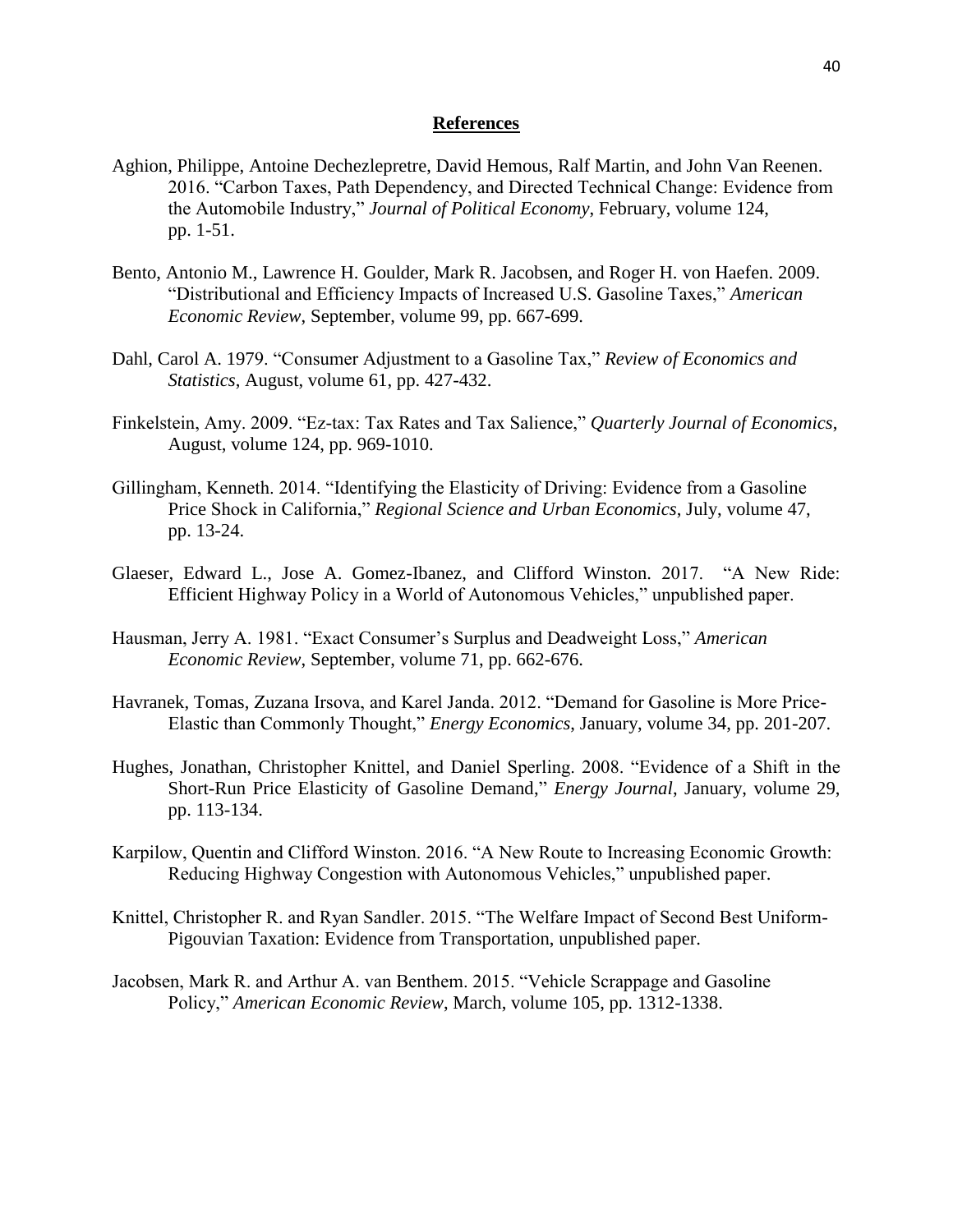- Kaplowitz, Stan A. and Aaron M. McCright. 2015. "Effects of Policy Characteristics and Justifications on Acceptance of a Gasoline Tax Increase," *Energy Policy*, September, volume 87, pp. 370-381.
- Langer, Ashley and Shaun McRae. 2016 "Step On It: Approaches to Improving Existing Vehicles' Fuel Economy," unpublished paper.
- Langer, Ashley and Clifford Winston. 2008. "Toward a Comprehensive Assessment of Congestion Pricing Accounting for Land Use," *Brookings-Wharton Papers on Urban Affairs*, pp. 127-172.
- Levin, Laurence, Matthew S. Lewis, and Frank A. Wolak. 2014. "High Frequency Evidence on the Demand for Gasoline," March, Stanford University working paper.
- Li, Shanjun, Joshua Linn, and Erich Muehlegger. 2014. "Gasoline Taxes and Consumer Behavior," *American Economic Journal*: *Economic Policy*, November, volume 6, pp, 302-342.
- Mannering, Fred and Clifford Winston. 1985. "A Dynamic Empirical Analysis of Household Vehicle Ownership and Utilization," *Rand Journal of Economics*, Summer, volume 16, pp. 215-236.
- Marshall, Will, editor. 2016. *Unleashing Innovation and Growth*, Progressive Policy Institute, Washington, D.C.
- McMullen, B. Starr, Lei Zhang, and Kyle Nakahara. 2010. "Distributional Impacts of Changing from a Gasoline Tax to a Vehicle-Mile Tax for Light Vehicles: A Case Study of Oregon" *Transport Policy*, volume 17, pp. 359-366.
- Moran, Courtney and Casey Ball. 2016. "Penny Lane, Literally: Funding Roads One Vehicle Mile at a Time," *Willamette Environmental Law Journal*, forthcoming.
- Nisbet, Matthew C. and Teresa Myers. 2007. "The Polls-Trends: Twenty Years of Public Opinion about Global Warming," *Public Opinion Quarterly*, Fall, volume 71, pp. 1-27.
- Parry, Ian W.H. 2005. "Is Pay as You Drive Insurance a Better Way to Reduce Gasoline than Gasoline Taxes?," *American Economic Review Papers and Proceedings*, May, volume 95, pp. 288-293.
- Parry, Ian W.H. and Kenneth A. Small. 2005. "Does Britain or the United States Have the Right Gasoline Tax?," *American Economic Review*, September, volume 95, pp. 1276-1289.
- Parry, Ian W.H., Margaret Walls, and Winston Harrington. 2007. "Automobile Externalities and Policies," *Journal of Economic Literature*, June, volume 45, pp. 373-399.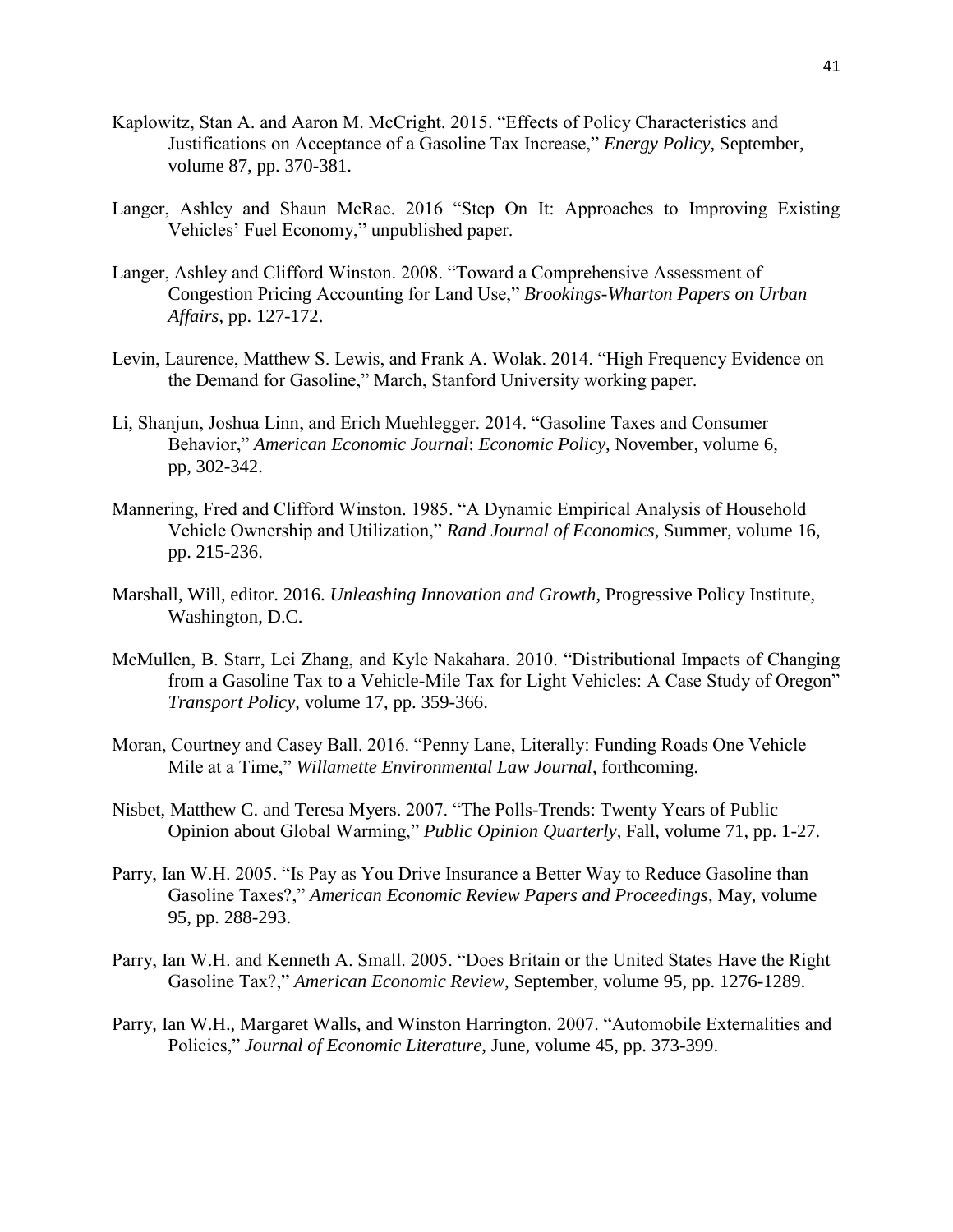- Small, Kenneth A. and Erik T. Verhoef. 2007. *The Economics of Urban Transportation*, Routledge Press, London, United Kingdom.
- Small, Kenneth A., Clifford Winston, and Carol A. Evans. 1989. *Road Work*: *A New Highway Pricing and Investment Policy*, Brookings Institution, Washington, DC.
- U.S. Congressional Budget Office. 2016. *Approaches to Making Federal Highway Spending More Productive*, Washington, D.C., February.
- Winston, Clifford. 2013. "On the Performance of the U.S. Transportation System: Caution Ahead," *Journal of Economic Literature*, September, volume 51, pp. 773-824.
- Winston, Clifford and Ashley Langer. 2006. "The Effect of Government Highway Spending on Road Users' Congestion Costs," *Journal of Urban Economics*, November, volume 60, pp. 463-483.
- Winston, Clifford and Chad Shirley. 1998. *Alternate Route*: *Toward Efficient Urban Transportation*, Brookings Institution, Washington, D.C.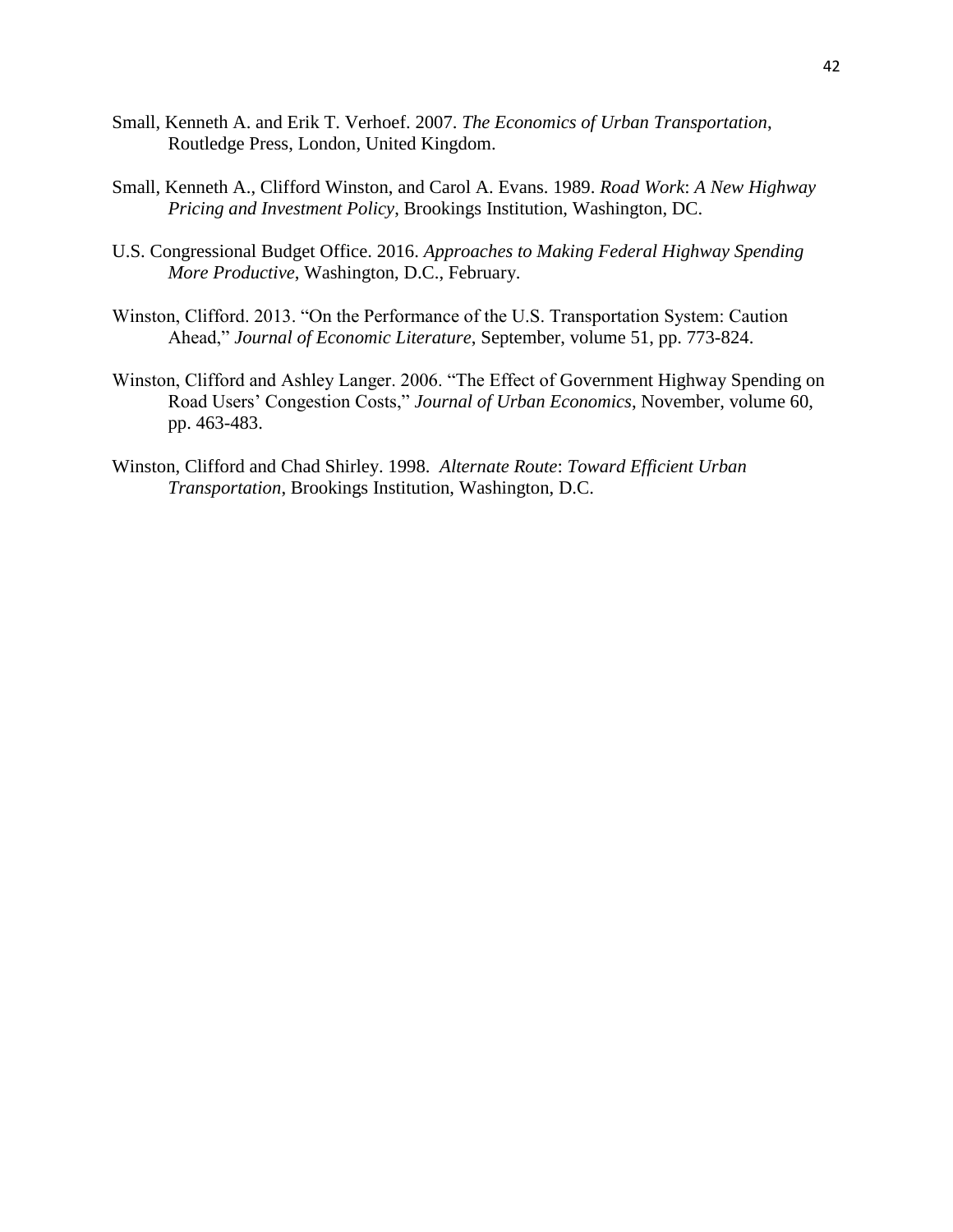|                                                                                   | Our Sample          | Ohio   | <b>US</b> | Our Sample<br>Reweighted |
|-----------------------------------------------------------------------------------|---------------------|--------|-----------|--------------------------|
| Monthly VMT (miles) <sup>a</sup>                                                  | 878.79<br>(619.68)  | 798.88 | 788.87    | 890.61<br>(627.92)       |
| Gas price (March 2013 $\frac{1}{2}$ /gallon) <sup>b</sup>                         | 3.44<br>(0.35)      | 3.38   | 3.70      | 3.44<br>(0.35)           |
| Miles per gallon <sup>c</sup>                                                     | 20.90<br>(3.82)     | n.a.   | 21.6      | 20.85<br>(3.82)          |
| Average annual income (real $2013\$ ) <sup>d</sup>                                | 51,548<br>(21, 414) | 49,437 | 54,639    | 51,371<br>(21, 469)      |
| % Older Vehicles <sup>e</sup>                                                     | 0.17<br>(0.38)      | n.a.   | 0.75      | 0.17<br>(0.38)           |
| Share of population in a driver's county<br>that is in an urban area <sup>f</sup> | 0.81<br>(0.20)      | 0.78   | 0.81      | 0.78<br>(0.23)           |

# **Table 1 Means and Standard Deviations of the Variables in our Sample, Ohio, and the US\***

\*Means of variables with standard deviations for our sample in parentheses; n.a. indicates that the value for a variable was not publicly available.

<sup>a</sup> US and Ohio Monthly VMT for March 2013 are calculated from the FHWA March 2013 *Traffic Volume Trends*.

<sup>b</sup> Gas Price from *Oil Price Information Service*.

<sup>c</sup> MPG for Ohio and US from FHWA 2013 *Highway Statistics*

 $d$  Average annual income in our sample is based on the average annual income of the zip codes where drivers in the sample live. Median household income for Ohio and US obtained from the 2010 *American Communities Survey*.

<sup>e</sup> Defined as more than 4 years old. The figure for the U.S. was constructed using automobile sales data from the St. Louis Federal Reserve Bank and from estimates of scrappage rates in Jacobsen and van Benthem (2015).

 $f$  Urban population as defined in the 2010 U.S. Census.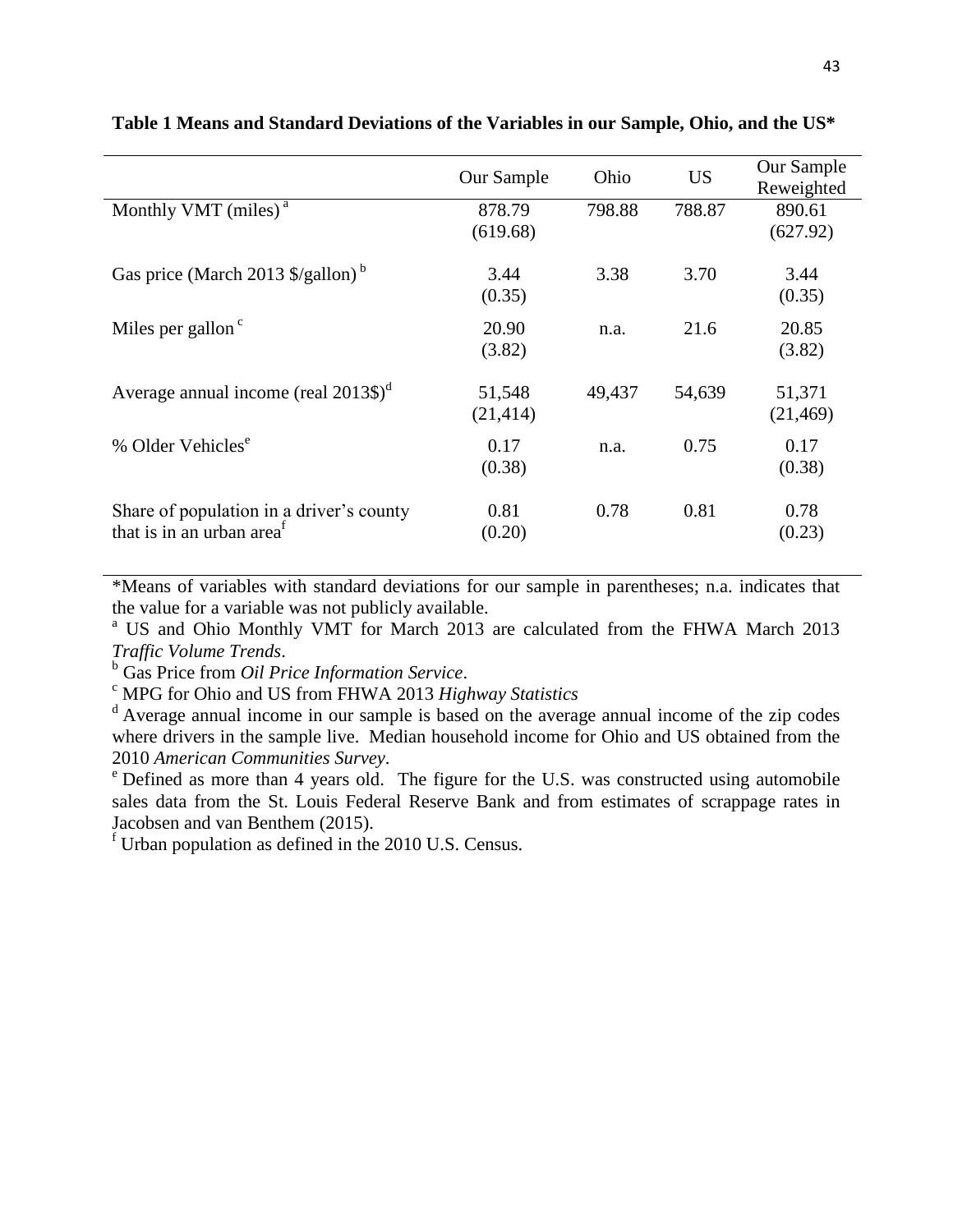| <b>Independent Variables</b>                | $(Dc)$ chucht variabic. $Ln(v)$ ivi i $f$<br>County | County       | County       | County       |
|---------------------------------------------|-----------------------------------------------------|--------------|--------------|--------------|
|                                             | Weights                                             | Weights      | Weights      | Weights      |
| Ln(price per mile(\$))                      | $-0.1497**$                                         | $-0.1625**$  | $-0.1911***$ | $-0.1731***$ |
|                                             | (0.0644)                                            | (0.0628)     | (0.0569)     | (0.0551)     |
| $Ln(price per mile($))$ .                   |                                                     | $0.1121**$   | $0.1117**$   | $0.1047**$   |
| High VMT <sup>a</sup>                       |                                                     | (0.0528)     | (0.0517)     | (0.0513)     |
|                                             |                                                     |              |              |              |
| $Ln(price per mile($))$ .                   |                                                     | $0.2079*$    | $0.1951*$    | $0.1883*$    |
| High VMT • Rural <sup>a</sup>               |                                                     | (0.1228)     | (0.1083)     | (0.1054)     |
| Ln(price per mile(\$)) • Rural <sup>a</sup> |                                                     | $-0.3823***$ | $-0.3474***$ | $-0.3292***$ |
|                                             |                                                     | (0.1323)     | (0.1113)     | (0.1076)     |
| $Ln(price per mile($))$ .                   |                                                     |              | $-0.0593*$   | $-0.1180***$ |
| Low MPG <sup>a</sup>                        |                                                     |              | (0.0315)     | (0.0375)     |
|                                             |                                                     |              |              |              |
| $Ln(price per mile($)) \cdot Low$           |                                                     |              | $0.1553**$   | $0.1410*$    |
| MPG · Rural <sup>a</sup>                    |                                                     |              | (0.0737)     | (0.0720)     |
| $Ln(price per mile($)) \cdot High$          |                                                     |              |              | $0.1198**$   |
| Displacement <sup>a</sup>                   |                                                     |              |              | (0.0506)     |
|                                             |                                                     |              |              |              |
| SUV dummy                                   | $0.2643***$                                         | $0.2629***$  | $0.2622***$  | $0.2341***$  |
|                                             | (0.0390)                                            | (0.0389)     | (0.0391)     | (0.0417)     |
|                                             |                                                     |              |              |              |
| Older vehicle dummy                         | $-0.0311**$                                         | $-0.0305**$  | $-0.0307**$  | $-0.0347***$ |
|                                             | (0.0124)                                            | (0.0124)     | (0.0124)     | (0.0117)     |
| $\mathbf N$                                 | 228,910                                             | 228,910      | 228,910      | 228,910      |
| Month                                       |                                                     |              |              |              |
| Dummies                                     | Yes                                                 | Yes          | Yes          | Yes          |
| Weather                                     |                                                     |              |              |              |
| Controls <sup>b</sup>                       | Yes                                                 | Yes          | Yes          | Yes          |
| Macroeconomic Controls <sup>c</sup>         | Yes                                                 | Yes          | Yes          | Yes          |
| <b>Household Fixed Effects</b>              | Yes                                                 | Yes          | Yes          | Yes          |
| Adjusted $R^2$                              | 0.6000                                              | 0.6003       | 0.6005       | 0.6008       |

#### **Table 2: Parameter Estimates of VMT Model (Dependent Variable: Ln(VMT))**

All robust standard errors are clustered at the county level.

\*\*\*Significant at the 1% level; \*\*Significant at 5% level; \*Significant at 10% level.

<sup>a</sup>The definitions of high VMT, rural, low MPG, and high displacement are given in the text.

<sup>b</sup> Weather controls include the number of days in a month with precipitation and the number of days a month with minimum temperature of less than or equal to 32 degrees.

 $\epsilon$ Macroeconomic controls include at the county level: the unemployment rate, the percent of the population in urban areas, level of employment, real GDP, and wages and compensation.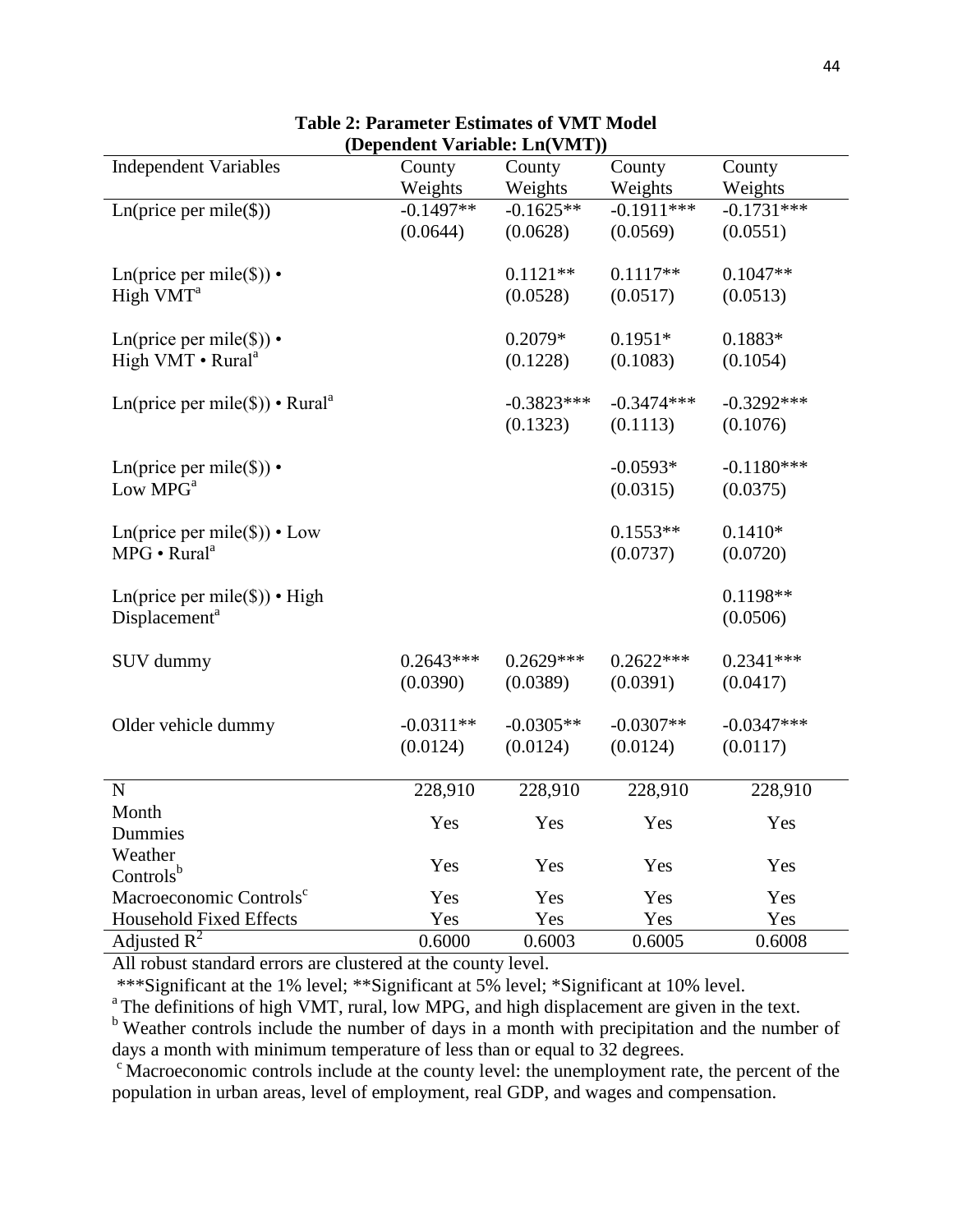|                                      | 31.2 cent/gallon gas tax | 1.536 cent/mile VMT tax |
|--------------------------------------|--------------------------|-------------------------|
| Effect on:                           |                          |                         |
| VMT (billion miles)                  | $-29.5$                  | $-30.6$                 |
| <b>Consumer Surplus (\$billions)</b> | $-42.4$                  | $-42.9$                 |
| Government Revenues (\$billions)     | 42.2                     | 42.7                    |
| Congestion (\$billions)              | $-2.84$                  | $-2.94$                 |
| $CO2$ (\$billions)                   | $-0.56$                  | $-0.57$                 |
| Accident (\$billions)                | $-1.61$                  | $-1.67$                 |
| Local Air Pollution (\$billions)     | $-0.35$                  | $-0.36$                 |
| Total External Costs (\$billions)    | $-5.4$                   | $-5.5$                  |
| Net Benefits (\$billions)            | 5.1                      | 5.3                     |

**Table 3 Annual Net Benefits (\$2013) From a Gasoline Tax and VMT Tax to Reduce Fuel Consumption 1%**

Source: Authors' calculations. Some columns may not sum precisely due to rounding. Total external costs include a government service externality and a local air pollution externality in addition to the congestion, accident, and  $CO<sub>2</sub>$  externalities listed.

|                                   | 40.8 cent/gallon gas tax | 1.99 cent/mile VMT tax |
|-----------------------------------|--------------------------|------------------------|
| Effect on:                        |                          |                        |
| VMT (billion miles)               | $-38.0$                  | $-39.1$                |
| Consumer Surplus (\$billions)     | $-55.4$                  | $-55.5$                |
| Government Revenues (\$billions)  | 55.0                     | 55.2                   |
| Congestion (\$billions)           | $-3.66$                  | $-3.76$                |
| $CO2$ (\$billions)                | $-0.73$                  | $-0.72$                |
| Accidents (\$billions)            | $-2.07$                  | $-2.13$                |
| Local Air Pollution (\$billions)  | $-0.45$                  | $-0.46$                |
| Total External costs (\$billions) | $-6.9$                   | $-7.1$                 |
| Net Benefits (\$billions)         | 6.5                      | 6.7                    |

**Table 4 Annual Net Benefits (\$2013) From a Gasoline Tax and VMT Tax To Raise \$55 billion Per Year For Highway Spending**

Source: Authors' calculations. Some columns may not sum precisely due to rounding. Total external costs include a government service externality and a local air pollution externality in addition to the congestion, accident, and  $CO<sub>2</sub>$  externalities listed.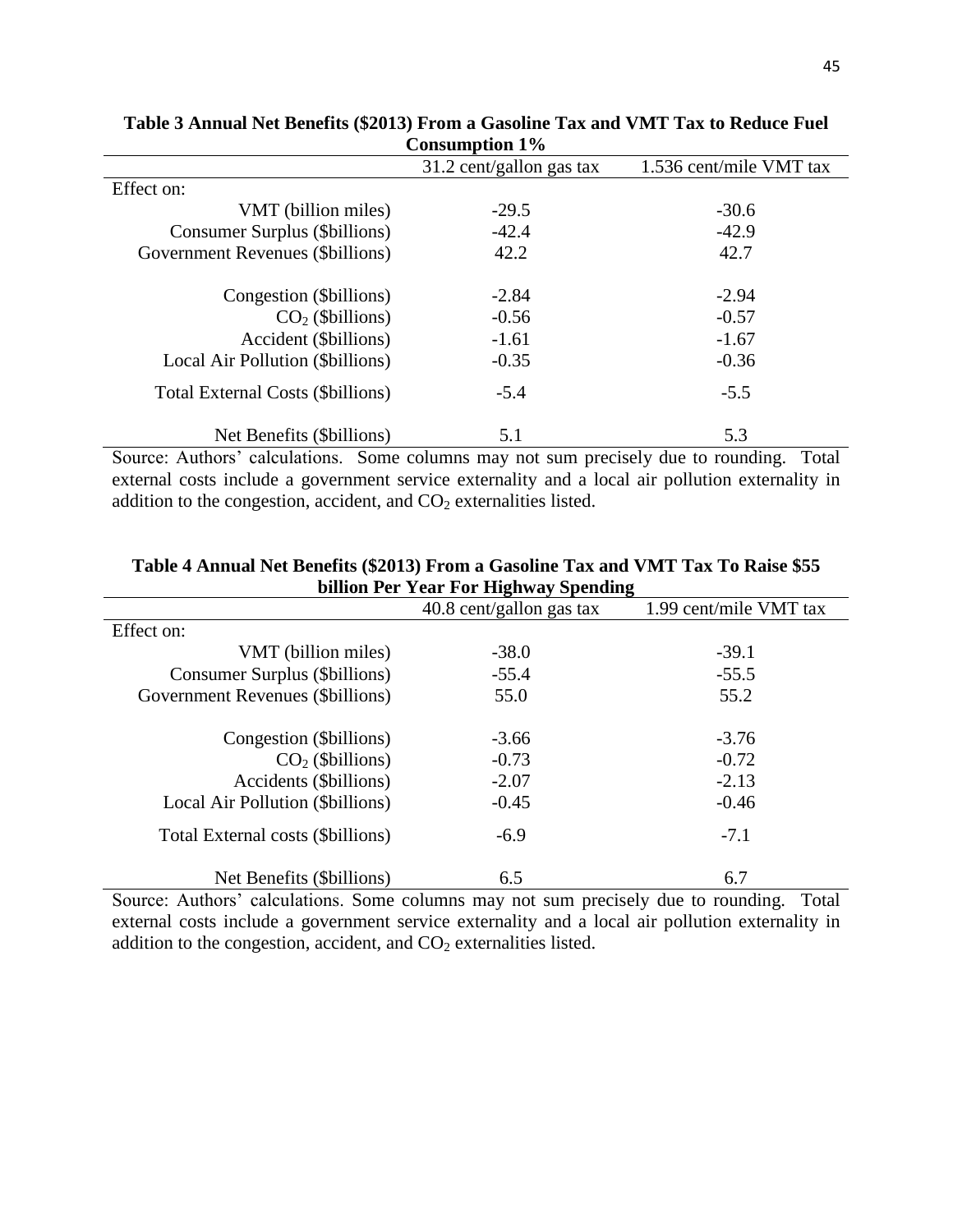| <b>IIIIIDITOVES 4070 °</b>       |                          |                        |  |
|----------------------------------|--------------------------|------------------------|--|
|                                  | 54.9 cent/gallon gas tax | 1.99 cent/mile VMT tax |  |
| Change in:                       |                          |                        |  |
| VMT (billion miles)              | $-53.5$                  | $-57.0$                |  |
| Consumer Surplus (\$billions)    | $-55.5$                  | $-57.9$                |  |
| Government Revenues (\$billions) | 55.0                     | 57.3                   |  |
| Externalities (\$billions)       | $-9.4$                   | $-9.9$                 |  |
| Net Benefits (\$billions)        | 8.9                      | 9.4                    |  |
|                                  |                          |                        |  |

**Table 5: Annual Net Benefits (\$2013) From a Gasoline Tax and VMT Tax to Raise at Least \$55 billion Per Year For Highway Spending, Assuming Average Automobile Fuel Economy**   $Im_{\text{max}}$  40%  $*$ 

\*All changes are relative to a 40% improvement in fuel economy without either tax in place. Source: Authors' calculations. Some columns may not sum precisely due to rounding.

# **Table 6: Annual Net Benefits (\$2013) From a Gas Tax and Differentiated Urban-Rural VMT Tax To Raise at Least \$55 billion Per Year For Highway Spending**

|                                  | Gas Tax                      | Differentiated VMT Tax       |
|----------------------------------|------------------------------|------------------------------|
|                                  | $(40.8 \text{ cent/gallon})$ | $(0.575$ cent/rural mile and |
|                                  |                              | 2.409 cent/urban mile)       |
| Change in:                       |                              |                              |
| VMT (billion miles)              | $-38.0$                      | $-36.1$                      |
| Consumer Surplus (\$billions)    | $-55.4$                      | $-55.4$                      |
| Government Revenues (\$billions) | 55.0                         | 55.0                         |
| Externalities (\$billions)       | $-6.9$                       | $-7.9$                       |
| Net Benefits (\$billions)        | 6.5                          | 7.5                          |

Source: Authors' calculations. Some columns may not sum precisely due to rounding.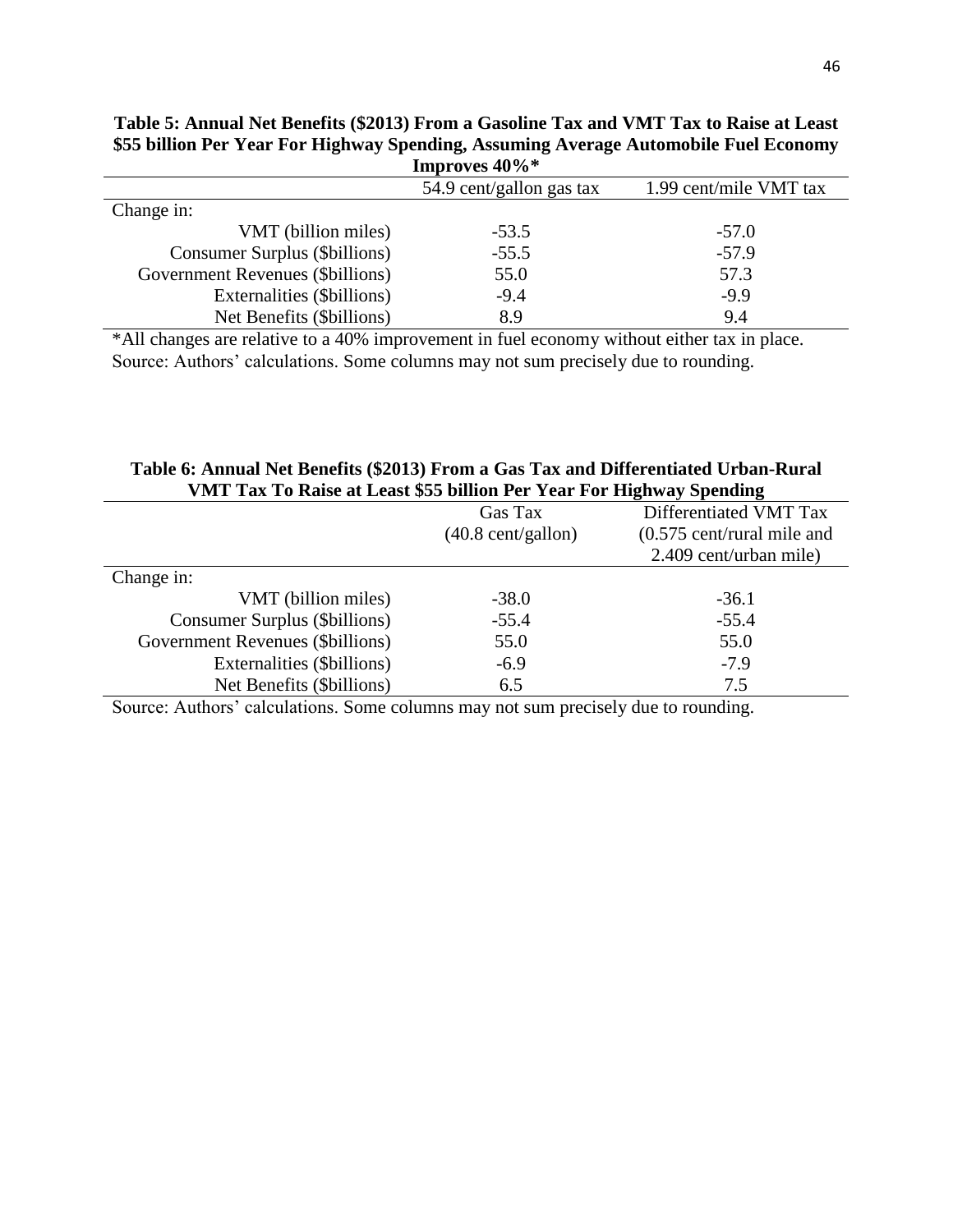|                                   | Gas Tax<br>$(54.9 \text{ cent/gallon})$ | Differentiated VMT Tax<br>$(0.575$ cent/rural mile and<br>2.409 cent/urban mile) |
|-----------------------------------|-----------------------------------------|----------------------------------------------------------------------------------|
| Change in:                        |                                         |                                                                                  |
| VMT (billion miles)               | $-53.5$                                 | $-52.2$                                                                          |
| Consumer Surplus (\$billions)     | $-55.5$                                 | $-57.6$                                                                          |
| Government Revenues (\$billions)  | 55.0                                    | 57.0                                                                             |
| Congestion (\$billions)           | $-5.13$                                 | $-6.12$                                                                          |
| $CO2$ (\$billions)                | $-0.73$                                 | $-0.69$                                                                          |
| Accident (\$billions)             | $-2.90$                                 | $-3.46$                                                                          |
| <b>Local Air Pollution</b>        | $-0.62$                                 | $-0.75$                                                                          |
| Total External Costs (\$billions) | $-9.4$                                  | $-11.0$                                                                          |
| Net Benefits (\$billions)         | 8.9                                     | 10.5                                                                             |

| Table 7: Annual Net Benefits (\$2013) From a Gas Tax and Differentiated Urban-Rural |
|-------------------------------------------------------------------------------------|
| VMT Tax to Raise at Least \$55 billion Per Year for Highway Spending, Assuming Fuel |
| Economy Increases by $40\%*$                                                        |

\*All changes are relative to a 40% improvement in fuel economy without either tax in place. Source: Authors' calculations. Some columns may not sum precisely due to rounding. Total external costs include a government service externality and a local air pollution externality in addition to the congestion, accident, and  $CO<sub>2</sub>$  externalities listed.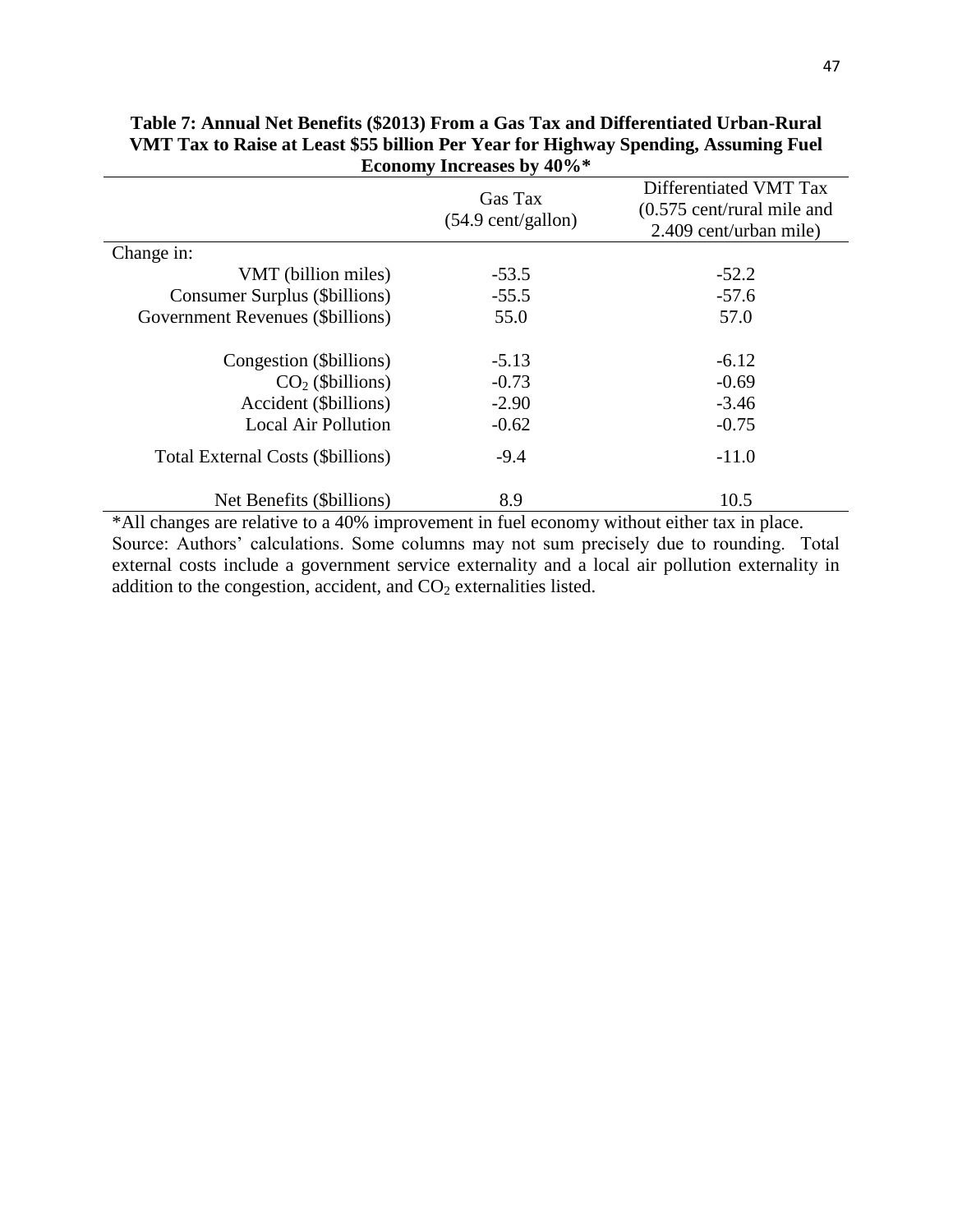

# **Figure 1. Comparative Welfare Effects of a Gasoline and VMT tax for Different Types of Drivers and Vehicles**

Summary Summary Summary Summary Summary Summary

The welfare gain from a gas tax is greater than the welfare gain from a VMT tax if the total mileage response of vehicles that have low fuel economy (MPG) is large. This occurs if low MPG drivers have high initial VMT and high gasoline price elasticities.

The welfare gain from a VMT tax is greater than the welfare gain from a gas tax if the total mileage response of vehicles that have high fuel economy (MPG) is large. This occurs if high MPG drivers have high initial VMT and high gasoline price elasticities.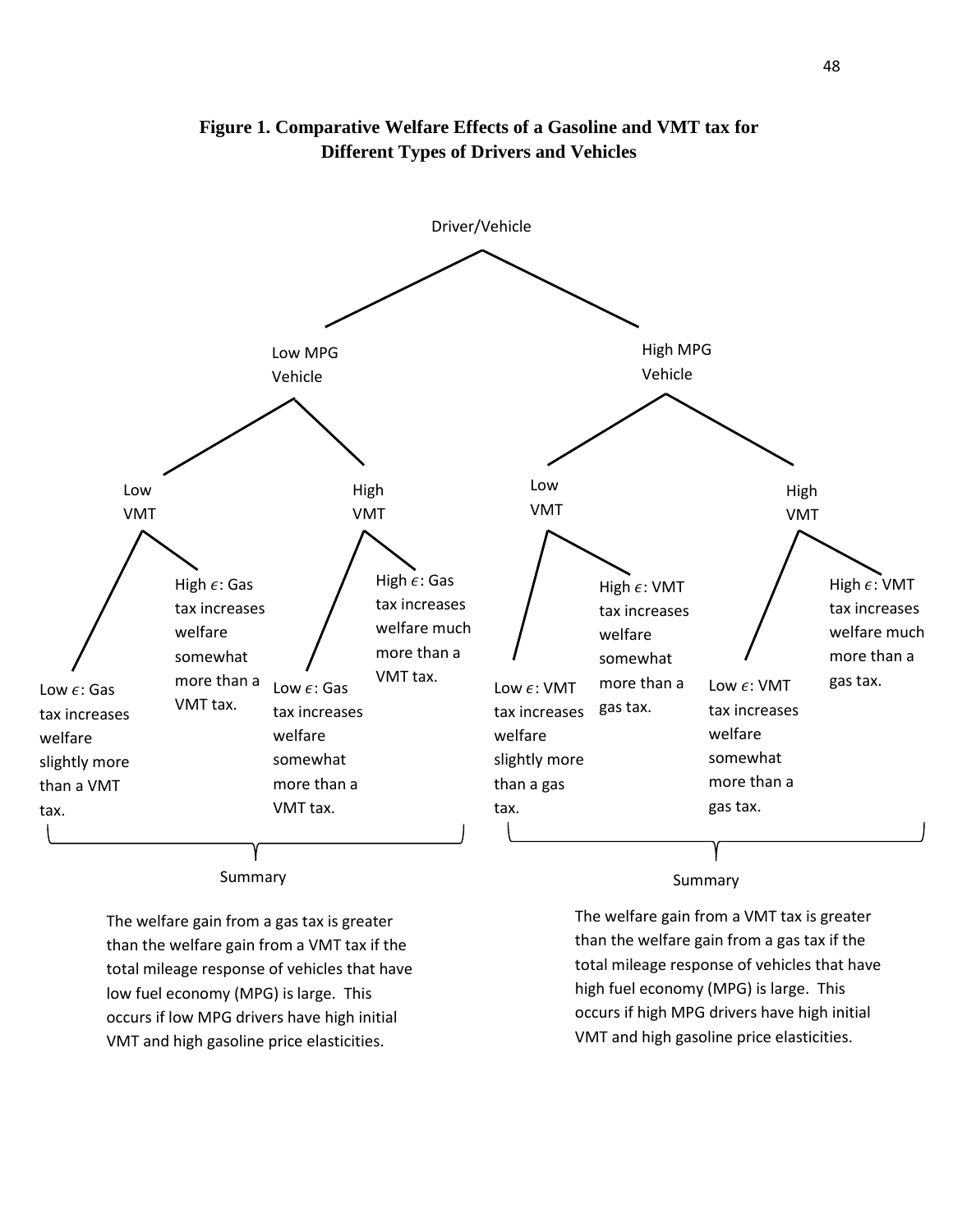

**Figure 2. Comparative Distributional Effects of a Gasoline Tax and a Differentiated VMT Tax**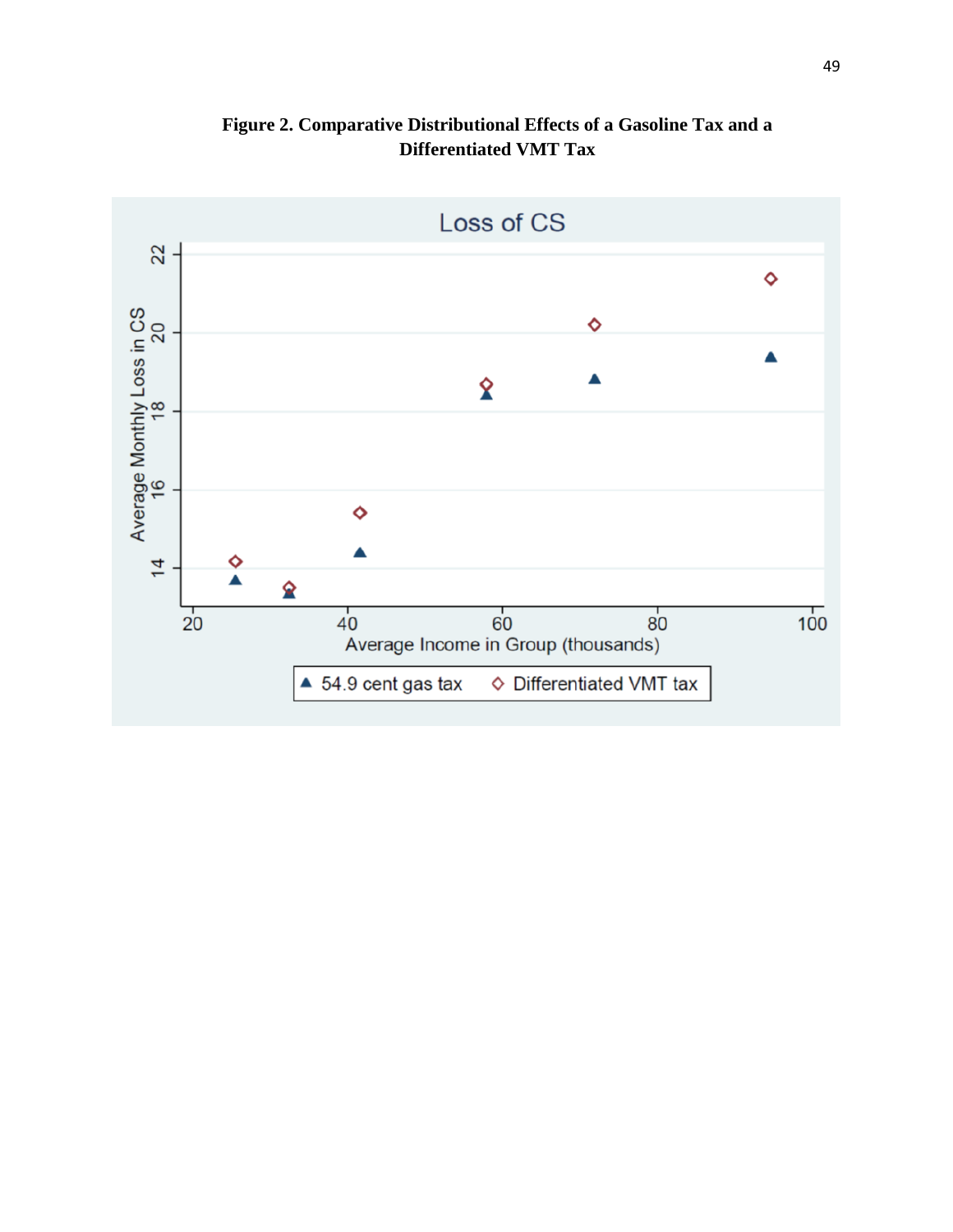# **Appendix**



**Figure A1. Behavior of Gasoline Prices (\$/gallon) Over Time in Ohio Counties**